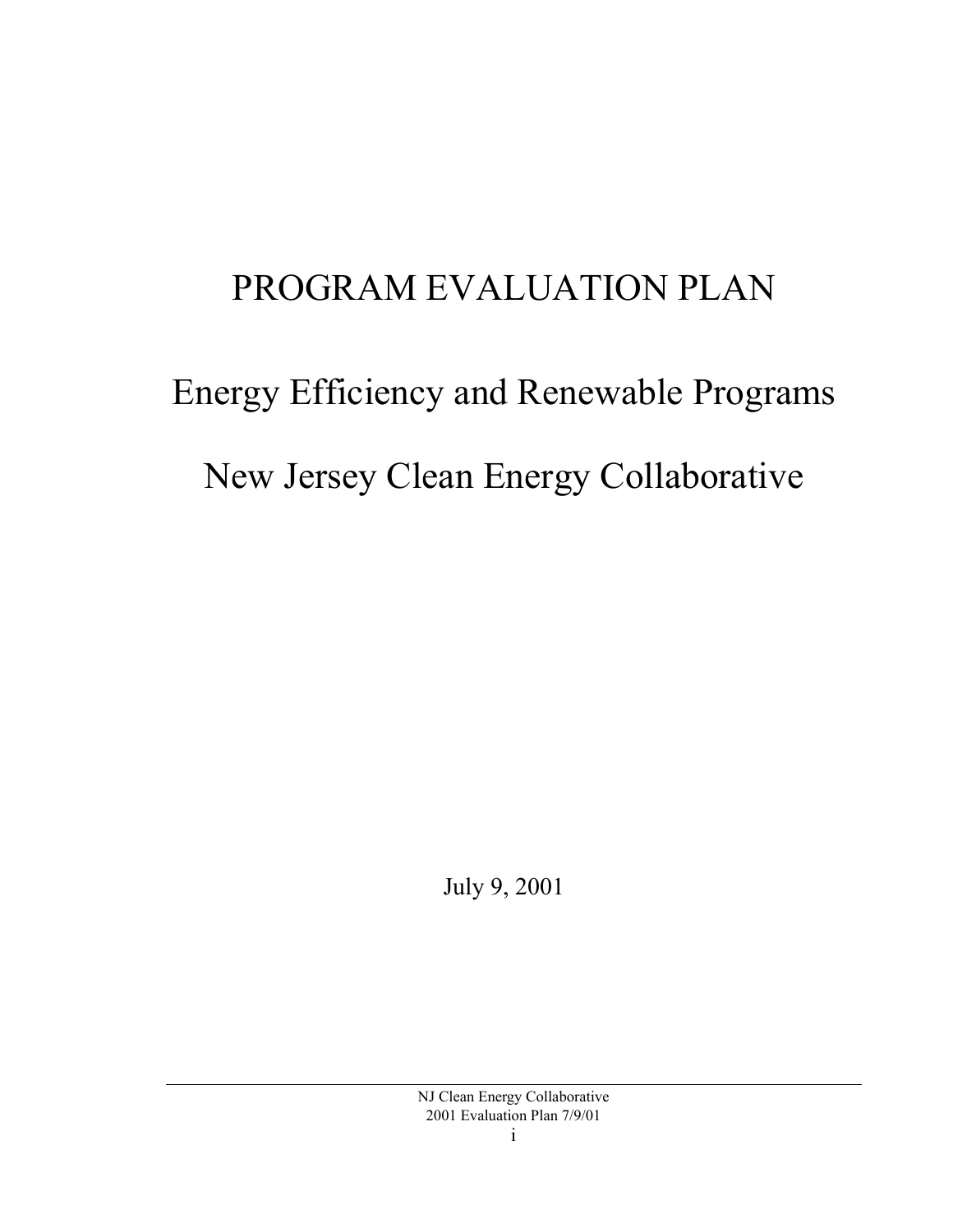#### **TABLE OF CONTENTS**

| A. |                                                                       |
|----|-----------------------------------------------------------------------|
| В. |                                                                       |
|    |                                                                       |
| D. |                                                                       |
| Е. |                                                                       |
| F. |                                                                       |
|    |                                                                       |
| A. |                                                                       |
|    |                                                                       |
|    |                                                                       |
| D. |                                                                       |
| Е. |                                                                       |
| F. |                                                                       |
| G. |                                                                       |
| Н. |                                                                       |
|    |                                                                       |
|    | <b>COMMERCIAL INDUSTRIAL AND CLEAN-SITED GENERATION</b>               |
|    |                                                                       |
|    | A. COMMERCIAL & INDUSTRIAL AND CLEAN-SITED GENERATION PROGRAM SUMMARY |
| В. | COMMERCIAL & INDUSTRIAL ENERGY EFFICIENT CONSTRUCTION PROGRAM 31      |
|    | COMMERCIAL & INDUSTRIAL BUILDING OPERATION & MANAGEMENT PROGRAM  34   |
|    |                                                                       |
|    |                                                                       |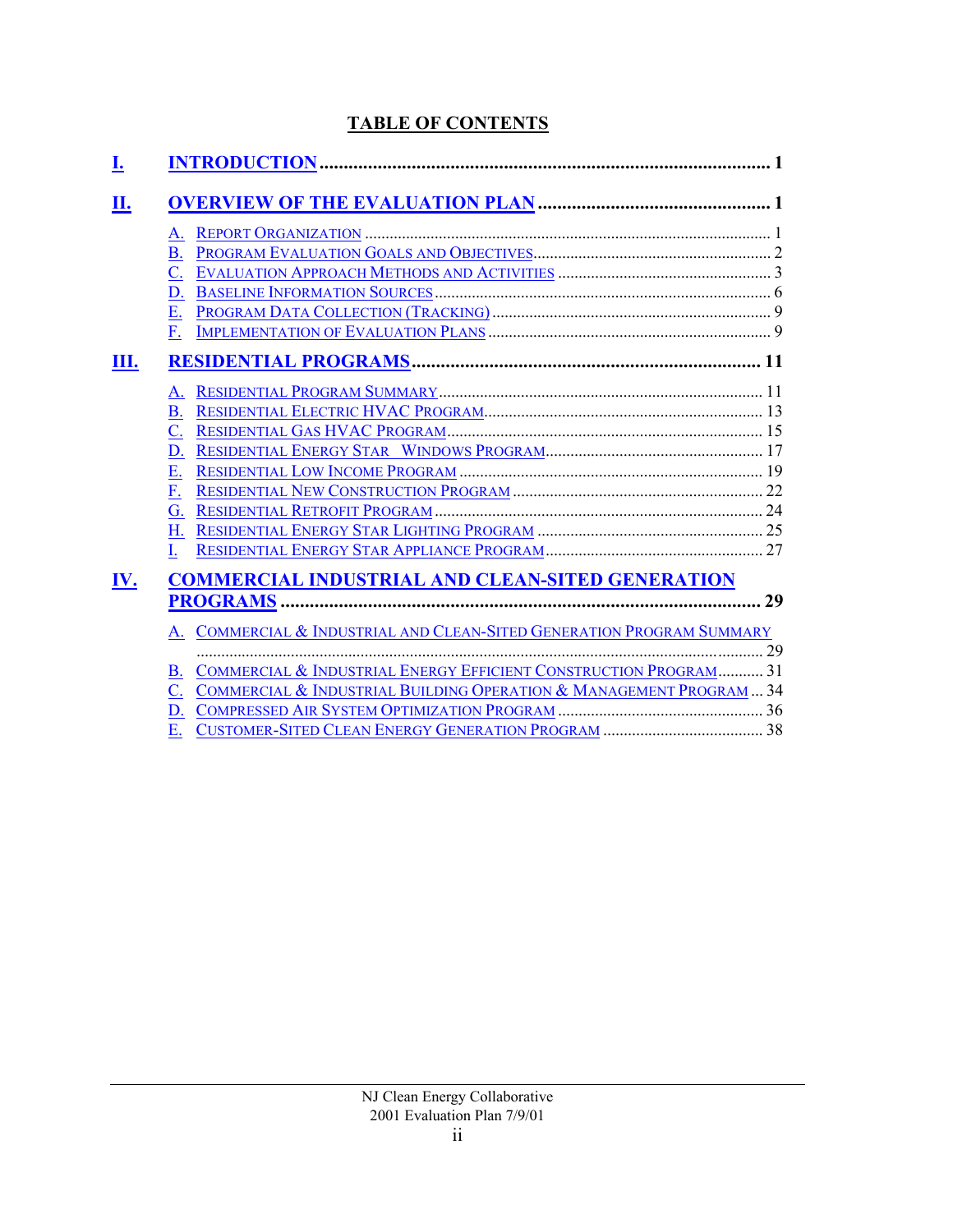# **I. INTRODUCTION**

<span id="page-2-0"></span>This document describes the planned evaluation strategies and activities for the energy efficiency and renewable energy programs approved by Board Order dated March 9, 2001 and subsequently described in a Program Compliance Filing made on April 9, 2001 in the Comprehensive Resources Analysis (CRA) of Energy Programs proceeding, Docket Nos. EX99050347, EO99050348, EO99050349, EO99050350, EO99050351, GO99050352, GO99050353, and GO99050354. It provides evaluation plans for 2001- 2002 and preliminary evaluation recommendations through 2004. Program evaluation is best done in steps over several years. Although the Commission has not yet determined how these programs will be administered in the future, a multiyear evaluation strategy is recommended.

Periodic evaluations are vital to track progress and inform program designs to meet the targeted objectives of different programs. In addition to achieving energy savings, many programs are intended to reduce barriers to the penetration of new efficient technologies. A few programs have customer education as a primary goal, and the low-income program is designed to reduce arrearages as well as energy consumption. Therefore, evaluations will include a variety of activities, ranging from focused engineering studies to market assessments. The evaluation efforts build upon and improve the methods that have been developed in New Jersey and other states over the past 15 years. It is important to note, however, that market transformation and evaluation of market transformation programs are relatively new concepts. Both the programs and the evaluation methods are evolving and may change with practical experience.

The process of planning program evaluations is dynamic. This document provides a snapshot of the activities currently underway or recommended through 2004. As programs evolve and evaluation results become available, evaluation plans will be modified accordingly. Program evaluation results and needs will be assessed when annual budgets and goals are developed.

# **II. OVERVIEW OF THE EVALUATION PLAN**

#### *A. REPORT ORGANIZATION*

This Section describes the purposes of energy efficiency program evaluation in general. It briefly describes the three broad types of evaluation activities: process evaluations, market assessments, and energy impact assessments. It also identifies how the results will be used and lists some of the most important sources of baseline and program data.

The remaining sections of this plan present summary information as well as evaluation plans for the statewide programs approved by the NJ BPU that are subject to evaluation. The programs are described in the same order as they appear in the Plan. Each program section covers evaluation needs specific to the program, and recommended evaluation activities for 2001-2004.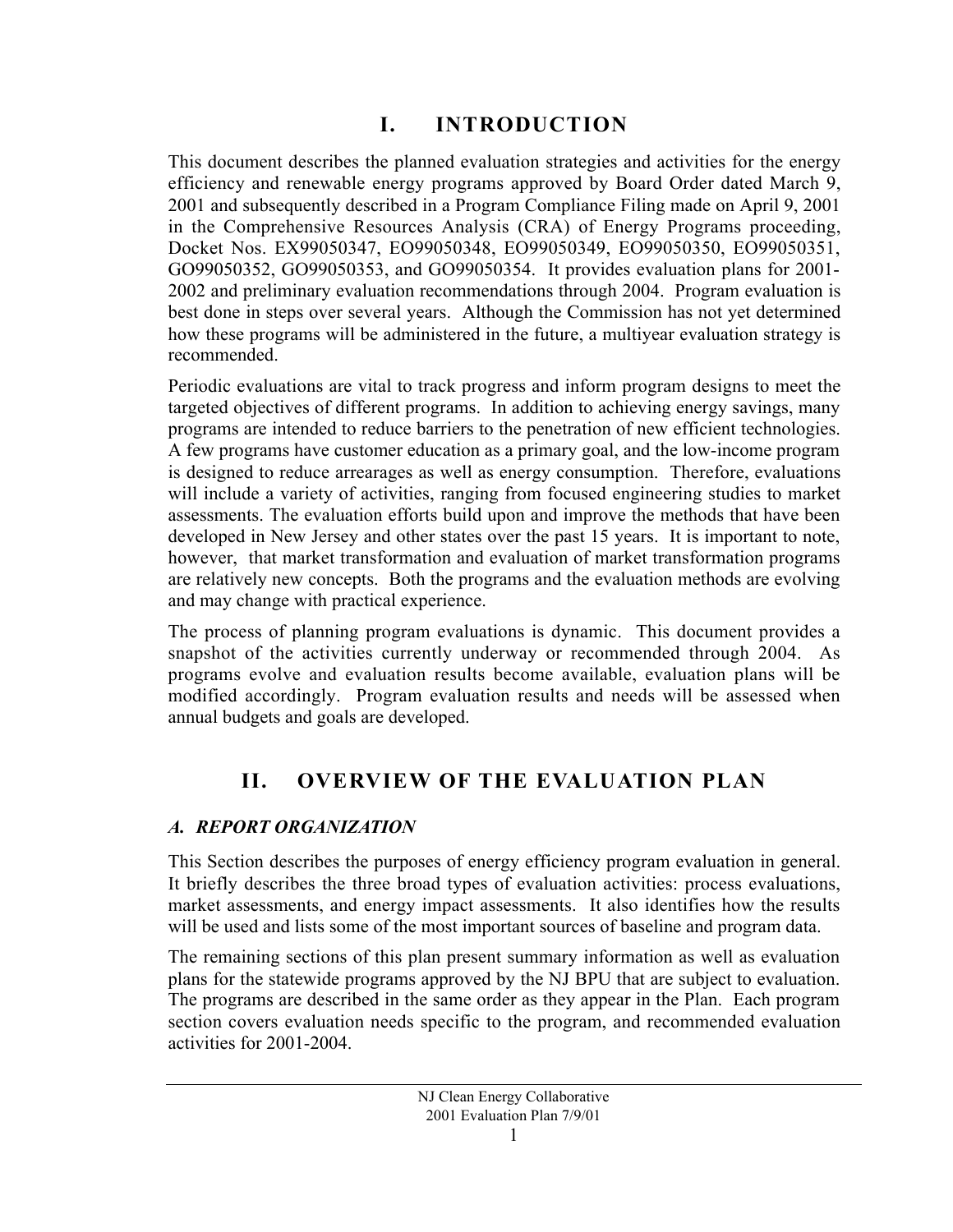#### <span id="page-3-0"></span>*B. PROGRAM EVALUATION GOALS AND OBJECTIVES*

The chief goal of evaluation is to objectively study the effects of the programs. *Qualitative effects* involve customers' awareness and understanding of the benefits of the programs and the energy efficient technologies. They also include: assessments of the program's design and implementation; barriers that limit program performance; changes to codes and standards, and other actions that signify progress towards the goal of market transformation. *Quantitative effects* include kW, kWh and therm reductions due to efficiency improvements resulting from the program. *Performance indicators* include quantitative and qualitative measures specifically designed to monitor progress towards the goal of market transformation. Performance indicators for market transformation programs evolve over time. Specific performance indicators presented in this document for each program reflect that progression, starting with indicators of awareness. As the programs evolve, understanding and behavioral change will also be assessed. It is important to note that many indicators have not been explored in NJ markets, and that indicators may change with practical experience.

The objectives of evaluations of the programs include:

To assess how well each program is meeting its goals. This entails measuring and documenting performance indicators and documenting achievement of metrics.

To support assessments of energy impacts, lost revenues, and cost-effectiveness. Results of such assessments may also be used to support performance incentives for program administration. Protocols define the process for computing energy and demand savings from energy efficient technologies. Certain protocols require evaluation inputs to measure appropriate market parameters (e.g. volume, market shares, etc.) for energy efficient products being promoted, or technical inputs (operating characteristics, market baselines, etc). As evaluation results from these programs become available, protocols will be updated and the new values will be used going forward. The cost-effectiveness analyses use inputs that are consistent with and constructed from the protocols. This objective also entails tracking program data related to participation and expenses.

To provide timely feedback to program managers. Evaluation will be used to inform and improve program design and implementation in a timely manner. Marketing campaigns, energy efficient products available, and barriers to program performance will be reviewed.

To provide the necessary information for decision-making. For many programs, this entails market assessments and periodic status reports that can be provided to regulators, as well as market actors, and program planners who all play roles in support of market transformation and other energy efficiency activities.

While program evaluation is driven by these broad objectives, it is important to emphasize that evaluations must be tailored to the specific needs of each program. The approved statewide programs differ widely in accordance with the customers targeted, services provided, program designs, and specific objectives. These programs have different approaches to evaluation. In addition, the need for timely feedback means that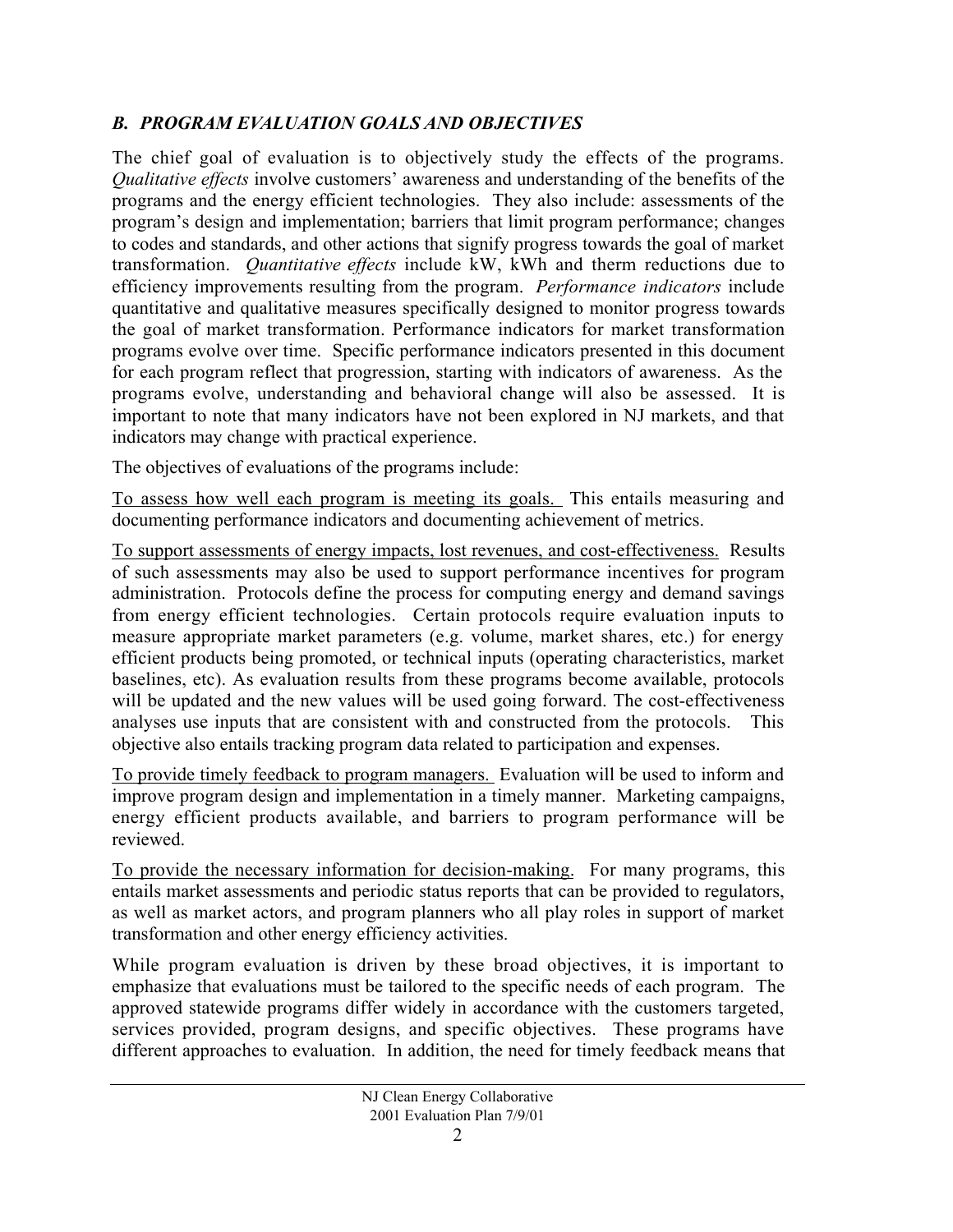<span id="page-4-0"></span>program evaluation depends on the implementation schedule of the program and evolves according to changing needs, rather than serving as a static, annual snapshot.

#### *C. EVALUATION APPROACH METHODS AND ACTIVITIES*

Evaluations generally fall into three categories: process, market assessment, and energy impact. These have different goals, although the same data are often used. Process evaluation tends to involve qualitative analyses; impact evaluation tends to involve quantitative analyses, and market assessments involve a mix.

The following is a broad overview of various evaluation methods that may be used in different programs over time, and general characterizations of their applicability to different evaluation objectives. It is presented as background supporting more specific plans presented in Sections III and IV.

#### *1. Process Evaluation*

Process evaluations are concerned with a program's design and operational efficiency. They typically examine both customers' and implementers' reactions to the program. Results of process evaluations can lead to improvements in the cost-effectiveness of the program. They can also uncover barriers to participation in the program. A process evaluation typically addresses some of the following issues:

Implementation Effectiveness. How consistent is the implementation with the planning? Are joint utility arrangements effective?

Operational Efficiency. Are there any bottlenecks, unnecessary bureaucratic obstacles, staff shortages or other problems affecting delivery of the program?

Satisfaction and Attitudes. How satisfied are program participants? This includes customers, vendors, and others, such as retailers, manufacturers, or trainers, involved in the program.

Program Acceptance. This includes the effectiveness of promotions and incentives as well as why customers, retailers, or manufacturers choose to participate or not. Is the program's promotion reaching the targeted groups? Is the message understood? Do the promotions and incentives encourage participation?

In addition to answering these questions, process evaluations often provide an important opportunity to document the details of a program's design, goals, implementation, and progress. This information is otherwise seldom available in one report.

a) Methods:

Process evaluations use a variety of data sources and methods to gauge customer and staff reactions. These include:

Telephone and Mail Surveys. Typically random samples of participants and nonparticipants are surveyed. Surveys generate quantitative and qualitative results.

In-Person Interviews. These often entail open-ended probing questions to learn the reactions of customers, utility staff, and other market actors.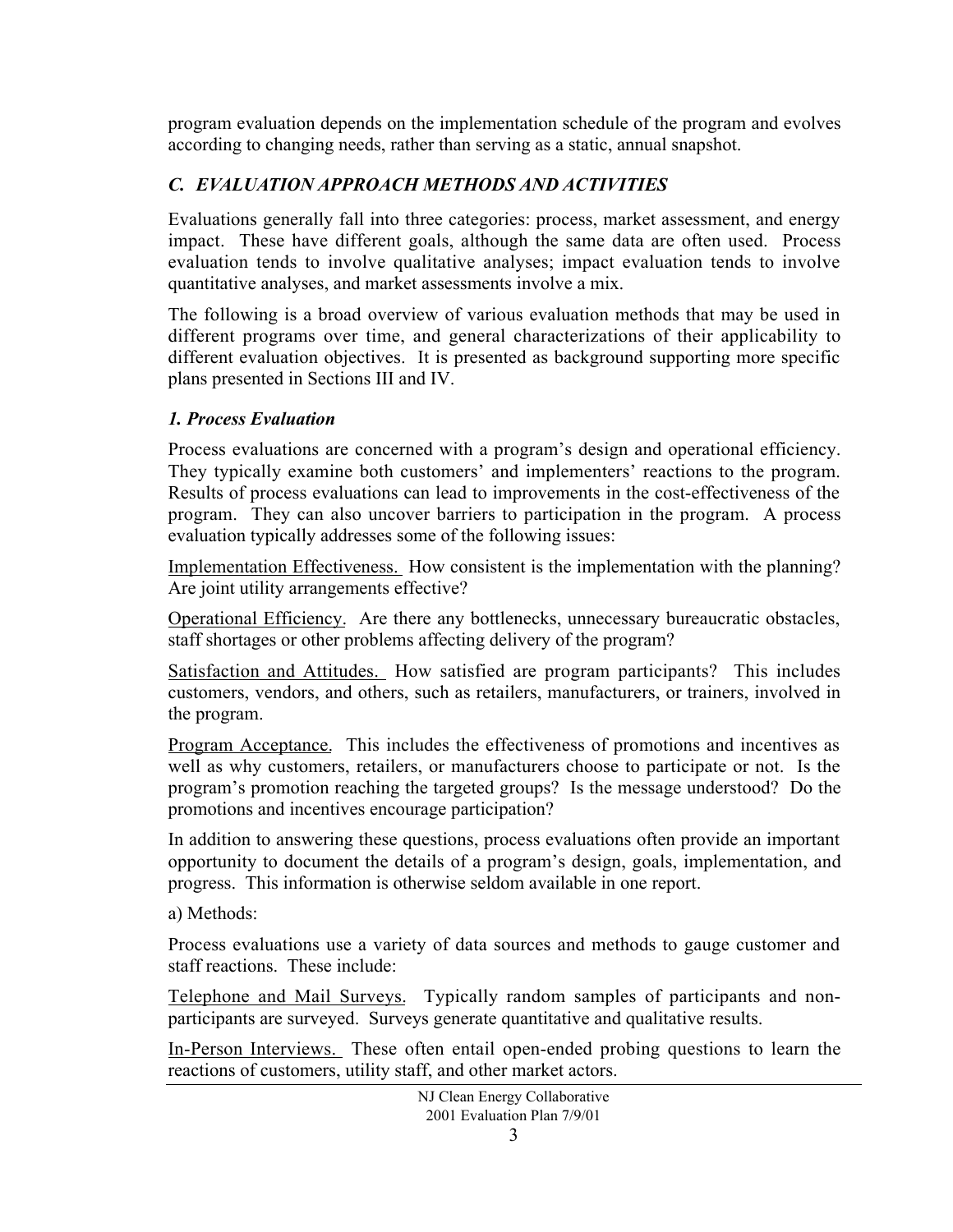Focus Groups. The interactions among the participants (typically  $8 - 10$  people) can yield information not forthcoming in individual interviews.

Formal process evaluations will be done by an outside contractor. A contractor's independence ensures that respondents can express their reactions more freely. The evaluations are usually the earliest feedback available to program managers. They can usually be initiated much earlier than other evaluations or market assessments since there is no wait to collect data on post-installation usage or market responses. For programs with long-term goals, such as market transformation programs, process evaluations provide the only short-term feedback available to optimize the program.

#### *2. Energy Impact Evaluation*

Protocols document the processes for measuring the quantitative results and energy impacts of programs. While evaluation activities are required to support market effect inputs to those protocols, some additional work may be required to update demand, load shape, and energy usage effects. This will be done on a case-by-case (by program or measure) basis as needed. Typically, some of the following issues are addressed:

Measurement versus Estimation. How close are actual program impacts to engineering estimates at the measure, building, and program level?

Appropriateness of Measures. What costs and savings can typically be expected from certain measures in specific settings?

Amount and Distribution of Savings. What are the savings at different times of the year? Do the savings vary within the state? How do they vary regionally? Are they persistent?

a) Methods:

Energy impact evaluations use several methods to obtain results. In some cases, more than one methodology is used to assess program impacts and the results are compared or used as upper and lower bounds for planning purposes. The methods include:

Billing Data Analysis. Usage prior to participation is compared to usage after participation. Usage is often adjusted for weather and other factors, such as household or commercial characteristics. Often a control group is used. Depending on the type of program and measures installed, this method can generate results at the end-use level or by building unit. It can also generate savings estimates or realization useful in applying or adjusting engineering estimates.

Metering. This method provides time-of-use and length of use information. If it is planned early in the program, it can be used to provide before- and after-usage information. It is most commonly used for studying commercial, industrial, or residential high-use projects.

Simulation Modeling. Simulation modeling of energy usage is beneficial in cases when billing and metering data are unavailable, such as new construction programs. It may also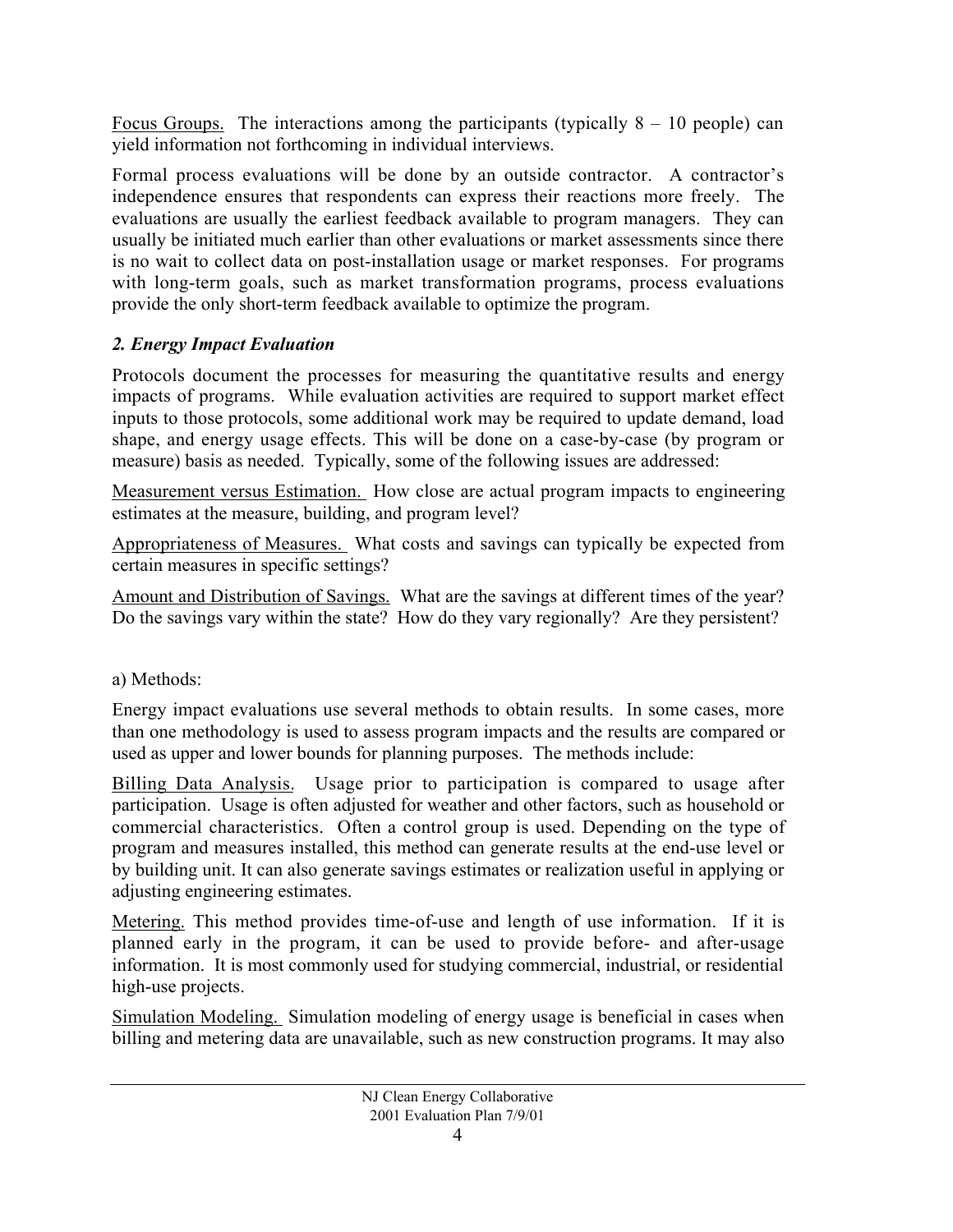be used in conjunction with other methods, to help separate out energy savings from load changes in billing or metered data.

Engineering Estimates. In certain cases, engineering estimation may be the only available technique for interim savings estimates.

On-site observations. It is often useful to visit sites and observe how equipment is being used, or the condition and layout of the building. This method is also used in evaluations that assess technical assessments and comprehensiveness of services delivered to a customer through a program.

#### *3. Market Assessment*

A third important class of evaluations is market assessments. These include a mix of qualitative and quantitative analyses. They are concerned with the effects of market transformation programs on markets. Changes in the market are measured by a set of market indicators. In order to evaluate changes in the market, it is important to evaluate changes over time in relation to baseline market conditions. Performance indicators that are used to assess changes in the market address the following issues:

Awareness and Attitudes. Are customers and suppliers aware of the benefits of the efficient products or services? Are purchasers satisfied with the products? Have attitudes and awareness changed over time from baseline conditions?

Specific Program Activity. How many rebates have been issued? How many retailers have received training? How many promotional special events have been held? How many contractors have been certified? These are examples of ways of measuring program activity.

Availability and Common Practice. Is the efficient product readily available? How does its availability compare with conventional products? To what extent are energy efficient products stocked, labeled, used by building managers or in specifications? How has this changed from baseline conditions? Are manufacturers or retailers investing in marketing this product through coop advertising or on their own?

Prices. What is the average retail price of the efficient products and how does this compare with conventional products?

New Products. Are there new or modified versions of energy efficient products that would reduce barriers to customer acceptance or otherwise increase the penetration of energy efficient technologies?

Labels, Codes and Standards. Have any changes been made to labels, building codes, or federal standards that would exert influence on the market for the efficient products or services?

Amount and Distribution of Savings. What are the estimates of individual and aggregate energy savings associated with the market transformation program? What assumptions are appropriate, in the absence of complete information about product sales and usage characteristics of program participants?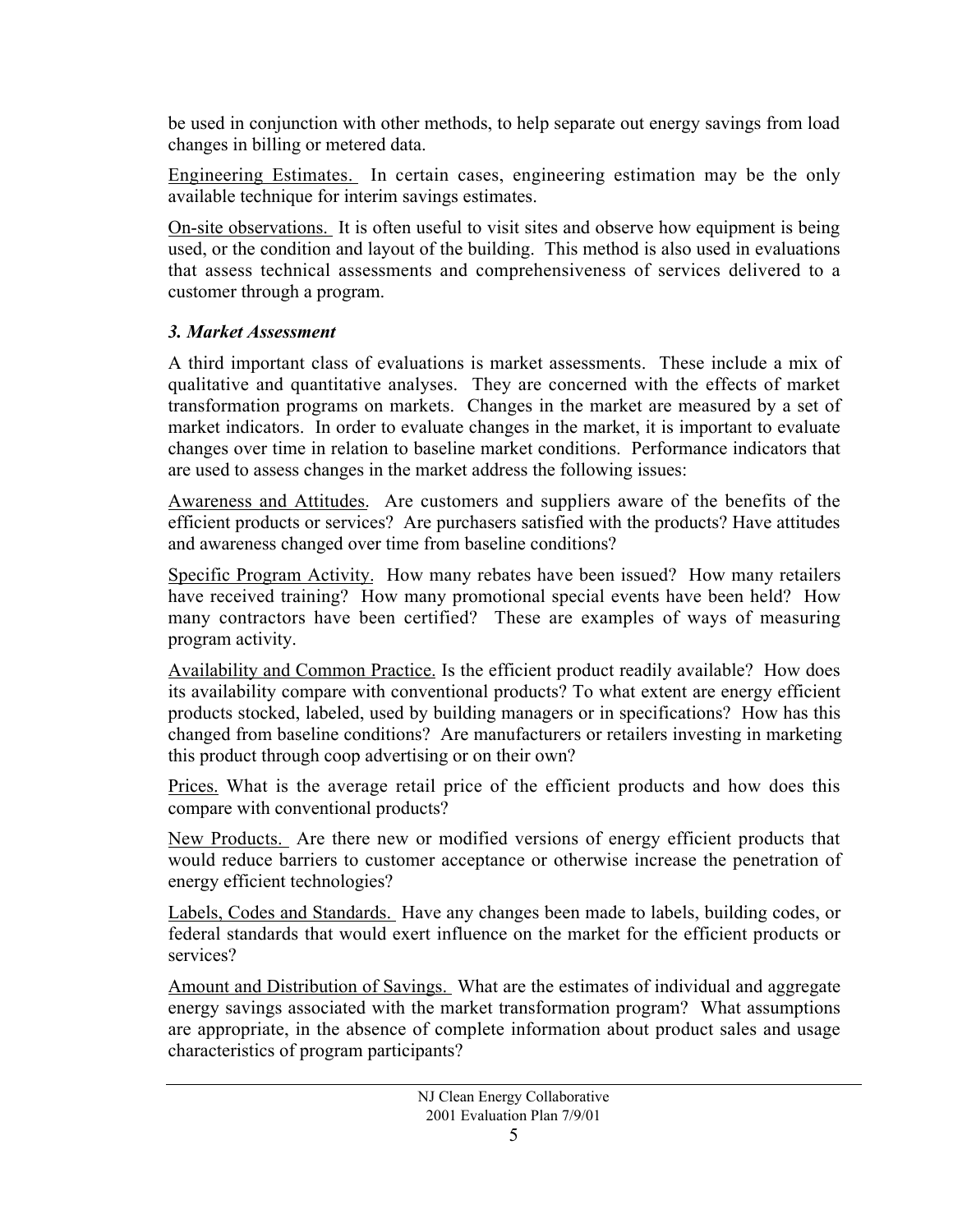<span id="page-7-0"></span>Market share. What is the market share (percent of total sales) of the efficient products and how has this changed over time?

#### a) Methods:

Market Assessments use several methods to assess the issues described above. As with the impact evaluations, in some cases, more than one method or data source is used to obtain results, and the results are compared. The basic tools used in market assessments are comparable to those used for some process and impact evaluations, but they have a broader focus on markets and market dynamics. They include:

Telephone and Mail Surveys. Bounce-back cards from customers who have received rebates for purchases of energy efficient equipment are sometimes used. In addition, customers, participating and nonparticipating retailers are surveyed.

Primary and Secondary Research. Pricing and market share information frequently requires investigation of state, federal or industry resources. Judgment is required to assess the applicability of secondary research to local markets. Primary research might involve direct information from such sources as local distributors and dealers, price quotes to local customers or catalogue information.

Market assessments can vary in scope. Their purpose is to provide timely, useful feedback to guide market transformation programs. They include status reports that are periodic, brief updates of program performance and market indicators for which data are readily available. They also include more extensive studies that assess the market overall and systematically measure progressive changes in market behavior over time relative to baseline information. Baseline updates should be conducted after a program has been underway for a significant period of time.

## *D. BASELINE INFORMATION SOURCES*

Baseline information is vitally important to assessing market changes. It provides insight on what would have been done without a program, and thus provides the basis for measuring changes attributable to the program. Often utility customer saturation surveys or other market penetration studies provide useful information about baseline conditions from the customer perspective. Formal surveys of market information from the supplier perspective are difficult to obtain – because of time lags associated with assembling market-level information or because of confidentiality concerns of manufacturers and retailers. Therefore, data used to update market shares and prices and other market indicators typically includes a mix of sales data from formal sources, such as trade associations and subcontractors to the EPA ENERGY STAR<sup>®</sup> program, and from results of surveys conducted by independent contractors as part of the evaluation activities. Ideally baseline studies and baseline updates should include predictions of how the market would evolve in the absence of the market transformation program, and a clear assessment of the reliability of the estimate. Any assessment of changes in market should be supportable with a systematic approach with clear indication of statistical confidence and accuracy.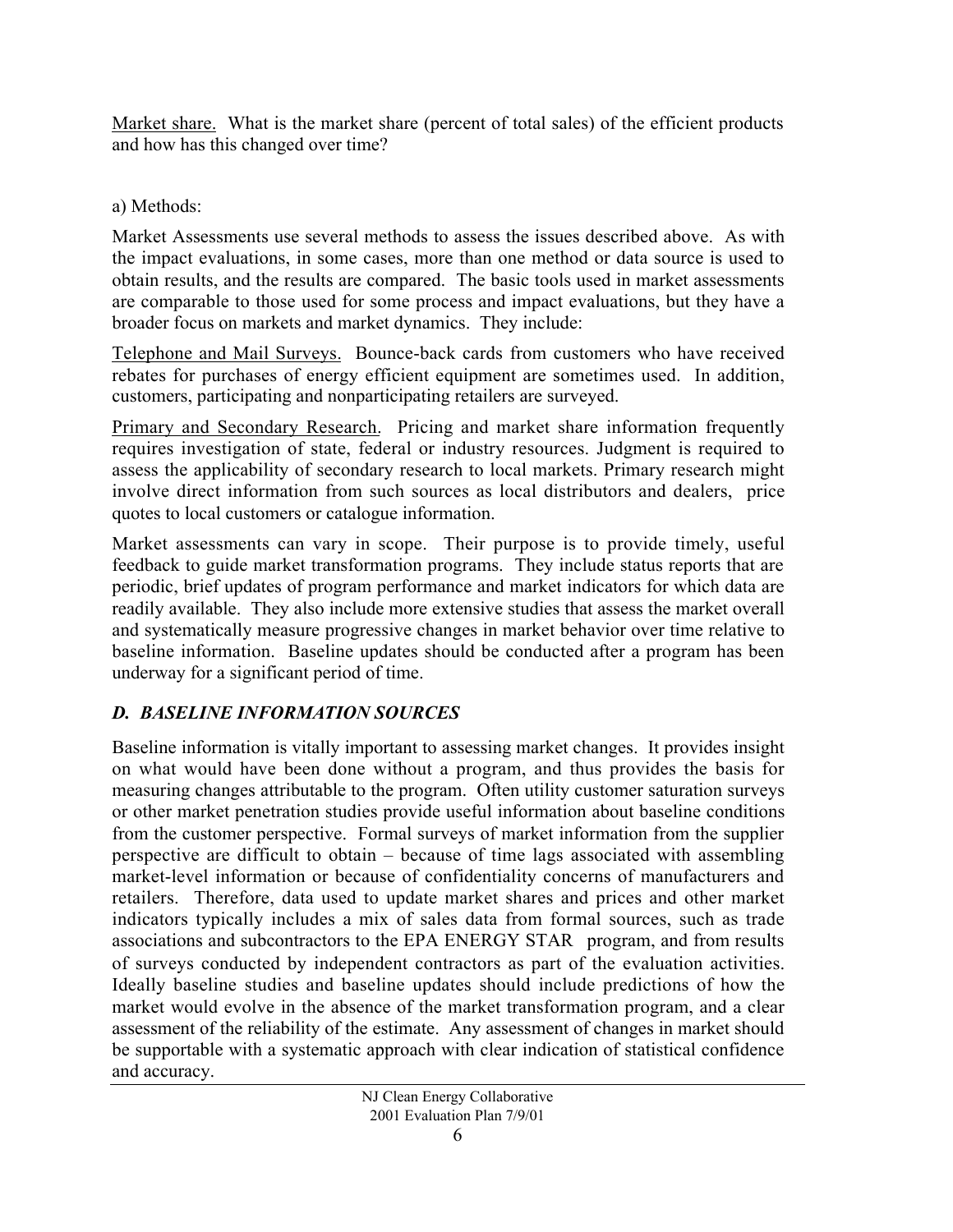One of the differences between traditional energy efficiency and market transformation programs relates to the target audience for the programs. In traditional programs, utilities are usually able to track and identify the specific customers who participate and to measure how much energy is saved at the individual customer level. Since the goal of market transformation programs is to move the market, which is larger than any service territory or state, the target audience is typically broader than in traditional programs. This difference between programs is reflected in the recommended evaluation activities. Market transformation program evaluations focus on changes in the market compared to baseline conditions. These evaluations and the data sources to support them are currently evolving as the programs develop. By comparison, evaluations of traditional programs, such as the NJ low income program, focus more narrowly on understanding and characterizing behavior of individual participating customers.

Table II.1 summarizes the baseline information sources for New Jersey that are currently in use.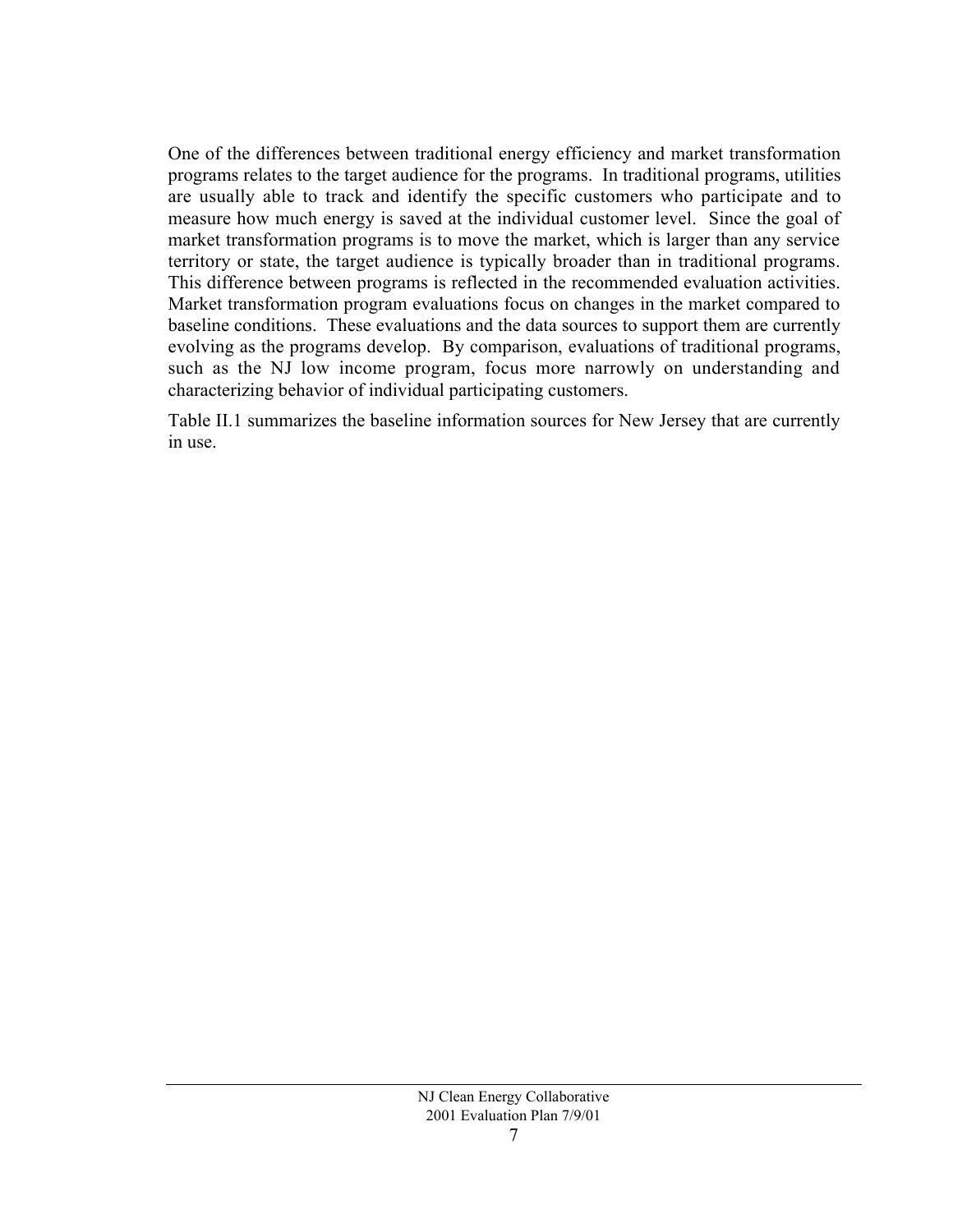#### *Table II.1 Recent Market Evaluation Studies*

| <b>NJ BASELINE STUDIES</b>                                                                                                                                                                                        | Author                                                                                 | <b>Date</b>              |
|-------------------------------------------------------------------------------------------------------------------------------------------------------------------------------------------------------------------|----------------------------------------------------------------------------------------|--------------------------|
| <b>Baseline Data Projection Book</b>                                                                                                                                                                              | <b>GRI Baseline Center</b>                                                             | January 2000             |
| New Jersey Statewide Market Assessment Prepared for the<br>New Jersey Utilities Working Group                                                                                                                     | Xenergy                                                                                | August 1999              |
| <b>Commercial &amp; Industrial Studies</b>                                                                                                                                                                        |                                                                                        |                          |
| NJ New Construction, Renovation, and Equipment<br>Replacement baseline study (HVAC, Lighting, and Other)                                                                                                          | <b>RLW</b>                                                                             | Winter 2000              |
| Compressed Air Systems Market Assessment in PSE&G's<br>Territory                                                                                                                                                  | Aspen Systems                                                                          | March 2000               |
| Commercial & Industrial O&M Market Segment Baseline<br>Study, for the NE/NJ Utilities                                                                                                                             | <b>RLW</b>                                                                             | June 1999                |
| Northeast Premium Motor Initiative Market Baseline and<br><b>Transformation Assessment</b>                                                                                                                        | <b>Easton Consultants</b>                                                              | August 1999              |
| PSE&G Motor Baseline Study                                                                                                                                                                                        | <b>Easton Consultants</b>                                                              | October 1996             |
| PSE&G Commercial Lighting Design Assessment -<br>Addendum to the New Jersey Commercial Baseline Study                                                                                                             | Robert Sardinsky                                                                       | January 2000.            |
| Commercial/Industrial Chiller Market Database - Draft<br>Report; Prepared for Richard F. Hoernlein, Public Service<br>Electric & Gas of New Jersey (in draft: chiller inventory for<br>PSE&G and program issues.) | Les Tumidaj, Fred<br>Gordon, Steven Scott,<br>Pacific<br>Energy<br>Associates, Inc.    | <b>July 2000</b>         |
| The Market for Operations and Maintenance Training in<br>New Jersey - Final Report Public Service Electric and Gas<br>of New Jersey and Conectiv Power Delivery;                                                  | Frederick M. Gordon,<br>Gary Smith, Will<br>Miller, Pacific Energy<br>Associates, Inc. | <b>May 2000</b>          |
| <b>Residential Studies</b>                                                                                                                                                                                        |                                                                                        |                          |
| Baseline Study of the New Jersey Residential Lighting<br>Market; to Northeast Energy Efficiency Partnerships and<br>Public Service Electric and Gas Company, GPU, and<br><b>Conectiv Power Delivery</b>           | Dynamics<br>Opinion<br>Corporation<br>and<br>Regional Economic<br>Research             | November 1999            |
| Baseline Study of the NJ Appliance and Window Markets                                                                                                                                                             | <b>RLW</b>                                                                             | October 2000             |
| Baseline Study of Attitudes and Awareness of Key Market<br>Actors in the NJ Residential New Construction and<br>Renewable technology market                                                                       | Roper-Starch<br>and<br>Xenergy                                                         | June 2001                |
| Baseline Study of Gas and Electric Residential HVAC<br>Market                                                                                                                                                     | Xenergy                                                                                | expected<br>July<br>2001 |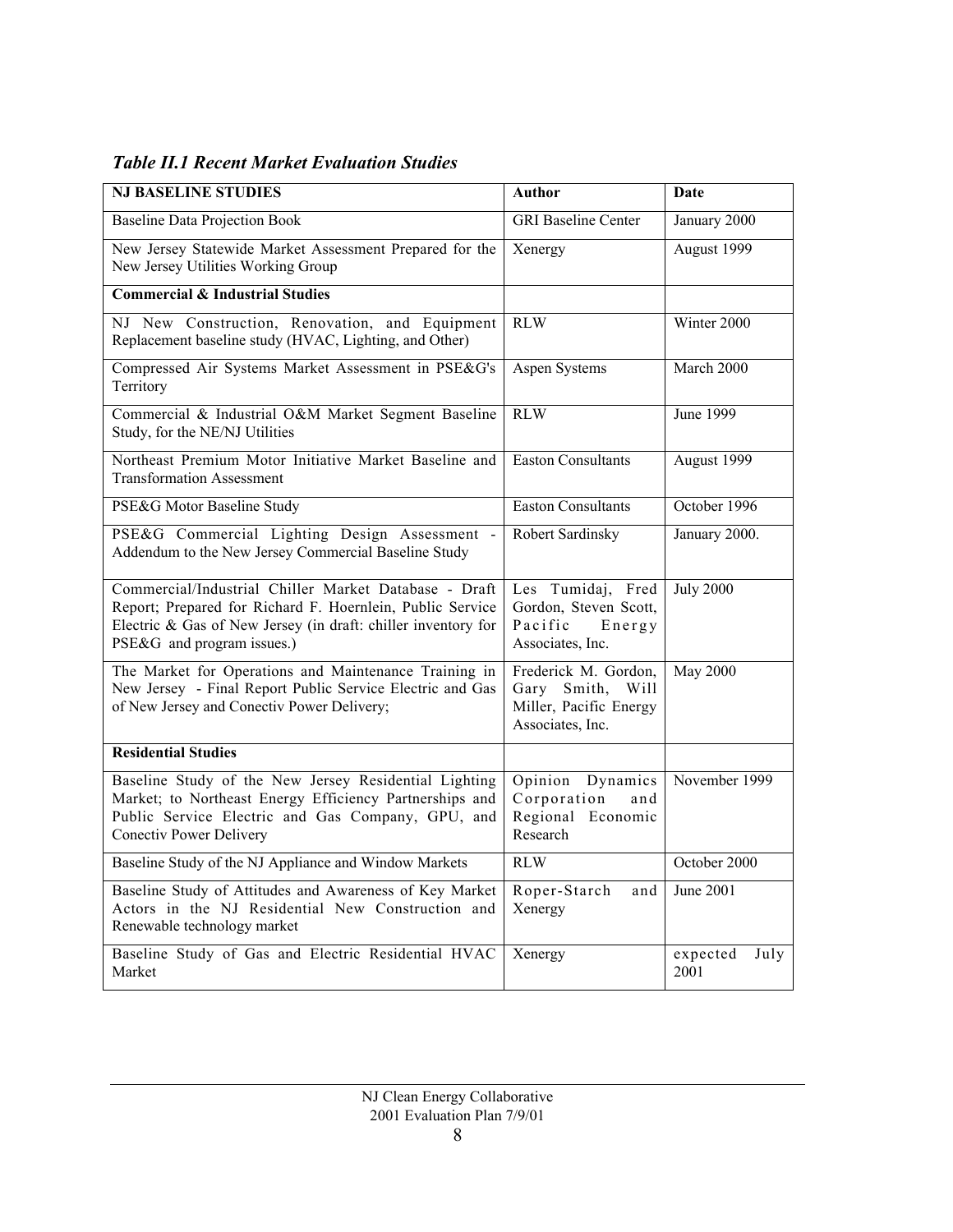# <span id="page-10-0"></span>*E. PROGRAM DATA COLLECTION (TRACKING)*

One of the factors critical to successful program evaluation planning is ensuring that the appropriate data are available for analysis. Therefore, it is important for an evaluation plan to consider data collection and monitoring measures replaced or installed, where appropriate. Systems are needed to collect, organize, verify, and report the necessary data in a timely manner. The data collection systems are determined by the program's goals and the type and number of customers involved. Tracking systems need to support consistency of results, consistent reporting and a sound basis for evaluation. Review of tracking systems is generally part of a process evaluation.

# *F. IMPLEMENTATION OF EVALUATION PLANS*

Evaluation contractors will be hired in 2001 and specific evaluation projects will begin in 2002, after programs have been in place for 9 to 12 months. The contracts will be competitively bid and the budget is recommended not to exceed 5% of the total approved budget.

# *1. Organizational Structure for Program Evaluation*

Working groups were formed to work on a program-by-program basis, focusing on the task appropriate to the program's lifecycle. A working group may be involved in program development, marketing design, implementation planning, evaluation planning, monitoring, tracking, and evaluation at different stages for a particular program.

In addition to program-specific working groups, an Evaluation Group will focus on evaluation planning, evaluations, and coordination of related activities such as protocols development and verification and support to regulatory reporting of program results. This group has responsibility for coordination and other support of evaluation activities. Reports on evaluation activities will be included in quarterly reports. Meetings with the BPU Staff and other parties will be held from time to time as appropriate to maintain timely and effective communication regarding program evaluations.

# *2. Recommended Strategy and Schedule for Implementation of Evaluation Plan*

Evaluations will be supported by work from outside contractors. The requests for evaluation proposals should be structured to meet the goals of competitive bidding, achieving economies of scale for the program administrators, and matching contractors' expertise with program needs. Evaluations of programs that target similar customer segments, have similar program designs and are on similar implementation schedules will be coordinated. The following clusters of evaluation activities are proposed to meet the 2001 evaluation milestones and objectives:

- Process Evaluation and Tracking Review for Low Income and Residential Retrofit Programs. Independent vendor to be hired by October 1, 2001.
- Process Evaluation and Tracking Review for residential market transformation programs, including Residential New Construction, ENERGY STAR Windows,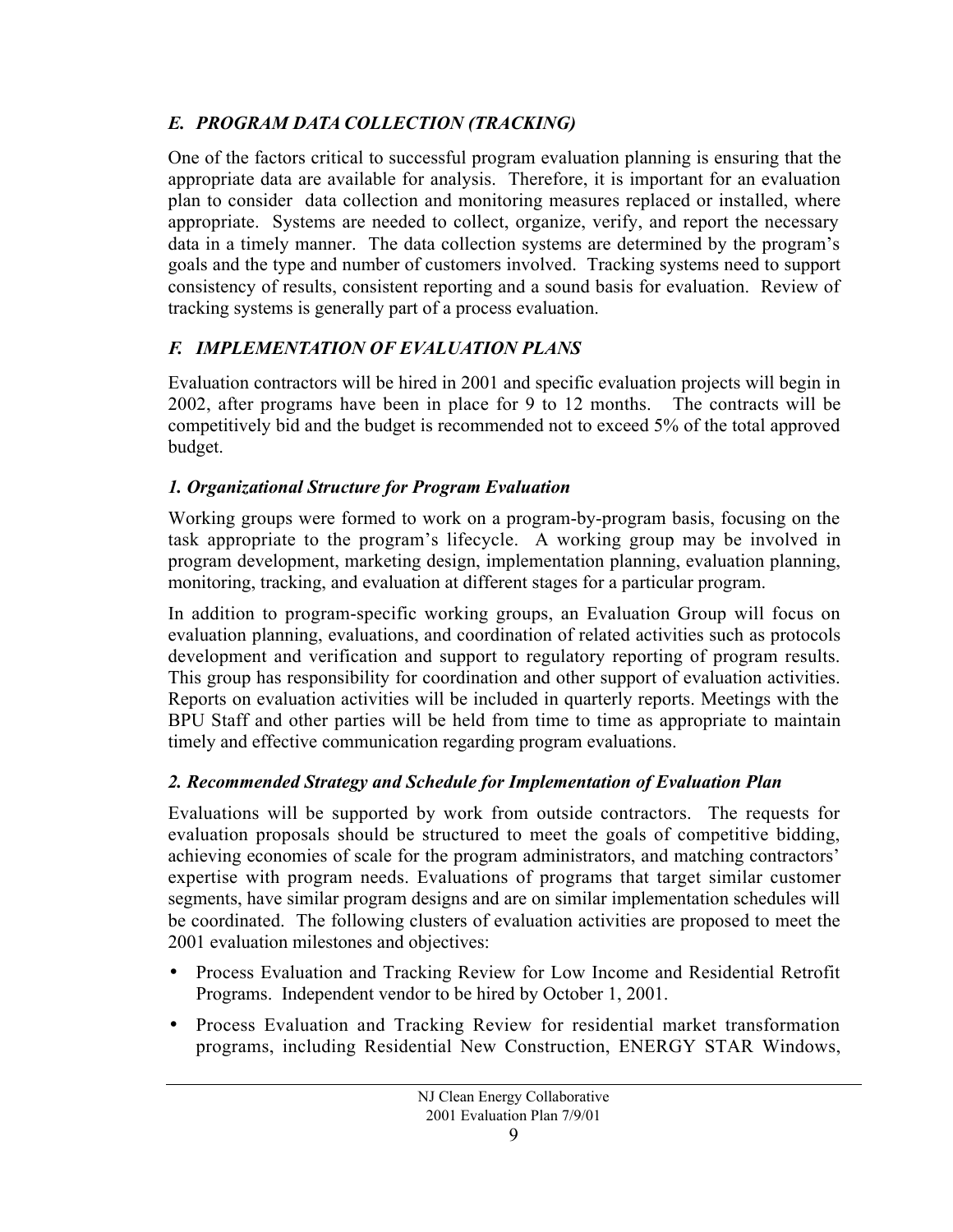ENERGY STAR Appliances, ENERGY STAR Lighting, Residential Electric HVAC, and Residential Gas HVAC. Independent vendor to be hired by December 15, 2001.

- Evaluation of Commercial and Industrial Construction and Building and Operations Maintenance, to include Process Evaluation, Tracking Review, Energy Savings Study of New Commercial Measures (if needed), and Evaluation of Pilot Program. Independent vendor to be hired by December 31, 2001.
- Process Evaluation for Compressed Air Challenge Program. Independent vendor to be hired by December 31, 2001.
- Process Evaluation of Customer Sited Clean Generation Program. Independent vendor to be hired by October 15, 2001.
- Market Share Monitoring Study to explore market share estimation methodology and data sources for residential market transformation programs and selected measures in the Commercial and Industrial Energy Efficient New Construction program.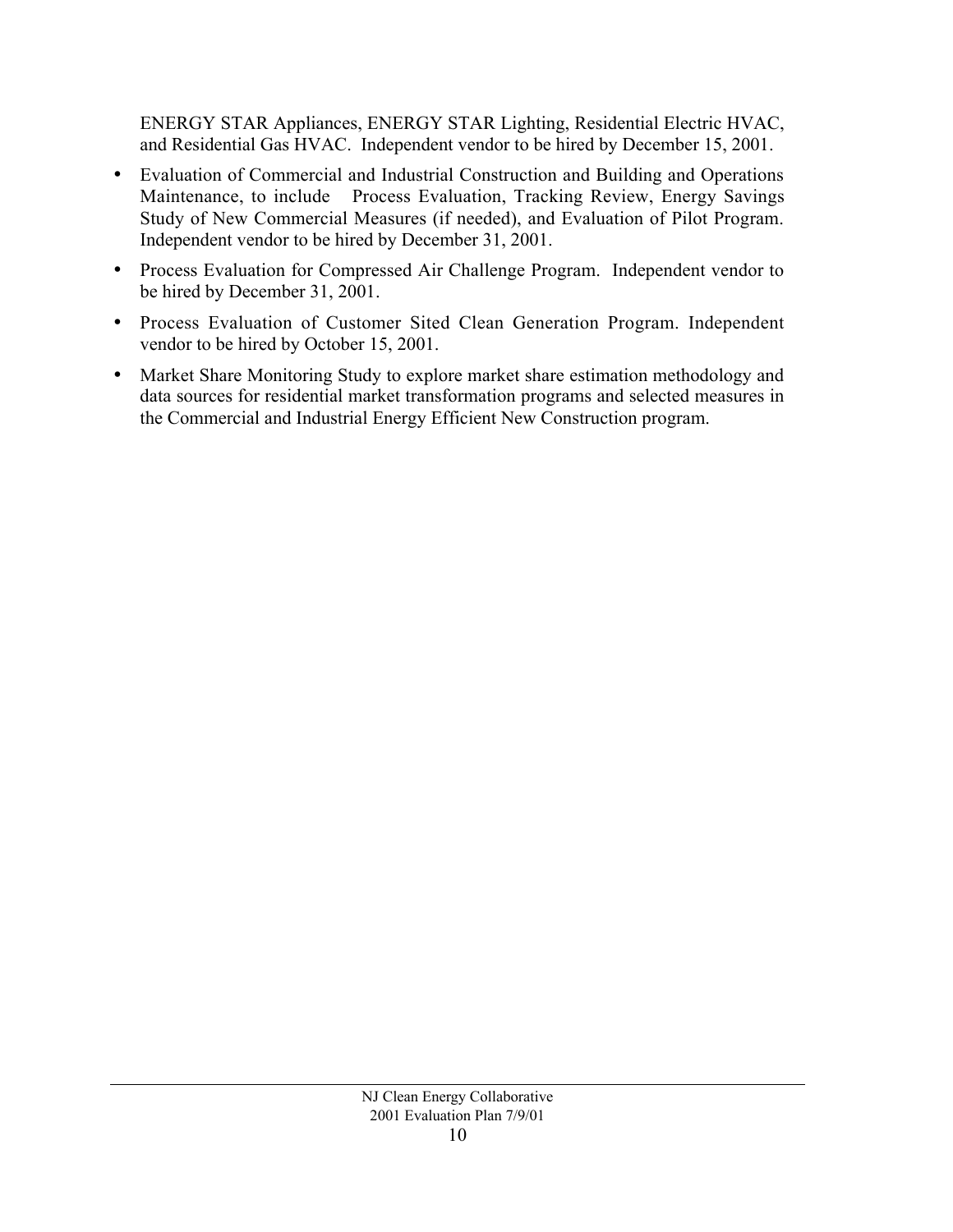# **III. RESIDENTIAL PROGRAMS**

#### <span id="page-12-0"></span>*A. RESIDENTIAL PROGRAM SUMMARY*

Residential programs share the objective of promoting energy efficiency within this customer segment. The overarching objectives are to raise the profile of the national ENERGY STAR label on consumer products, and to increase energy savings by residential customers in New Jersey by increasing energy efficient practices by homebuilders, HVAC contractors and customers as well as increasing market shares and availability of energy efficient products.

All residential programs were launched as joint utility programs in May 2001.

Table III.1 summarizes the evaluation plans for residential programs in the 2001-2004 period. The purpose of this table is to highlight elements that are common to all or many programs, and elements that are unique. The table also identifies evaluation activities addressed in the next year (commissioned in 2001), and other activities (denoted by "X") that will take place as appropriate for program needs in future years.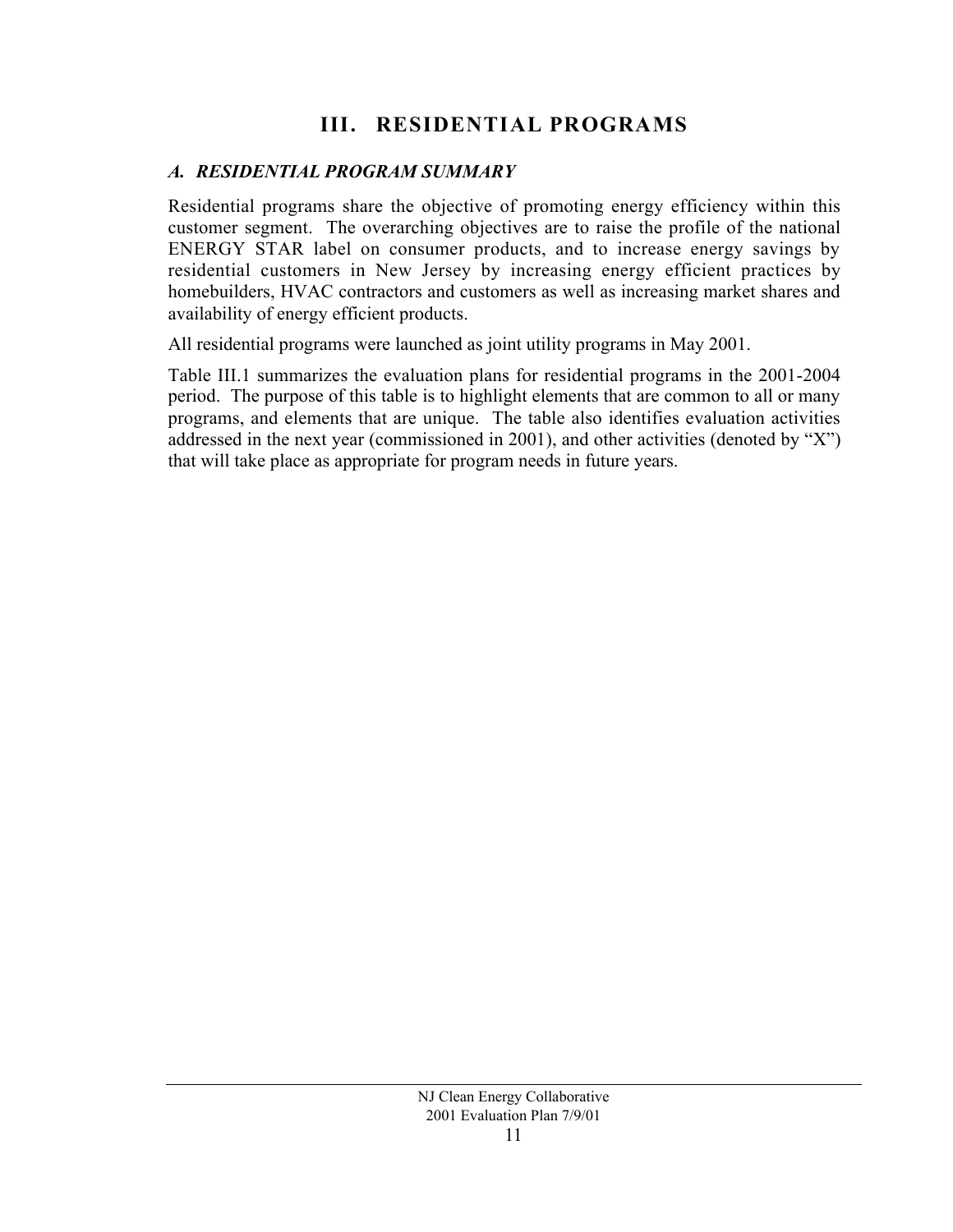| <b>EVALUATION</b><br>$TYPE \rightarrow$                               | Process Evaluation <sup>2</sup>     |                                                       | Market<br>Share | Impact<br>Market Assessment<br>Evaluation                                                 |                                    |                                                          |
|-----------------------------------------------------------------------|-------------------------------------|-------------------------------------------------------|-----------------|-------------------------------------------------------------------------------------------|------------------------------------|----------------------------------------------------------|
| <b>INDICATORS</b><br>$\rightarrow$<br><b>PROGRAMS</b>                 | Tracking<br>System                  | Customers,<br>Allies and<br>Implementers <sup>3</sup> | Monitoring      | Program<br>Specific <sup>4</sup>                                                          | Customers<br>& Trade<br>Allies $5$ | Product<br>Availability<br>and/or<br>Incremental<br>Cost |
| Electric & Gas<br><b>HVAC</b>                                         | Commission<br>by Dec $15$ ,<br>2001 | Commission<br>by Dec $15$ ,<br>2001                   | X               | Market Share                                                                              | $\boldsymbol{\mathrm{X}}$          | $\mathbf X$                                              |
| <b>ENERGY</b><br><b>STAR</b><br>Windows,<br>Appliances, &<br>Lighting | Commission<br>by Dec $31$ ,<br>2001 | Commission<br>by Dec $31$ ,<br>2001                   | X               | <b>Market Share</b>                                                                       | X                                  | X                                                        |
| Residential<br>New<br>Construction                                    | Commission<br>by Dec $31$ ,<br>2001 | Commission<br>by Dec $31$ ,<br>2001                   |                 | <b>TBD</b>                                                                                | $\overline{X}$                     | X                                                        |
| Low Income                                                            | Commission<br>by Oct $1$ ,<br>2001  | Commission<br>by Oct $1$ ,<br>2001                    | NA              | <b>Billing</b><br>Analysis;<br>Affordability;<br>$\&$<br>Comprehensive<br>ness Evaluation | NA                                 | NA                                                       |
| Residential<br>Retrofit<br>Program                                    | Commission<br>by Oct $1$ ,<br>2001  | Commission<br>by Oct $1$ ,<br>2001                    | NA              |                                                                                           | <b>NA</b>                          | NA                                                       |

# *Table III.1: Overview of Proposed Residential Program Evaluation, 2001 – 20041*

 $\overline{a}$ 

 $1 \text{ X}$  in the table denotes future evaluation activities to be undertaken where feasible and when appropriate.

<sup>&</sup>lt;sup>2</sup> The commissioning dates listed satisfy evaluation milestones in the 2001 Compliance filing.

<sup>&</sup>lt;sup>3</sup> Customers, Allies, Implementers & Trade Ally: awareness, perception & satisfaction with program outreach and delivery

 $4$  Evaluation projects are required to update impacts of various kinds. All programs will have protocolbased impact calculations to report energy savings.

<sup>&</sup>lt;sup>5</sup> Customers & Trade Allies: awareness, training, values, behavior with energy efficient measures & practices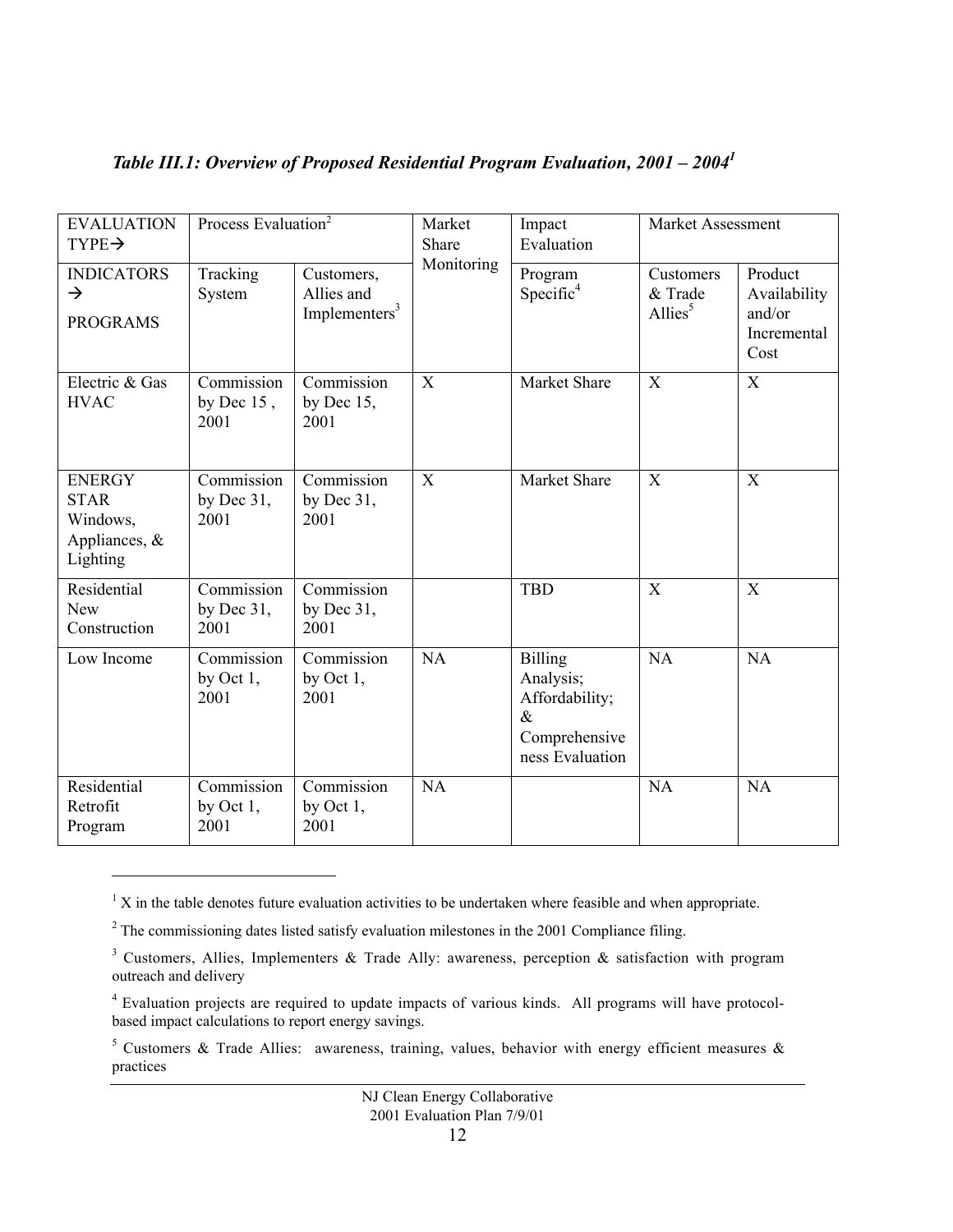#### *B. RESIDENTIAL ELECTRIC HVAC PROGRAM*

#### *Status*

The Residential Electric HVAC Program helps promote energy efficient HVAC equipment and is designed to transform the market for HVAC equipment and installation practices. The Residential Electric HVAC Program offers rebates for central air conditioners and heat pumps. It also offers training and certification for HVAC technicians and contractors.

A baseline study assessing the gas and electric residential HVAC equipment market in New Jersey will be completed in 2001. The baseline study will provide estimated values for program performance indicators that can be revisited in a future evaluation.

#### *Evaluation Activities*

For 2002, an outside contractor will conduct the following evaluation activities:

<u>Process Evaluation.</u> Within  $9 - 12$  months after implementation of the program has begun, the contractor will conduct a process evaluation. Process evaluation is needed to identify potential strategies for improvement or modification in the program design and delivery. It is necessary to wait  $9 - 12$  months after implementation so that participation and sufficient experience with the program is available for evaluation. The process evaluation will include a Tracking System review. The contractor will evaluate the tracking system to review what is being tracked, how the data are coordinated statewide, and whether the tracking system includes all the data fields needed to meet the utilities' needs for evaluation.

Key questions for the process evaluation will include:

- Are the joint delivery strategies effective?
- Is the contractor training effective?
- What are the existing barriers to participation and how could they be reduced?

Market Share Monitoring. An outside contractor will be hired to conduct a statewide survey to collect data on market shares of high efficiency central air conditioners and heat pumps. This survey will be conducted periodically throughout the life of the program.

Recommended for 2003:

Initial Market Assessment. A market assessment will monitor the changes in the market for electric HVAC equipment and installation practices. It will also update estimates used as program performance indicators. It is intended to be a brief, focused status report based on data that are readily available.

In 2003, a determination will be made as to whether it is necessary to conduct a process evaluation, based on a review of the results of the 2002 process evaluation and on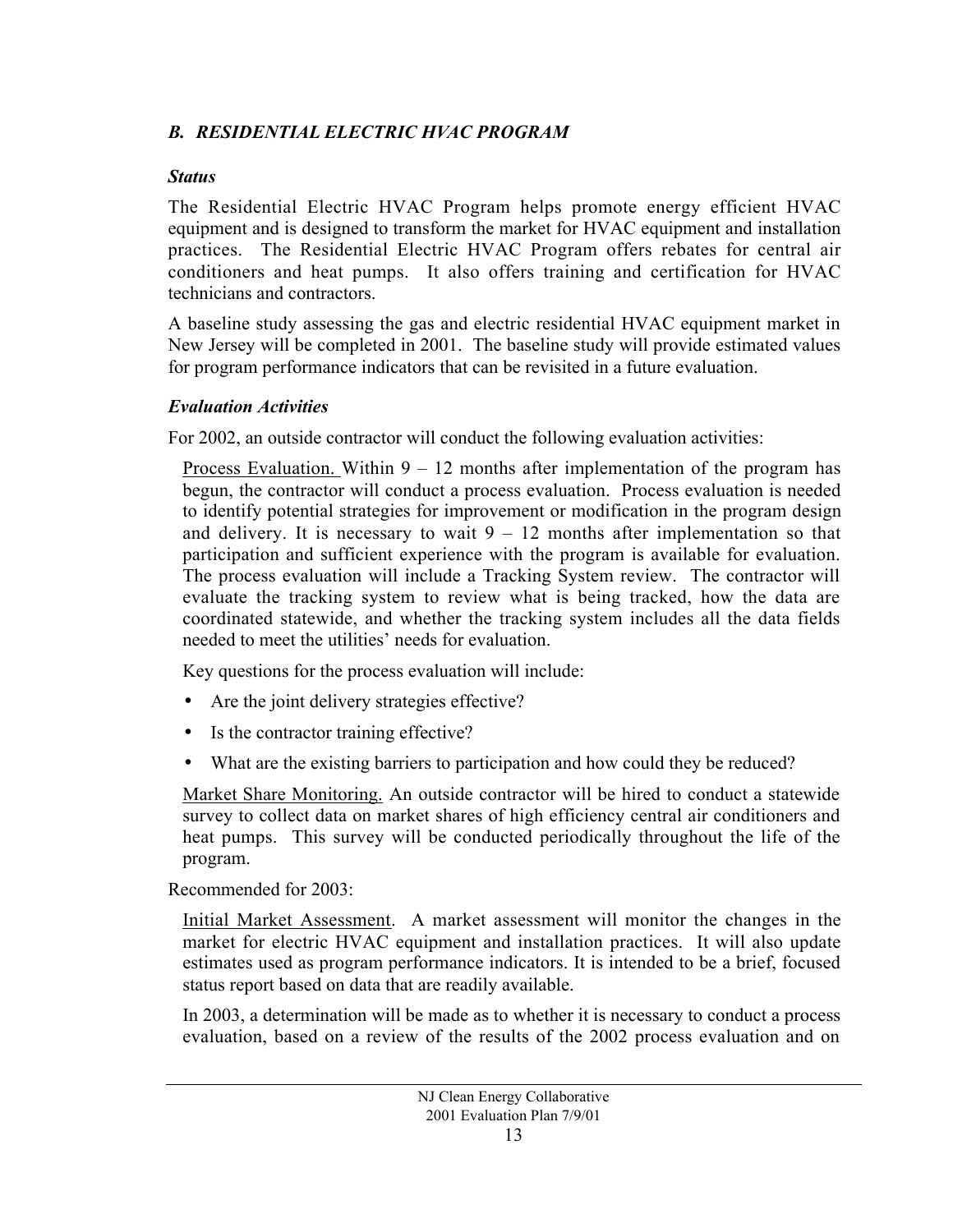whether the program design has changed significantly since the beginning of the program.

Similarly, the program administrators will review the results of the market share monitoring and determine whether it is necessary to conduct an impact evaluation to update inputs to the energy savings protocols.

Recommended for 2004:

Market Assessment. A market assessment is needed to update the baseline study and estimates used as performance indicators. It is intended to be more extensive than the previous market study. It will assess the market overall, the influence of utility programs and other forces on the market since program implementation, existing barriers, and expected market trends. In addition, it will recommend future directions for the program, such as reduction of rebates.

| <b>Residential Electric</b><br><b>HVAC Program</b> | <b>Performance Indicator</b>                                                                                             | <b>Data Source</b>                                                                             |
|----------------------------------------------------|--------------------------------------------------------------------------------------------------------------------------|------------------------------------------------------------------------------------------------|
| Rebate volumes and<br>energy savings               | Number of central A/C and heat pump rebates                                                                              | Program tracking data and<br>protocols                                                         |
| <b>HVAC</b> training                               | Number of technicians participating in utility<br>sponsored training on Manual J,<br>charging/airflow, duct design, etc. | Program tracking.                                                                              |
|                                                    | Number of HVAC firms with at least one<br>technician that has participated in utility-<br>sponsored training             |                                                                                                |
| Rebate inspections                                 | "Passing" rate for inspections of rebate systems                                                                         | Program tracking.                                                                              |
| Contractor certification                           | Number of HVAC technicians and/or<br>contractors that have been certified                                                | Data from independent<br>authority the Utilities will<br>work with to promote<br>certification |
| Awareness/Attitudes                                | % of customers aware of benefits of efficient<br>equipment and quality installations;                                    | Baseline study/Market<br>Assessment                                                            |
|                                                    | % of contractors using and/or aware of benefits<br>and key elements of efficient equipment and<br>quality installations  |                                                                                                |
| Market share monitoring                            | Sales of high efficiency A/C and heat pumps as<br>% of total NJ sales if possible                                        | Baseline study/Market<br>Assessment                                                            |

#### *Performance Indicators*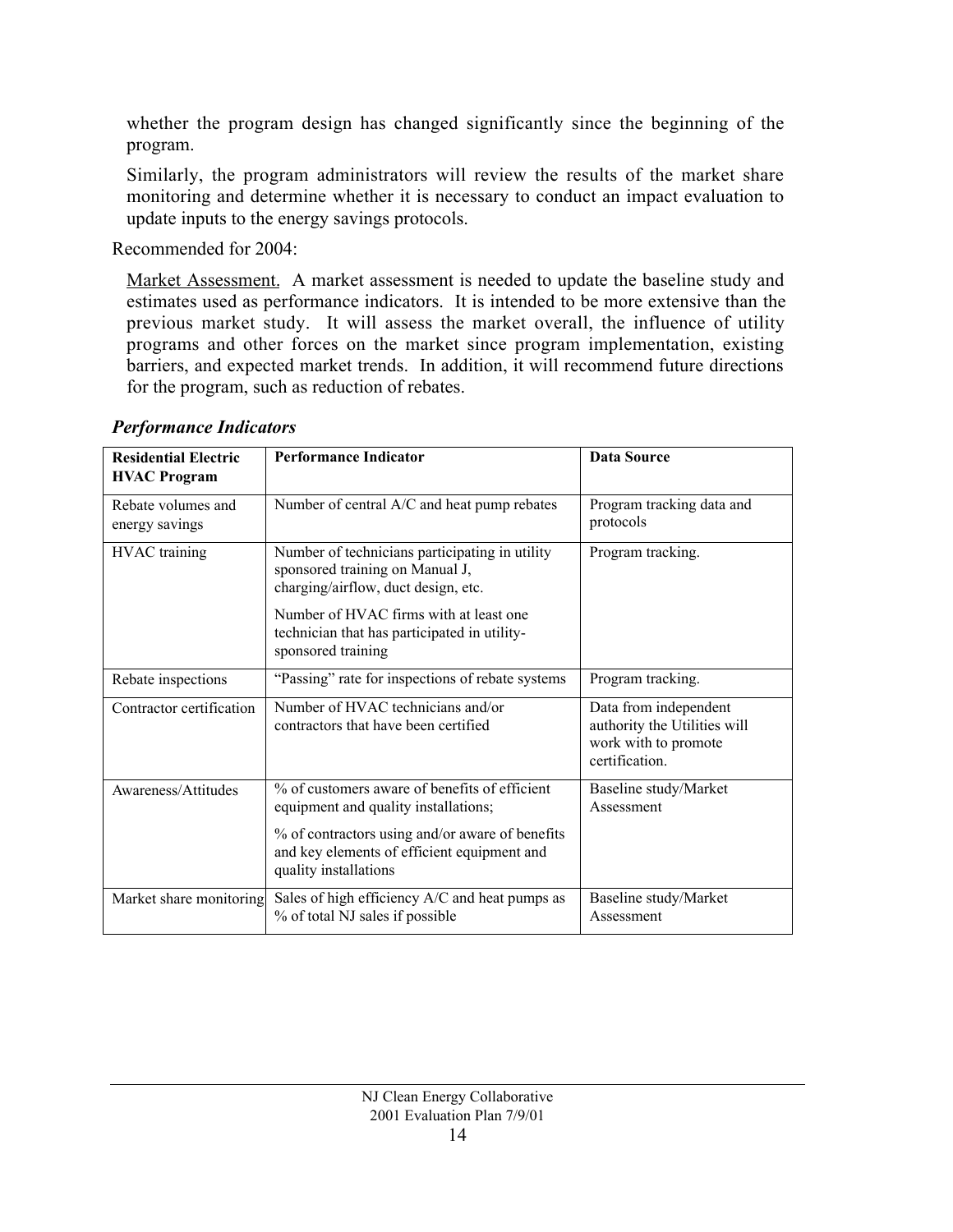#### <span id="page-16-0"></span>*C. RESIDENTIAL GAS HVAC PROGRAM*

#### *Status*

The evaluation needs of the Residential Gas HVAC Program and the Residential Electric HVAC Program are very similar. Both programs help promote energy efficient HVAC equipment and both are designed to transform these markets. The Residential Gas HVAC Program offers rebates for high efficiency furnaces, boilers and water heaters. It also offers sales training for HVAC technicians and contractors.

A baseline study assessing the gas and electric residential HVAC equipment market in New Jersey will be completed in 2001. The baseline study will provide estimated values for program performance indicators that can be revisited in a future evaluation.

#### *Evaluation Activities*

In 2002, an outside contractor will conduct the following evaluation activities:

<u>Process Evaluation</u>. Within  $9 - 12$  months after implementation of the program has begun, the contractor will conduct a process evaluation. Process evaluation is needed to identify potential strategies for improvement or modification in the program design and delivery. It is necessary to wait  $9 - 12$  months after implementation so that participation and sufficient experience with the program is available for evaluation. The process evaluation will include a Tracking System review. The contractor will evaluate the tracking system to review what is being tracked, how the data are coordinated statewide, and whether the tracking system includes all the data fields needed to meet the utilities' needs for evaluation.

Key questions for the process evaluation will include:

- Are the joint delivery strategies effective?
- Is the contractor training effective?
- What are the existing barriers to participation and how could they be reduced?

Market Share Monitoring. An outside contractor will be hired to conduct a statewide survey to collect data on market shares of high efficiency furnaces, boilers, and water heaters. This survey will be conducted periodically) during the life of the program.

Recommended for 2003:

Initial Market Assessment. A market assessment will monitor the changes in the market for gas HVAC equipment and update estimates used as program performance indicators. It is intended to be a brief, focused status report based on data that are readily available.

In 2003, a determination will be made as to whether it is necessary to conduct a process evaluation, based on a review of the results of the 2002 process evaluation and on whether the program design has changed significantly since the beginning of the program.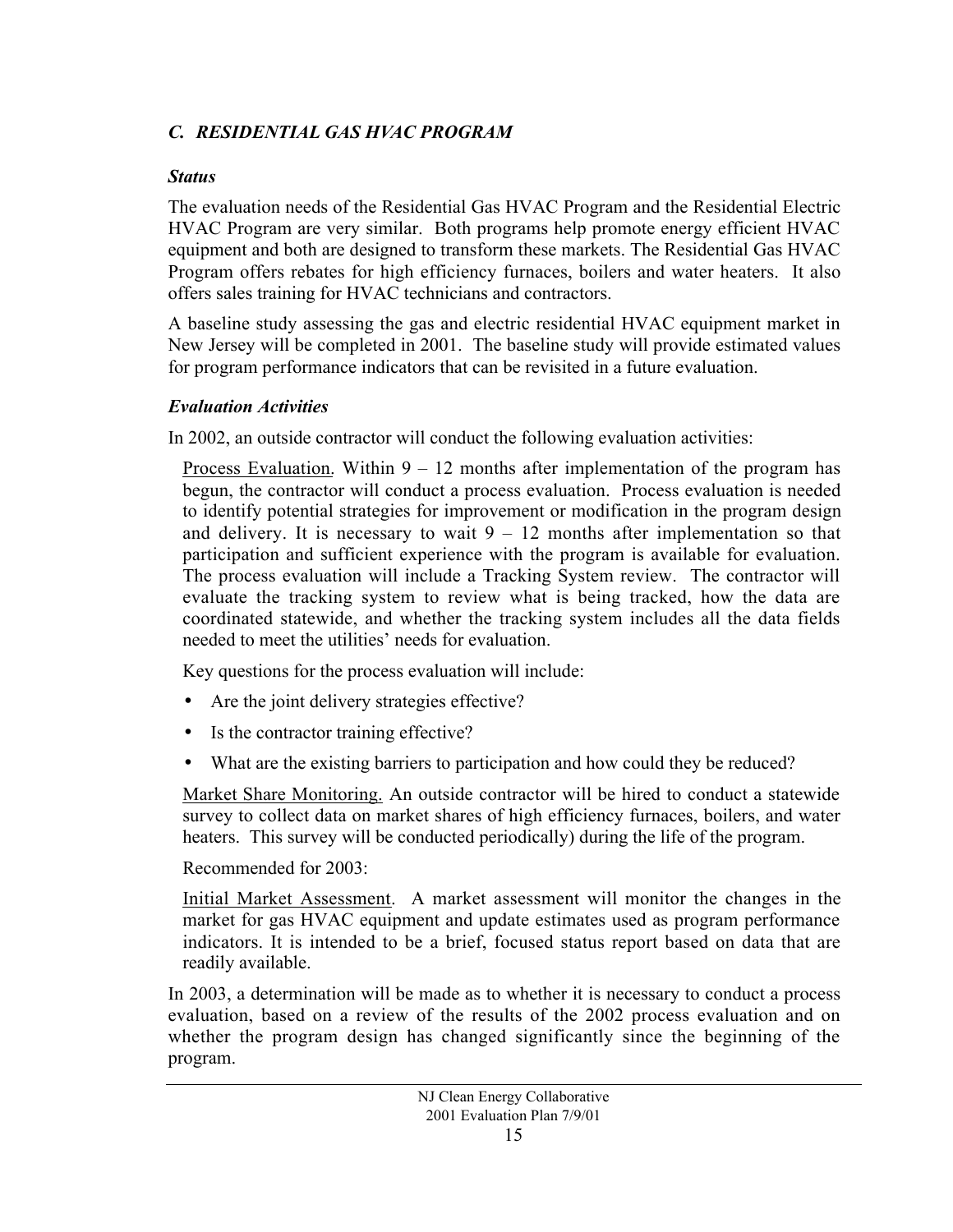<span id="page-17-0"></span>Similarly, the program administrators will review the results of the market share monitoring and determine whether it is necessary to conduct an impact evaluation to update inputs to the energy savings protocols.

Recommended for 2004:

Market Assessment. A market assessment is needed to update the baseline study and estimates used as performance indicators. It is intended to be more extensive than the previous market study. It will assess the market overall, the influence of utility programs and other forces on the market since program implementation, existing barriers, and expected market trends. In addition, it will recommend future directions for the program, such as reduction of rebates.

| <b>Residential Gas</b><br><b>HVAC</b>   | <b>Performance Indicator</b>                                                                                                               | Data Source                           |
|-----------------------------------------|--------------------------------------------------------------------------------------------------------------------------------------------|---------------------------------------|
| Participation and energy<br>impacts     | Number of HVAC incentives paid for furnaces,<br>boilers and water heaters.                                                                 | Program tracking and<br>protocols     |
| Trade Ally Training                     | Number of HVAC technicians and/or contractors<br>that have received sales training.                                                        | Program tracking                      |
| Customer<br>Awareness/Attitudes         | Percent of customers aware of benefits and key<br>elements of high efficiency equipment.                                                   | Market Assessment                     |
| Contractor<br>Awareness/Attitudes       | Percent of contractors aware of benefits and key<br>elements of high efficiency equipment.                                                 | Market Assessment                     |
| Market share monitoring                 | Sales and installation of high efficiency water<br>heaters, furnaces, and boilers as % of total NJ sales<br>of these products if possible. | Surveys and<br>Distributor Sales Data |
| Incremental Cost (long)<br>term impact) | Incremental cost of high efficiency water heaters,<br>furnaces, and boilers relative to standard equipment.                                | Market Assessment                     |

#### *Performance Indicators*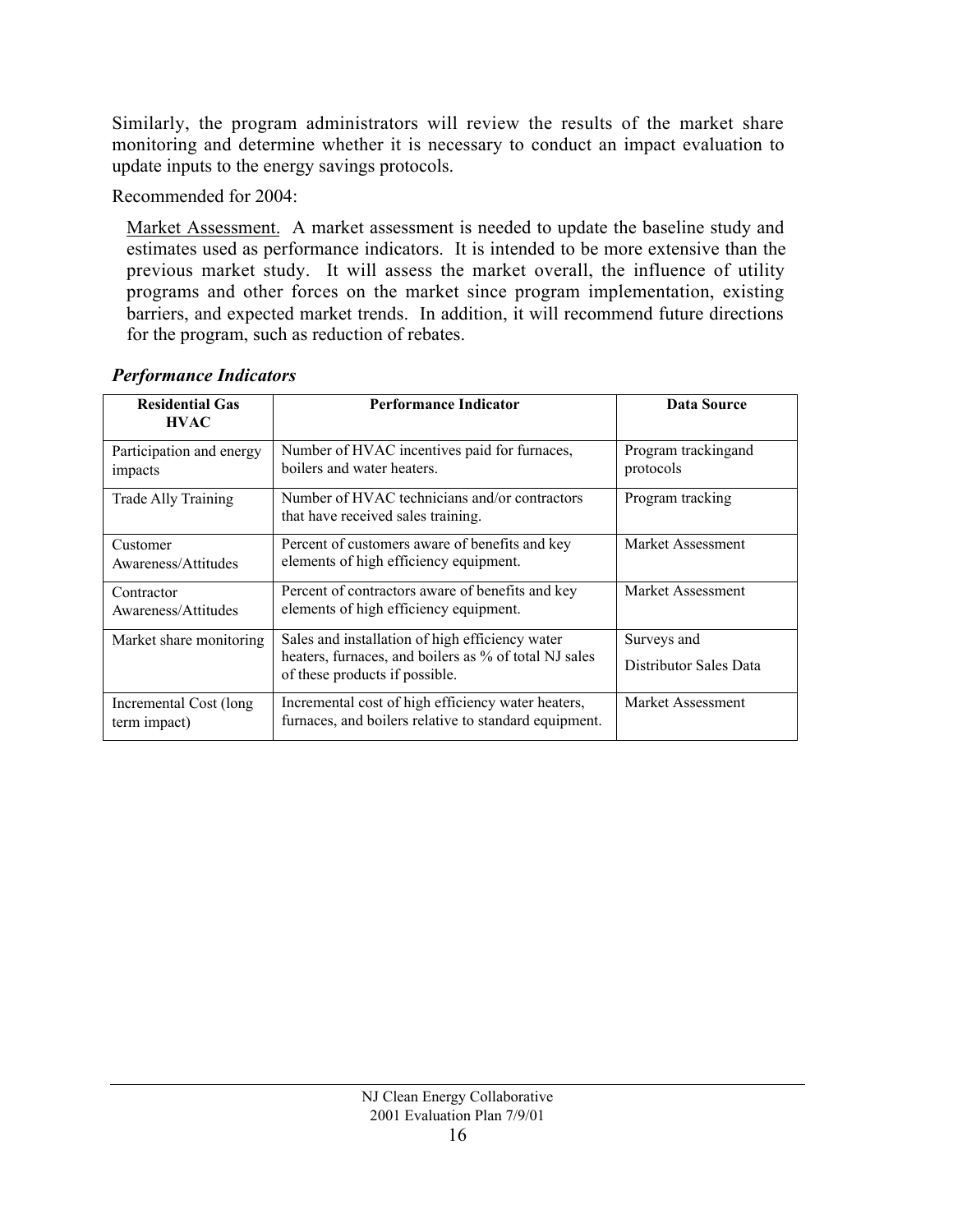#### <span id="page-18-0"></span>*D. RESIDENTIAL ENERGY STAR WINDOWS PROGRAM*

#### *Status*

The evaluation needs of the Residential ENERGY STAR Windows Program are similar to the other residential programs that are designed to transform markets. However, the primary focus for this program is outreach to major trade allies – windows manufacturers, distributors, retailers, and contractors. One important need in this program is to periodically measure performance indicators using surveys. Since marketing of all ENERGY STAR products may be integrated, opportunities to combine evaluations of the ENERGY STAR product programs should be explored.

A baseline study assessing the ENERGY STAR windows and appliance markets in New Jersey was completed in 2001. The baseline study will provide estimated values for program performance indicators that can be revisited in a future evaluation.

#### *Evaluation Activities*

Beginning in 2002, following program implementation, an outside contractor will conduct the following:

Process Evaluation. Since this is a new program, an initial process evaluation will be performed to review the program design and delivery in order to identify potential strategies for improvement. It is necessary to wait  $9 - 12$  months after implementation so that sufficient experience with the program is available for evaluation.

The process evaluation will include a Tracking System review. The contractor will evaluate the tracking system to review what is being tracked, how the data are coordinated statewide, and whether the tracking system includes all the data fields needed to meet the utilities' needs for evaluation.

Key questions for the process evaluation will include:

- Are the joint-utility delivery strategies effective?
- Are market support activities effective?
- Are ENERGY STAR branding activities integrated with other programs?
- What are the existing barriers (e.g. product availability) to participation and how could they be reduced?
- Is statewide sales data readily available on a timely basis?

Recommended for 2003:

Market Assessment. A market assessment will monitor the changes in the market for ENERGY STAR windows and update estimates used as program performance indicators. It is intended to be a brief, focused status report based on data that are readily available.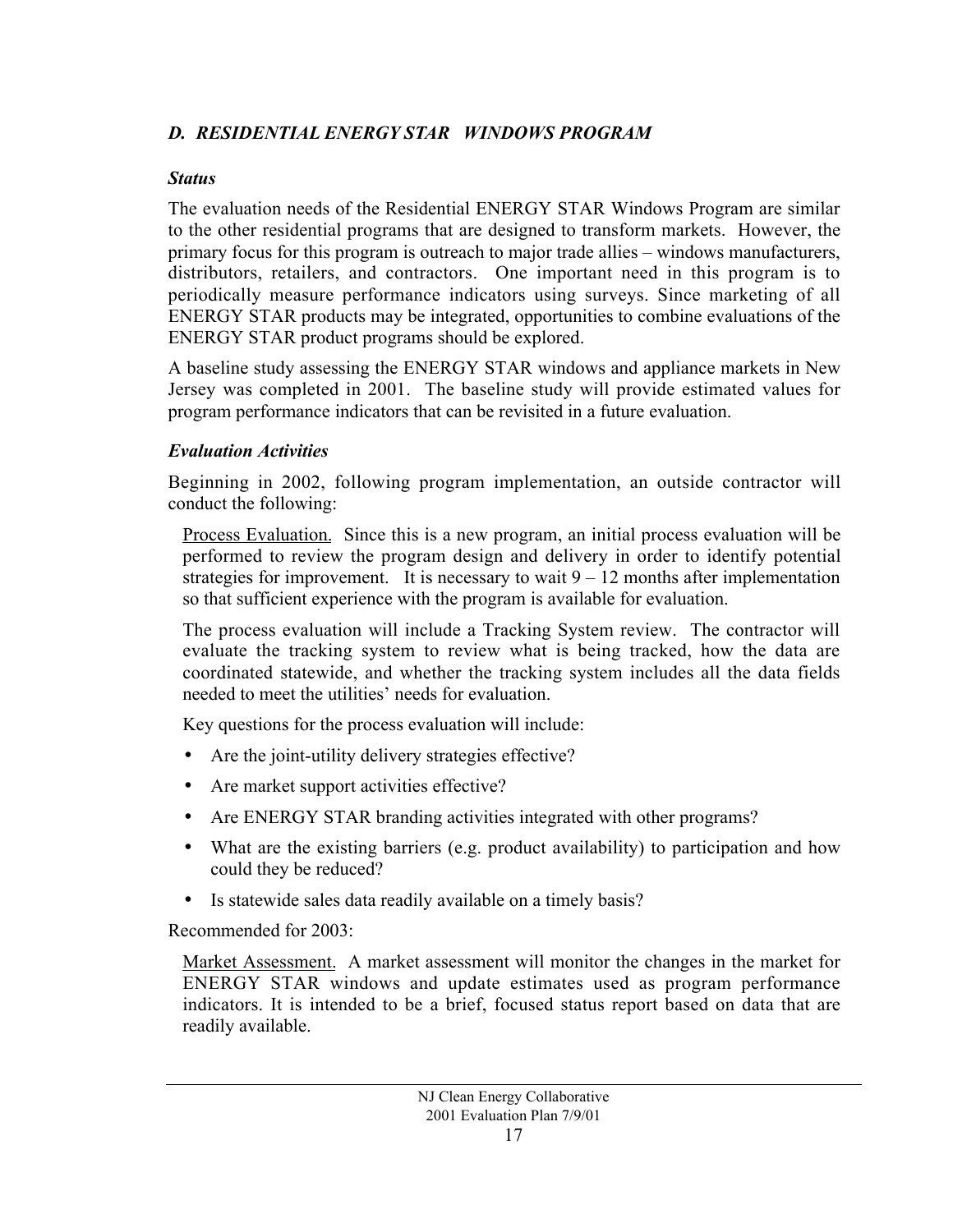In 2003, a determination will be made as to whether it is necessary to conduct a process evaluation, based on a review of the results of the 2002 process evaluation and on whether the program design has changed significantly since the beginning of the program.

Similarly, the program administrators will review the results of the market share monitoring and determine whether it is necessary to conduct an impact evaluation to update inputs to the energy savings protocols.

Recommended for 2004:

Market Assessment. A market assessment is needed to update the baseline study and estimates used as performance indicators. It is intended to be more extensive than the previous market study. It will assess the market overall, the influence of utility programs and other forces on the market since program implementation, existing barriers, and expected market trends. In addition, it will recommend future directions for the program, such as changes to marketing strategy.

| <b>Residential ENERGY</b><br><b>STAR Windows</b> | <b>Performance Indicator</b>                                                                            | Data Source       |
|--------------------------------------------------|---------------------------------------------------------------------------------------------------------|-------------------|
| <b>Retailer Participation</b>                    | Number of trade allies promoting or co-sponsoring<br>promotions of ENERGY STAR windows.                 | Program Tracking  |
| Manufacturer<br>Participation                    | Number of manufacturers promoting or co-<br>sponsoring promotions of ENERGY STAR<br>windows.            | Program Tracking  |
| <b>Product Availability</b>                      | % of retail space devoted to ENERGY STAR<br>windows relative to space to devoted to windows<br>overall. | Market Assessment |
| Market share<br>monitoring                       | Sales of ENERGY STAR windows as % of total NJ<br>sales of these products.                               | Program Tracking  |
| Public Awareness and<br>Consumer Knowledge       | % of customers aware of benefits and key elements<br>of ENERGY STAR windows.                            | Market Assessment |

*Performance Indicators*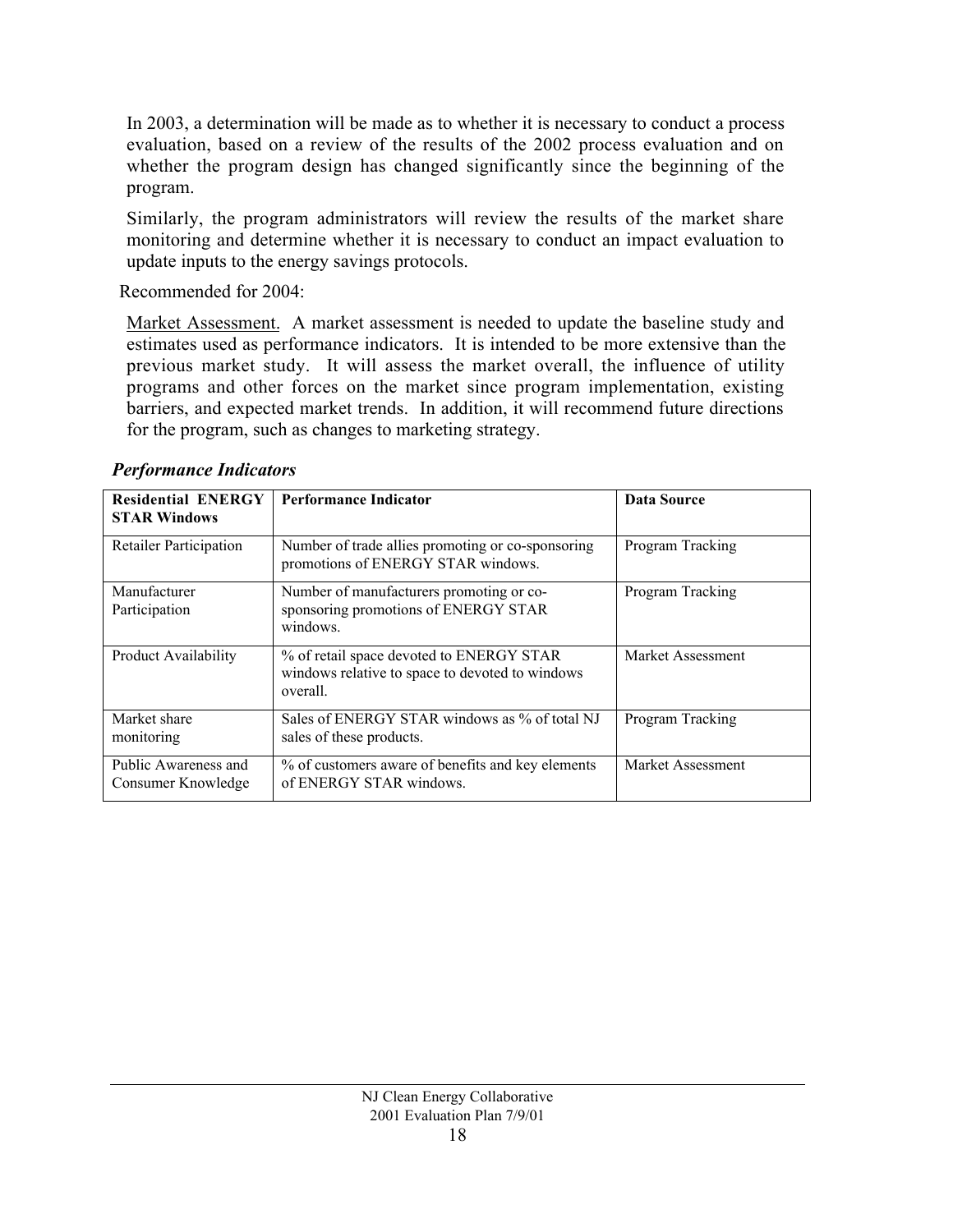#### <span id="page-20-0"></span>*E. RESIDENTIAL LOW INCOME PROGRAM*

#### *Status*

The goals of the Residential Low Income Program are to reduce energy use and enhance affordability of energy for this target market. The evaluations address energy savings, arrearage reduction and comprehensiveness of installation measures.

Arrearage reductions are an aspect of program design that provide benefit to low income program participants over and above the energy efficiency benefits of the program. One of the evaluation needs is to quantify affordability benefits associated with this aspect of the program. This evaluation combines results of an energy impact evaluation with a statistical analysis of customer bill payment histories to estimate the effects of the program on affordability. Key questions for the affordability evaluation will include:

- What are the quantitative and qualitative benefits to the utility and to the participants?
- What are the barriers to enrollment in and completion of the arrearage reduction program and how can they be reduced?
- Are participants satisfied with the delivery and procedures of the arrearage reduction program?

Comprehensiveness is an aspect of program design that also reflects the program's goal of providing as much assistance as possible to each participant - in this case, by striving to install as many site-specific eligible energy efficiency measures as possible in a participant's home. A process evaluation will be used to assess and document results relating to comprehensiveness. On-site inspections will assess comprehensiveness of the measure installations. Two aspects of comprehensiveness will be examined: 1) measure selection with respect to available budget (whether all site-specific eligible measures were selected); and 2) installation quality and persistence (whether installation quality is sufficient to promote persistence of savings).

Information about energy savings associated with measures installed and weatherization treatments to low-income homes is currently available from evaluations of previous lowincome programs in New Jersey and by other utilities. These are being used to establish protocols for 2001 and initial energy savings assumptions used in cost-effectiveness analysis. The protocols will be used for energy impact assessments until additional results from billing analysis become available.

In the longer run, evaluation of energy savings impacts is dependent on the availability of sufficient post-participation usage data. The evaluation will rely on tracking information, customer survey data, billing histories, and other sources of data, such as on-site monitoring.

Qualitative impacts from this program are also needed to identify potential strategies for improvement or modification of the program.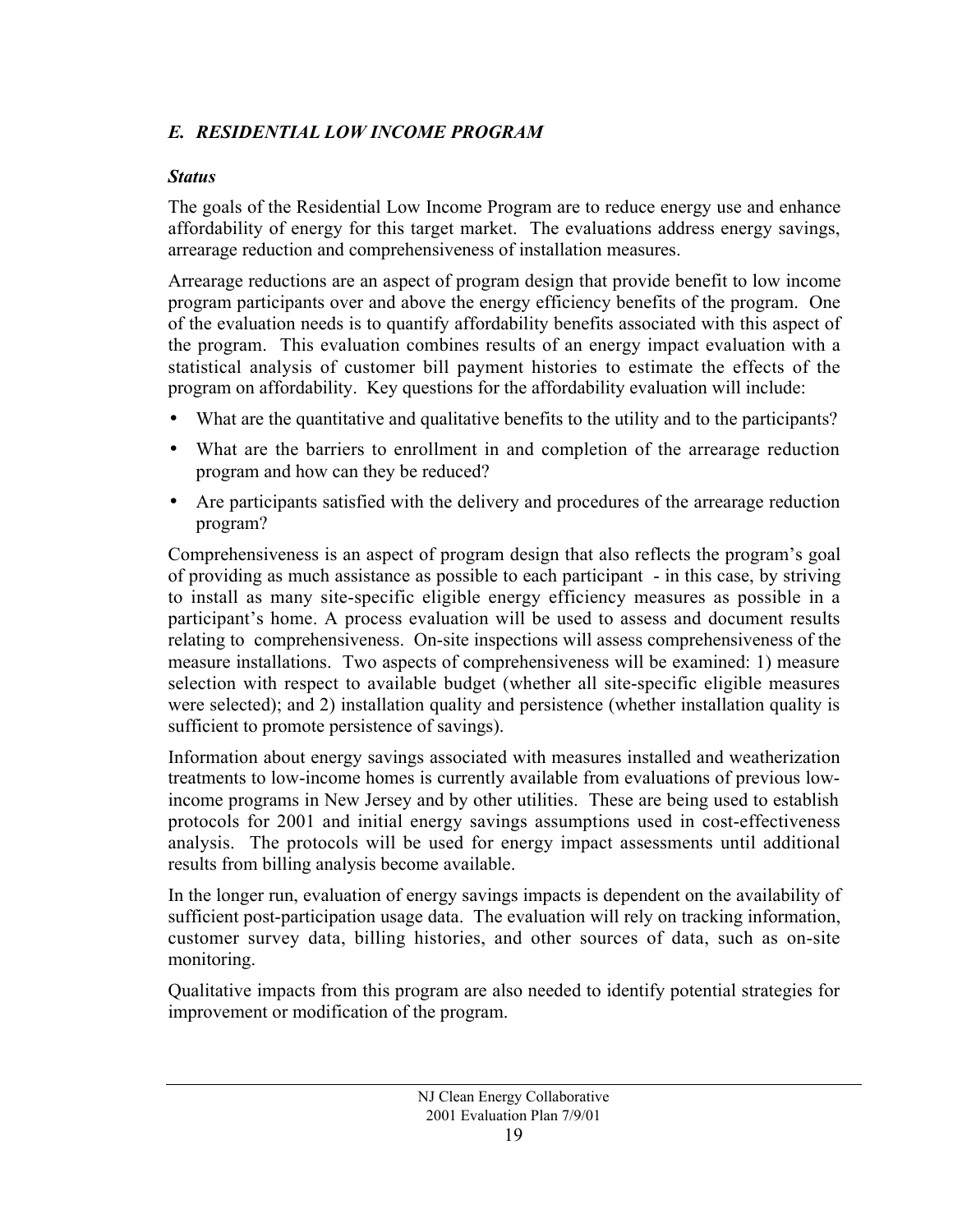#### *Evaluation Activities*

In 2001 and 2002, an outside contractor will conduct the following evaluation activities:

Process Evaluation. Within  $9 - 12$  months after implementation of the program has begun, the contractor will conduct a process evaluation. It is necessary to wait  $9 - 12$ months after implementation so that participation and sufficient experience with the program is available for evaluation. The process evaluation will include a Tracking Systems review. The contractor will evaluate the tracking system to review what is being tracked, how the data are coordinated statewide, and whether the tracking systems include all the data fields needed to meet the utilities' needs for evaluation. The assessment will also address comprehensiveness of treatments.

Key questions for the process evaluation will include:

- Are the joint delivery strategies effective?
- Is the program training effective?
- What are the existing barriers to low income customer participation and how could they be reduced?
- Is the on-site inspection process effective? Does it ensure comprehensiveness in professional installation of all appropriate energy efficient measures?

Recommended for 2003:

Energy Savings Evaluation. This evaluation will analyze results from a sample of participants in the 2001 and 2002 programs. To estimate energy savings associated with weatherization programs, it is necessary to wait until sufficient post-participation billing histories including a heating season are available for analysis.

Affordability Evaluation. This evaluation will also analyze results based on a sample of participants in the 2001 and 2002 programs. The calculation of bill reductions associated with program activities is linked to the energy savings evaluation.

Results of the evaluation will be used to revise program planning estimates and inputs to impact protocols as needed.

In 2003, a determination will be made as to whether it is necessary to conduct a followup process evaluation, based on a review of the results of the 2002 process evaluation and on whether the program design has changed significantly since the beginning of the program.

Similarly, the program administrators will review the results of the comprehensiveness evaluation and determine whether it is necessary to conduct a similar evaluation for participants in the 2003 program.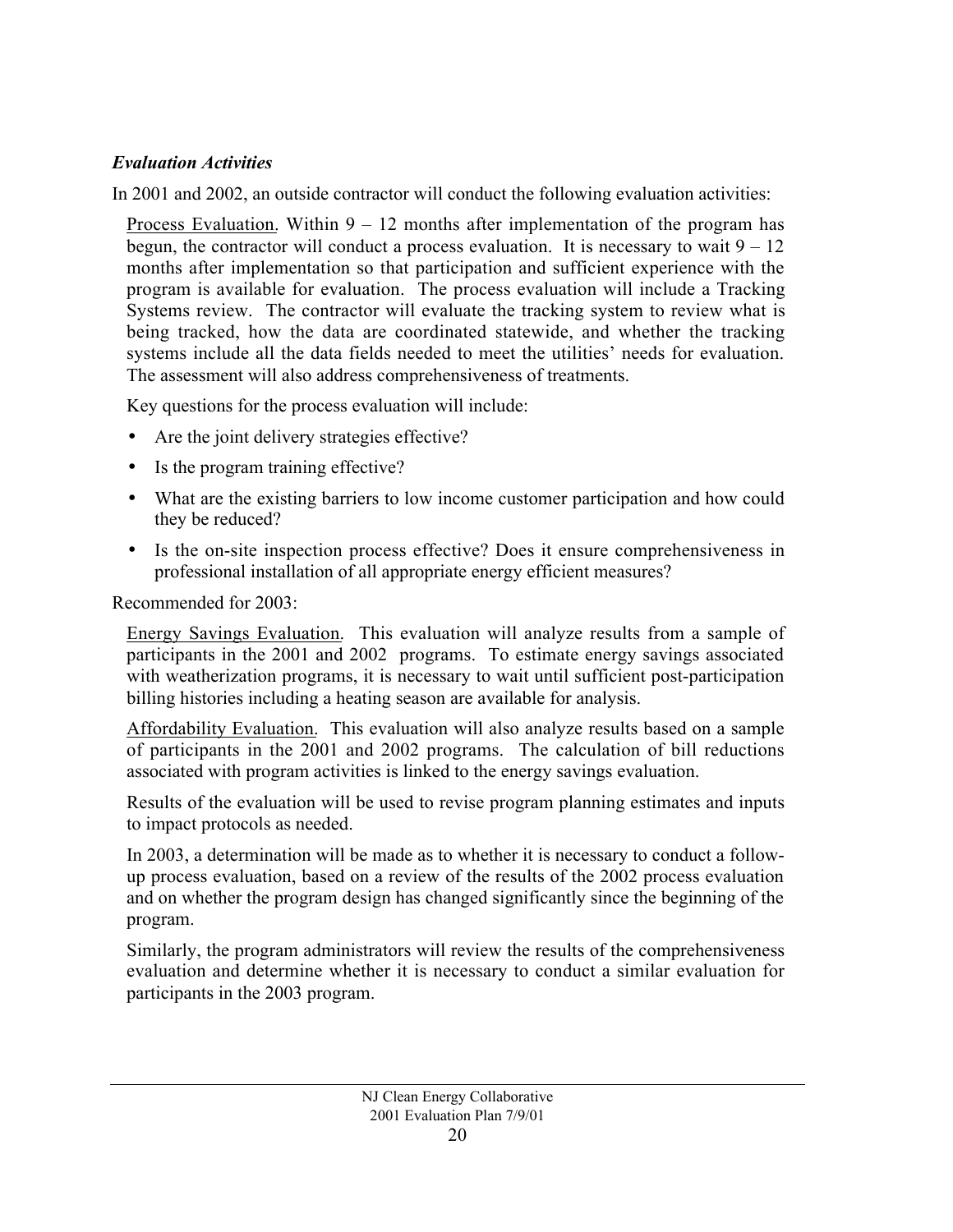# *Performance Indicators6*

 $\overline{a}$ 

| <b>Residential Low Income</b><br>Program                    | <b>Performance Indicator</b>                                                                                                                       | <b>Data Source</b>                                     |
|-------------------------------------------------------------|----------------------------------------------------------------------------------------------------------------------------------------------------|--------------------------------------------------------|
| Participation – energy<br>efficiency                        | Number of participating households, by category.                                                                                                   | Program tracking<br>information                        |
| Participation – arrearage<br>reduction                      | Number of participating households who enrolled in<br>arrearage reduction agreements.                                                              | Program tracking<br>information                        |
| Energy Savings per<br>participant                           | Average annual energy savings per participating<br>household, by category.                                                                         | <b>Energy Evaluation</b><br>results                    |
| Comprehensiveness of<br>treatment of efficiency<br>measures | Is the on-site inspection process effective? Does it<br>ensure comprehensiveness of measure installation?                                          | <b>Process Evaluation</b>                              |
| Affordability benefits                                      | Change in percent of bills paid per participant.                                                                                                   | Affordability<br><b>Evaluation results</b>             |
| Customer satisfaction                                       | Percent of customers who are satisfied or very<br>satisfied with installed measures and delivery of the<br>affordability provisions of the program | Process evaluation<br>results                          |
| Cost-effective savings<br>per participant                   | Dollars spent per energy (kWh or therms) saved                                                                                                     | Program tracking<br>information; evaluation<br>results |

 $6$  Participating household is defined to be "contractor completed", i.e. job completed, inspected, and invoice paid. Evaluation results will be segmented by housing type, fuel type, and major end use. The criteria for assessing comprehensiveness of measure selection will be determined by evaluators in conjunction with working group and Collaborative advisors.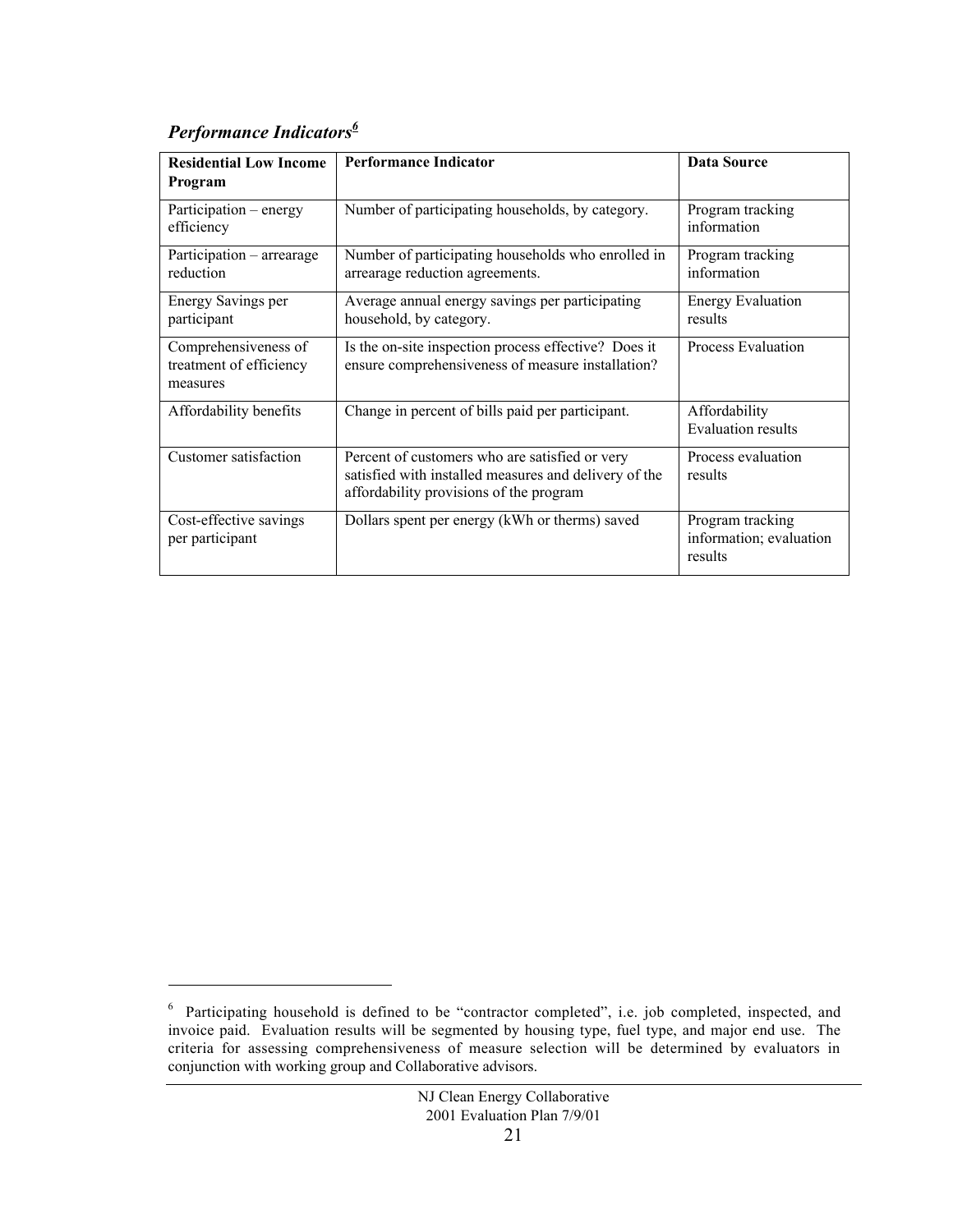#### <span id="page-23-0"></span>*F. RESIDENTIAL NEW CONSTRUCTION PROGRAM*

#### *Status*

A baseline study on attitudes and awareness of energy efficient new construction was completed in 2001. Results of this study will help inform the program objectives.

#### *Evaluation Activities*

In 2002, an outside contractor will conduct the following evaluation activities:

Process Evaluation. The effectiveness of the design and delivery of the program will be assessed within 9 to 12 months following implementation by all participating utilities. The process evaluation will include a Tracking System review. The contractor will evaluate the tracking system to review what is being tracked, how the data are coordinated statewide, and whether the tracking system includes all the data fields needed to meet the utilities' needs for evaluation.

Key questions for the process evaluation will include:

- Are the joint delivery strategies effective?
- Are the program marketing, builder outreach, and contractor training effective?
- Are participants satisfied with measures, interactions with vendor and/or utility staff, and with other market players (lenders, realtors, subcontractors, etc.)?
- Is the coordination of this program with the residential HVAC program effective?

Initial Market Assessment. A market assessment will be initiated to establish baseline performance indicators for the residential new construction market.

In addition, the contractor, program team and collaborative advisors will determine whether to conduct an impact evaluation to update energy savings estimates in the following year. The decision will be based on a review of the existing protocols and data sources used to calculate savings as well as on results of the initial market assessment.

Recommended for 2003:

In 2003, a determination will be made as to whether it is necessary to conduct a process evaluation, based on a review of the results of the 2002 process evaluation and on whether the program design has changed significantly since the beginning of the program.

Recommended for 2004:

Market Assessment. An in-depth market assessment is needed to update the baseline study and estimates used as performance indicators. It is intended to be more extensive than the initial market study. It will assess the market overall, the influence of utility programs and related activities influencing transformation of the new construction market since program implementation. It will also assess existing barriers and expected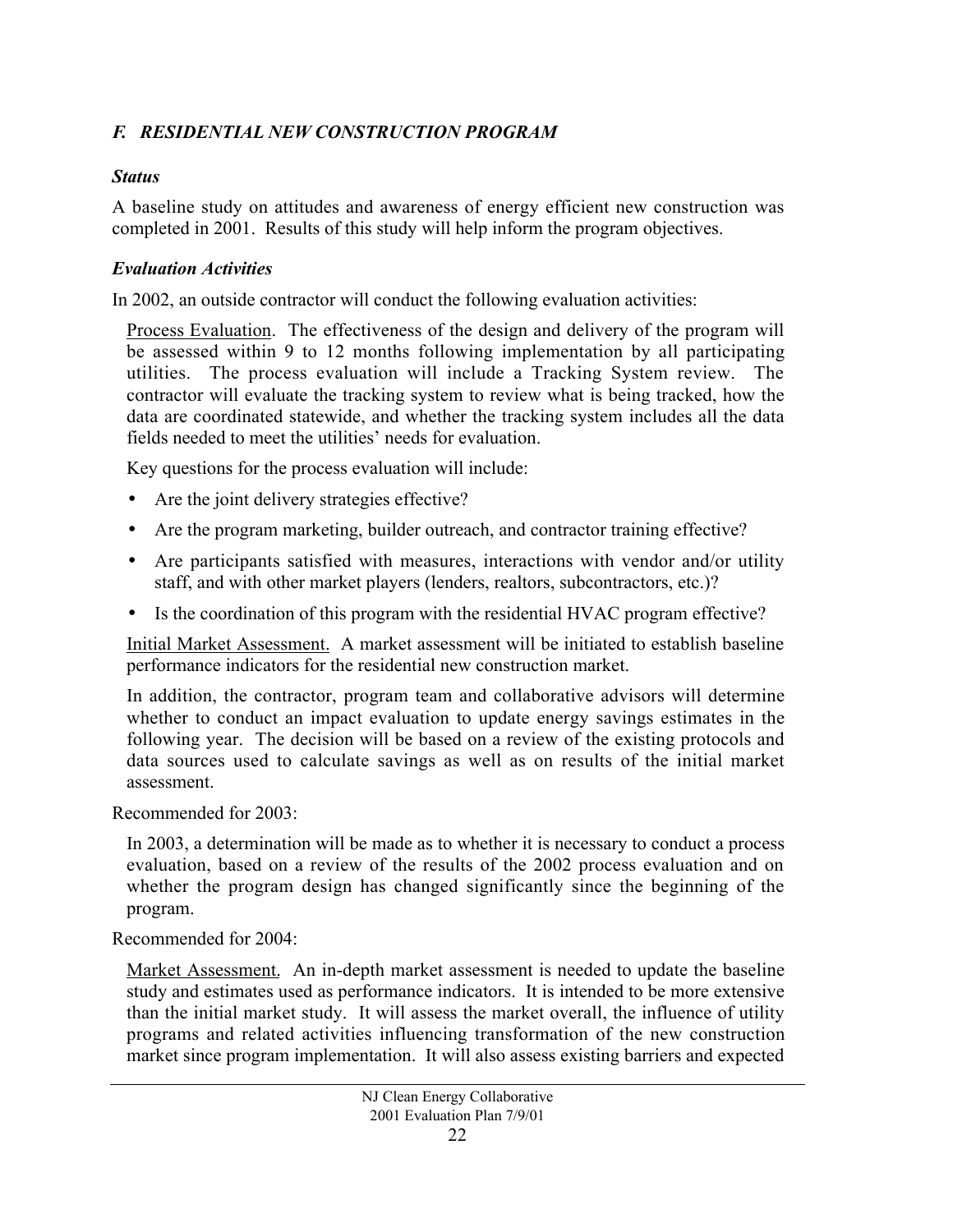market trends. In addition, it will recommend future directions for the program, such as inclusion of additional measures or reduction of rebates.

| <b>Residential New</b>                                                    | <b>Performance Indicator</b>                                                                                                                                                                          | <b>Data Source</b>                                                                     |
|---------------------------------------------------------------------------|-------------------------------------------------------------------------------------------------------------------------------------------------------------------------------------------------------|----------------------------------------------------------------------------------------|
| <b>Construction</b>                                                       |                                                                                                                                                                                                       |                                                                                        |
| Participation and energy<br>savings                                       | Number of homes certified (by single-family,<br>townhouse, multifamily and affordable)                                                                                                                | Program tracking and<br>protocols.                                                     |
| Technical assistance to<br>builders and<br>subcontractors                 | Number of builders and subcontractors trained                                                                                                                                                         | Program tracking<br>system and evaluation                                              |
| Installation rates for<br>efficient equipment                             | % of new homes built with qualifying ENERGY<br>STAR gas and SEER 13+ HVAC equipment                                                                                                                   | Program tracking<br>system                                                             |
| Supplemental measures                                                     | Number of lighting, appliance and ventilation<br>installations                                                                                                                                        | Program tracking<br>system                                                             |
| Builder participation                                                     | % of builders for which Energy Star homes are a<br>significant % of annual homes completed                                                                                                            | Program tracking,<br>market assessment and<br>best available data on<br>builders in NJ |
| Market share<br>monitoring                                                | Number of ENERGY STAR homes built as % of<br>total NJ new residential construction                                                                                                                    | Program tracking<br>system and best<br>available data on new<br>construction           |
|                                                                           |                                                                                                                                                                                                       | Initial market<br>assessment of<br>construction practices                              |
| Awareness/Attitudes<br>concerning ENERGY<br><b>STAR</b> homes             | % of consumers aware of benefits (including<br>perceived value and quality) of ENERGY STAR<br>homes; % of builders, realtors, other market actors<br>aware of benefits of ENERGY STAR homes           | Baseline survey and<br>subsequent evaluation                                           |
| Awareness/Attitudes<br>concerning home<br>energy ratings and<br>mortgages | % of customers, builders, bankers, etc. aware of<br>home energy ratings and energy efficient mortgage<br>option; availability and use of home energy ratings<br>and energy efficient mortgage options | Baseline survey and<br>subsequent evaluation                                           |
| Customer and builder<br>satisfaction                                      | % of participating home owners satisfied with<br>energy efficiency of new ENERGY STAR home                                                                                                            | <b>Market Assessment</b>                                                               |

#### *Performance Indicators*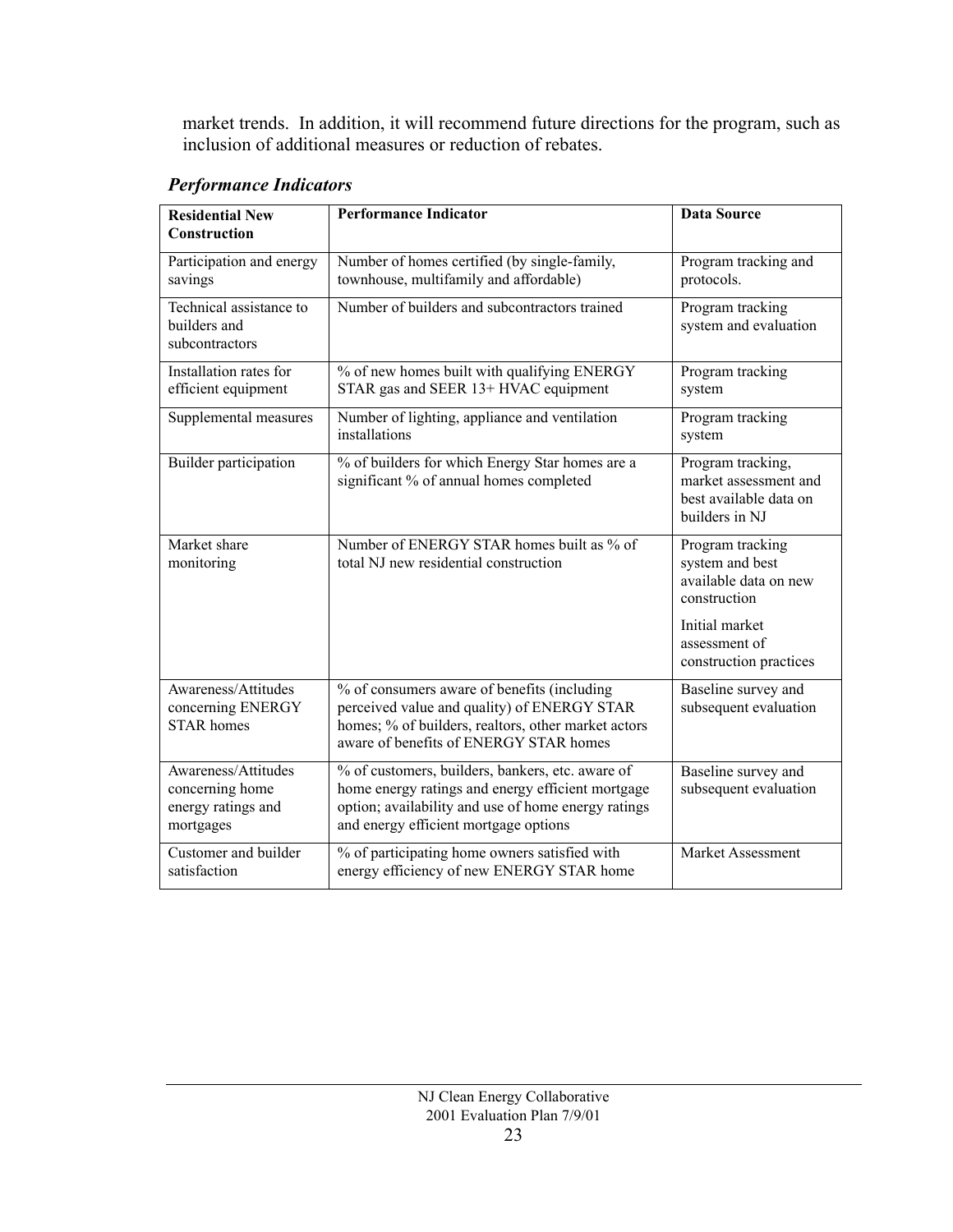#### <span id="page-25-0"></span>*G. RESIDENTIAL RETROFIT PROGRAM*

#### *Status*

The evaluation needs of the Residential Retrofit Program reflect the fact that the program has an educational focus.

#### *Evaluation Activities*

In 2002, an outside contractor will conduct a tracking system review.

Process Evaluation. The effectiveness of the design and delivery of the program will be assessed within 9 to 12 months following implementation by all participating utilities. The process evaluation will include a Tracking System review. The contractor will evaluate the tracking system to review what is being tracked, how the data are coordinated statewide, and whether the tracking system includes all the data fields needed to meet the utilities' needs for evaluation.

Key questions for the process evaluation will include:

- Are participants satisfied with measures, interactions with vendor and/or utility staff, and other program materials?
- Have participants used or acted on information about opportunities for energy efficiency?

| <b>Residential Retrofit</b>  | <b>Performance Indicator</b>                                                                                                                                                                           | Data Source      |
|------------------------------|--------------------------------------------------------------------------------------------------------------------------------------------------------------------------------------------------------|------------------|
| Participation                | Number of customers participating in all aspects of<br>residential retrofit program services (mail in,<br>telephone center, CD software, internet). Tracking<br>for both contacts and completed audits | Program Tracking |
| Recommendation<br>Follow-ups | Number of referrals to other efficiency programs.                                                                                                                                                      | Program Tracking |

#### *Performance Indicators*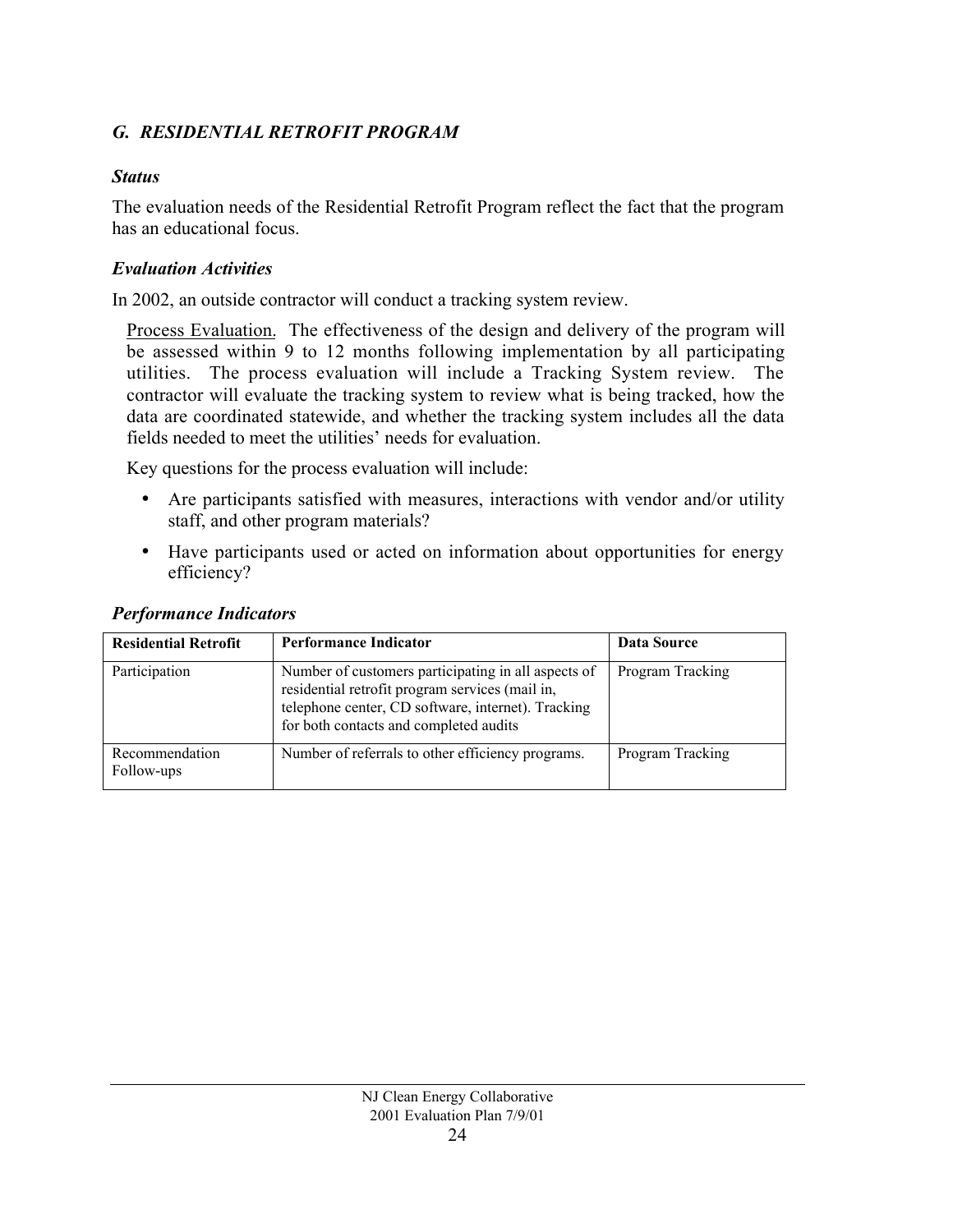#### <span id="page-26-0"></span>*H. RESIDENTIAL ENERGY STAR LIGHTING PROGRAM*

#### *Status*

The evaluation needs of the Residential ENERGY STAR Lighting Program are similar to the other residential programs that promote products and are designed to transform markets. This program's primary focus is on building trade ally participation through market support, sales training, and limited incentives. A baseline study assessing the ENERGY STAR lighting market in New Jersey was completed in 1999.

#### *Evaluation Activities*

In 2002, an outside contractor will conduct the following evaluation activities:

Process Evaluation. Since this is a new program, an initial process evaluation will be performed to review the program design and delivery in order to identify potential strategies for improvement. It is necessary to wait  $9 - 12$  months after implementation so that sufficient experience with the program is available for evaluation. The process evaluation will include a tracking system review. The contractor will evaluate the tracking system to review what is being tracked, how the data are coordinated statewide, and whether the tracking system includes all the data fields needed to meet the utilities' needs for evaluation.

Key questions for the process evaluation will include:

- Are the joint-utility delivery strategies effective?
- Are the joint-program consumer marketing campaigns effective?
- Are sales training and other market support, including labeling, effective?
- What are the existing barriers to participation and how could they be reduced?
- Is statewide sales data readily available on a timely basis?

Initial Market Assessment. A market assessment will monitor the changes in the market for ENERGY STAR lighting and update estimates used as program performance indicators. It is intended to be a brief, focused status report based on data that are readily available.

In 2003, a determination will be made as to whether it is necessary to conduct a process evaluation, based on a review of the results of the 2002 process evaluation and on whether the program design has changed significantly since the beginning of the program.

Similarly, the program administrators will review the results of the market share monitoring and determine whether it is necessary to conduct an impact evaluation to update inputs to the energy savings protocols.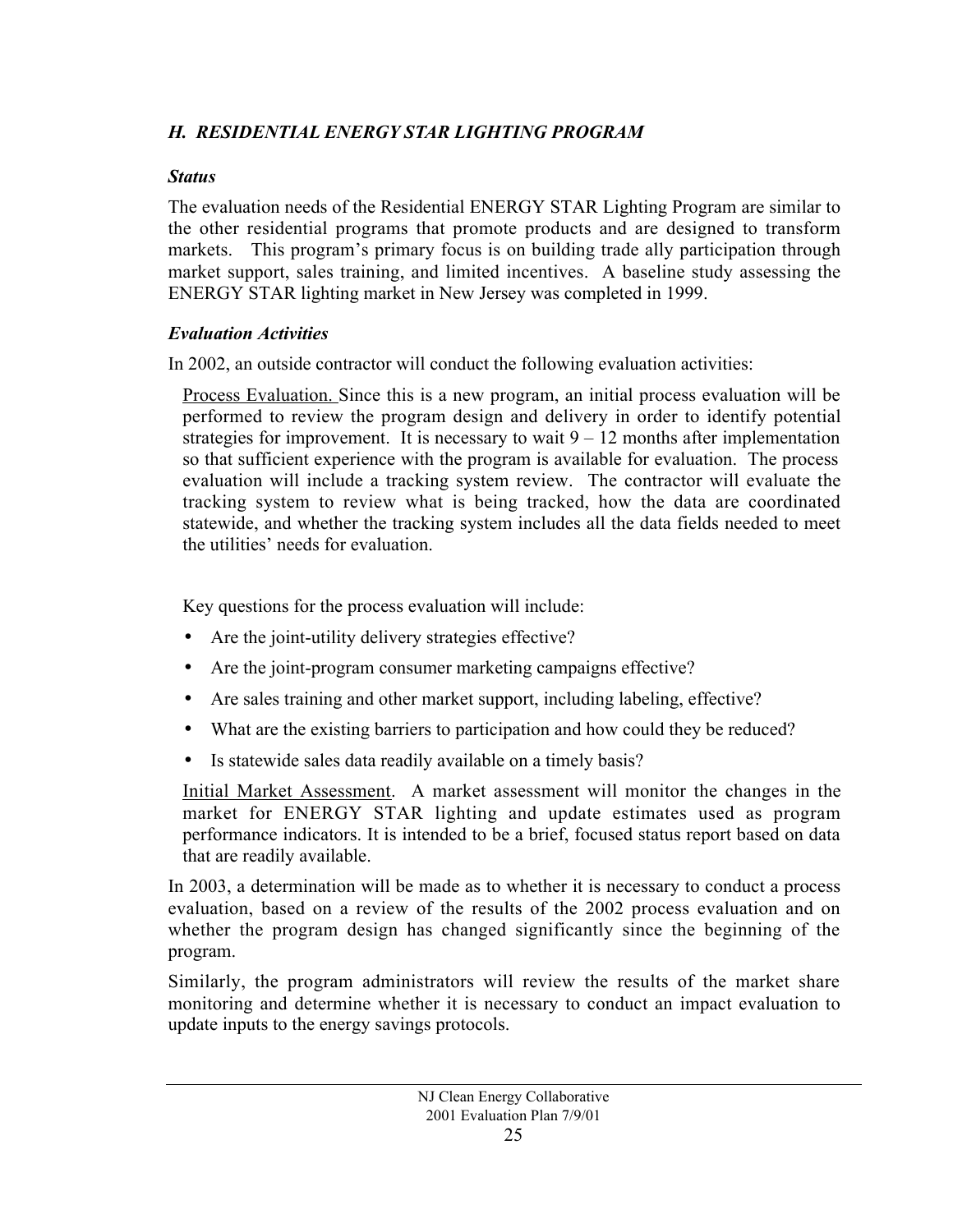Recommended for 2004:

Market Assessment. A market assessment is needed to update the baseline study and estimates used as performance indicators. It is intended to be more extensive than the previous market study. It will assess the market overall, the influence of utility programs and other forces on the market since program implementation, existing barriers, and expected market trends. In addition, it will recommend future directions for the program, such as changes to marketing strategy.

| <b>Residential ENERGY</b><br><b>STAR Lighting</b> | <b>Performance Indicator</b>                                                                                                                    | <b>Data Source</b> |
|---------------------------------------------------|-------------------------------------------------------------------------------------------------------------------------------------------------|--------------------|
| <b>Retailer Participation</b>                     | Number of trade allies promoting or co-sponsoring<br>promotions of ENERGY STAR lighting.                                                        | Program Tracking   |
| Trade ally Training                               | Number of allies and percent of allies trained                                                                                                  | Program Tracking   |
| <b>Product Availability</b>                       | Inventory and shelf space of qualified products<br>available in retailer stores and compared to non-<br>qualified products.                     | Program Tracking   |
| Market share<br>monitoring                        | Sales of ENERGY STAR lighting as % of total NJ<br>sales of these products (includes separate estimate<br>for new construction/retrofit market). | Program tracking   |
| Product pricing                                   | Change, over time, of product prices                                                                                                            | Program Tracking   |
| Public Awareness and<br>Consumer Knowledge        | % awareness of benefits of ENERGY STAR<br>lighting.                                                                                             | Evaluation         |

#### *Performance Indicators<sup>7</sup>*

l.

<sup>&</sup>lt;sup>7</sup> Each indicator will be assessed by product category (e.g. lamps, fixtures, torchieres)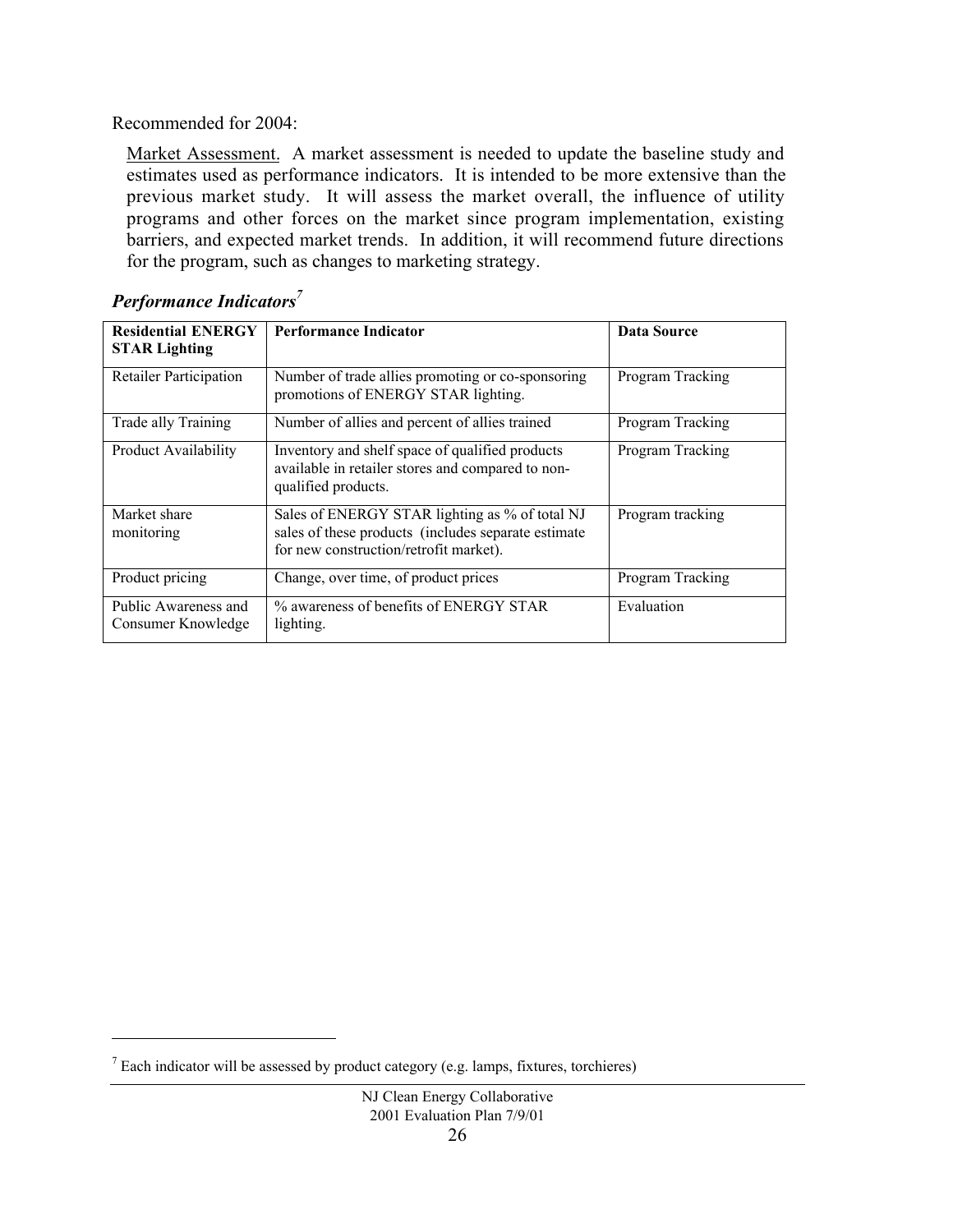#### <span id="page-28-0"></span>*I. RESIDENTIAL ENERGY STAR APPLIANCE PROGRAM*

#### *Status*

The evaluation needs of the Residential ENERGY STAR Appliance Program are similar to the other residential programs that are designed to transform markets. However, the primary focus for this program is outreach to major trade allies – to manufacturers, distributors, retailers, and contractors. One important need in this program is to periodically measure performance indicators using surveys. Since marketing of all ENERGY STAR products may be integrated, opportunities to combine evaluations of the ENERGY STAR product programs should be explored.

A baseline study assessing the ENERGY STAR window and appliance markets in New Jersey was completed in 2001.

#### *Evaluation Activities*

Beginning in 2002, following program implementation, an outside contractor will conduct the followings:

Process Evaluation. Within  $9 - 12$  months after implementation of the program, the contractor will conduct a process evaluation. This is needed to identify potential strategies for improvement or modification in the program design and delivery. It is necessary to wait  $9 - 12$  months after implementation so that sufficient experience with the program is available for evaluation. The process evaluation will include a tracking system review. The contractor will evaluate the tracking system to review what is being tracked, how the data are coordinated statewide, and whether the tracking system includes all the data fields needed to meet the utilities' needs for evaluation.

Key questions for the process evaluation will include:

- Are the joint-utility delivery strategies effective?
- Are the joint-program consumer marketing campaigns effective?
- Are sales training and other market support effective?
- Is statewide sales data readily available on a timely basis?
- What are the existing barriers to participation and how could they be reduced?

Recommended for 2003:

Market Assessment. A market assessment will monitor the changes in the market for ENERGY STAR appliances and update estimates used as program performance indicators. It is intended to be a brief, focused status report based on data that are readily available.

In 2003, a determination will be made as to whether it is necessary to conduct a process evaluation, based on a review of the results of the 2002 process evaluation and on whether the program design has changed significantly since the beginning of the program.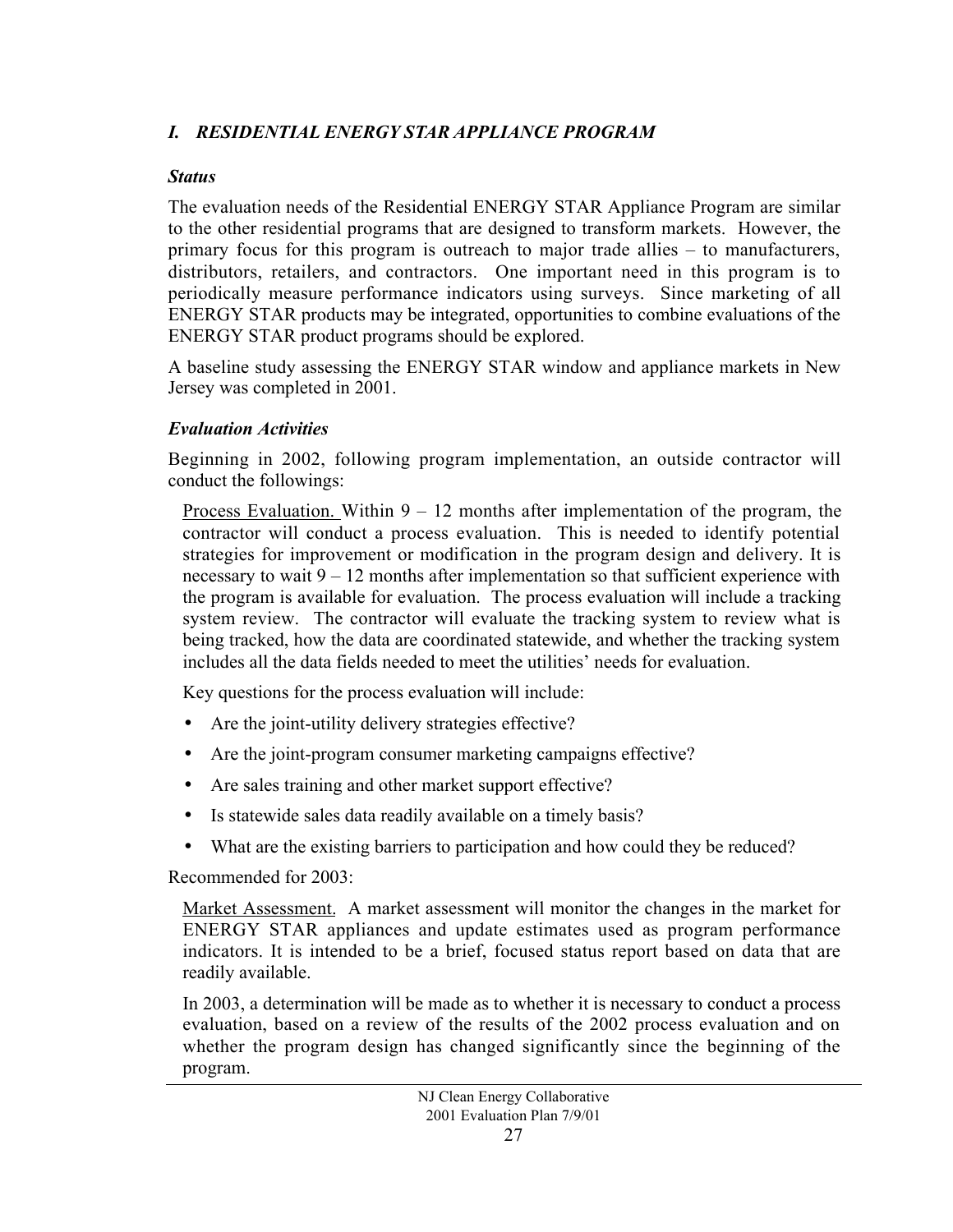Similarly, the program administrators will review the results of the market share monitoring and determine whether it is necessary to conduct an impact evaluation to update inputs to the energy savings protocols.

Recommended for 2004:

Market Assessment. A market assessment is needed to update the baseline study and estimates used as performance indicators. It is intended to be more extensive than the previous market study. It will assess the market overall, the influence of utility programs and other forces on the market since program implementation, existing barriers, and expected market trends. In addition, it will recommend future directions for the program, such as changes to marketing strategy.

| <b>Residential ENERGY</b><br><b>STAR Appliances</b> | <b>Performance Indicator</b><br>Data Source                                               |                  |
|-----------------------------------------------------|-------------------------------------------------------------------------------------------|------------------|
| <b>Retailer Participation</b>                       | Number of trade allies promoting or co-sponsoring<br>promotions of ENERGY STAR appliances | Program Tracking |
| <b>Sales Training</b>                               | Number of sales associates trained in ENERGY<br>STAR appliance products.                  | Program Tracking |
| Product Availability                                | Number of qualified products available and on<br>display                                  | Program Tracking |
| Market share monitoring                             | Sales of ENERGY STAR appliances as % of total<br>NJ sales of these products if possible   | Program Tracking |
| Public Awareness and<br>Consumer Knowledge          | % of awareness of benefits of ENERGY STAR<br>appliances.                                  | Evaluation       |

## *Performance Indicators*<sup>8</sup>

l.

<sup>&</sup>lt;sup>8</sup> Performance indicators will be estimated by appliance type (e.g. refrigerators, dishwashers, etc.)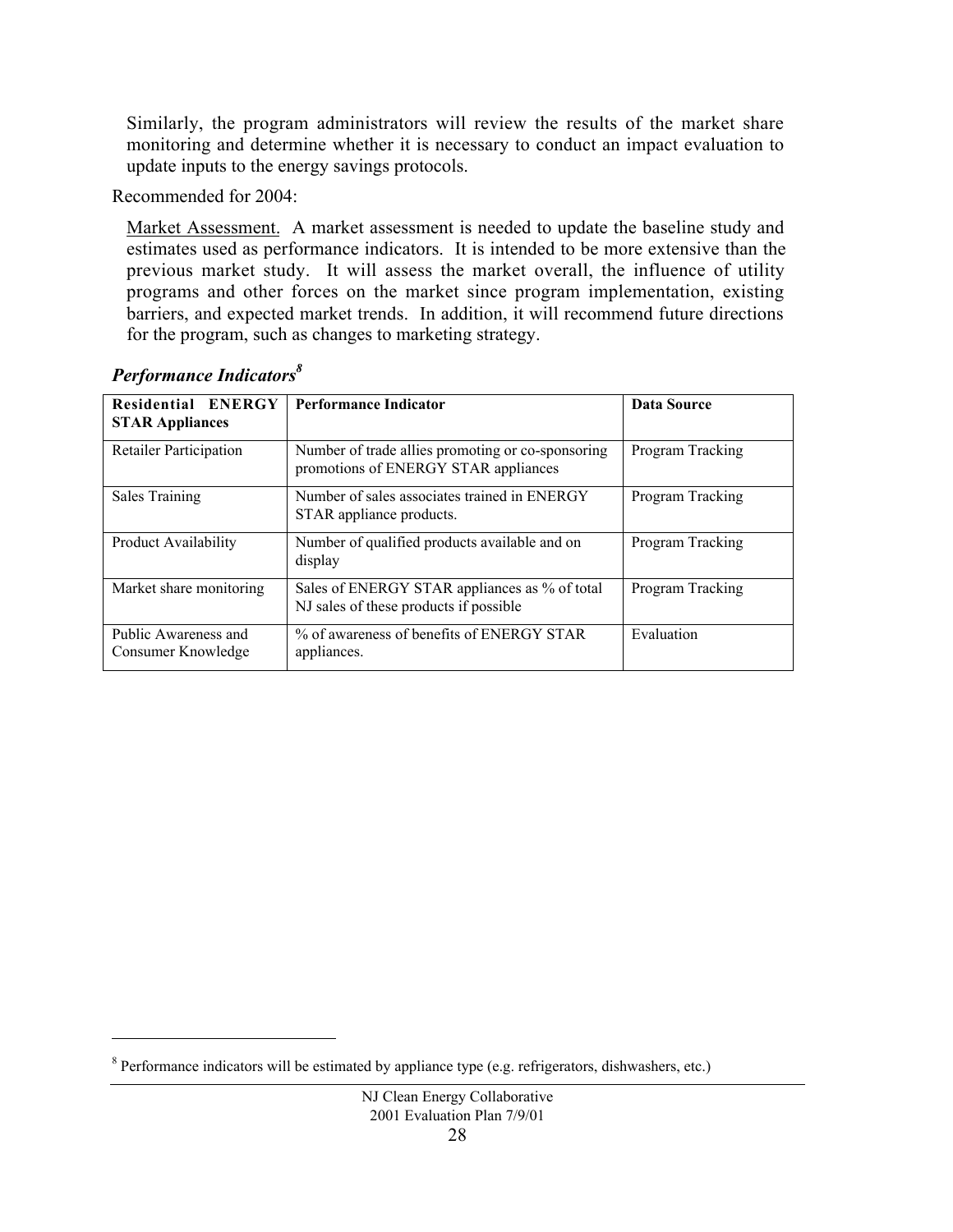#### <span id="page-30-0"></span>**IV. COMMERCIAL INDUSTRIAL AND CLEAN-SITED GENERATION PROGRAMS**

#### *A. COMMERCIAL & INDUSTRIAL AND CLEAN-SITED GENERATION PROGRAM SUMMARY*

Commercial and industrial programs promote energy efficiency within a variety of customer segments. The overarching objectives are to increase energy savings by customers in New Jersey by transforming design, construction and operations practices as well as transforming the market for energy efficient products.

The Customer Sited Clean Generation program, on the other hand, has the objective of achieving environmental and generation and transmission benefits by encouraging the development of alternative generation technologies within NJ.

Table IV.I summarizes the evaluation plans for these programs in the 2001-2004 period. The purpose of this table is to highlight elements that are common to all or many programs, and elements that are unique. For example, all programs require process evaluations within a year after program implementation. In addition, the milestone dates by which evaluation contractors must be hired are common to all programs.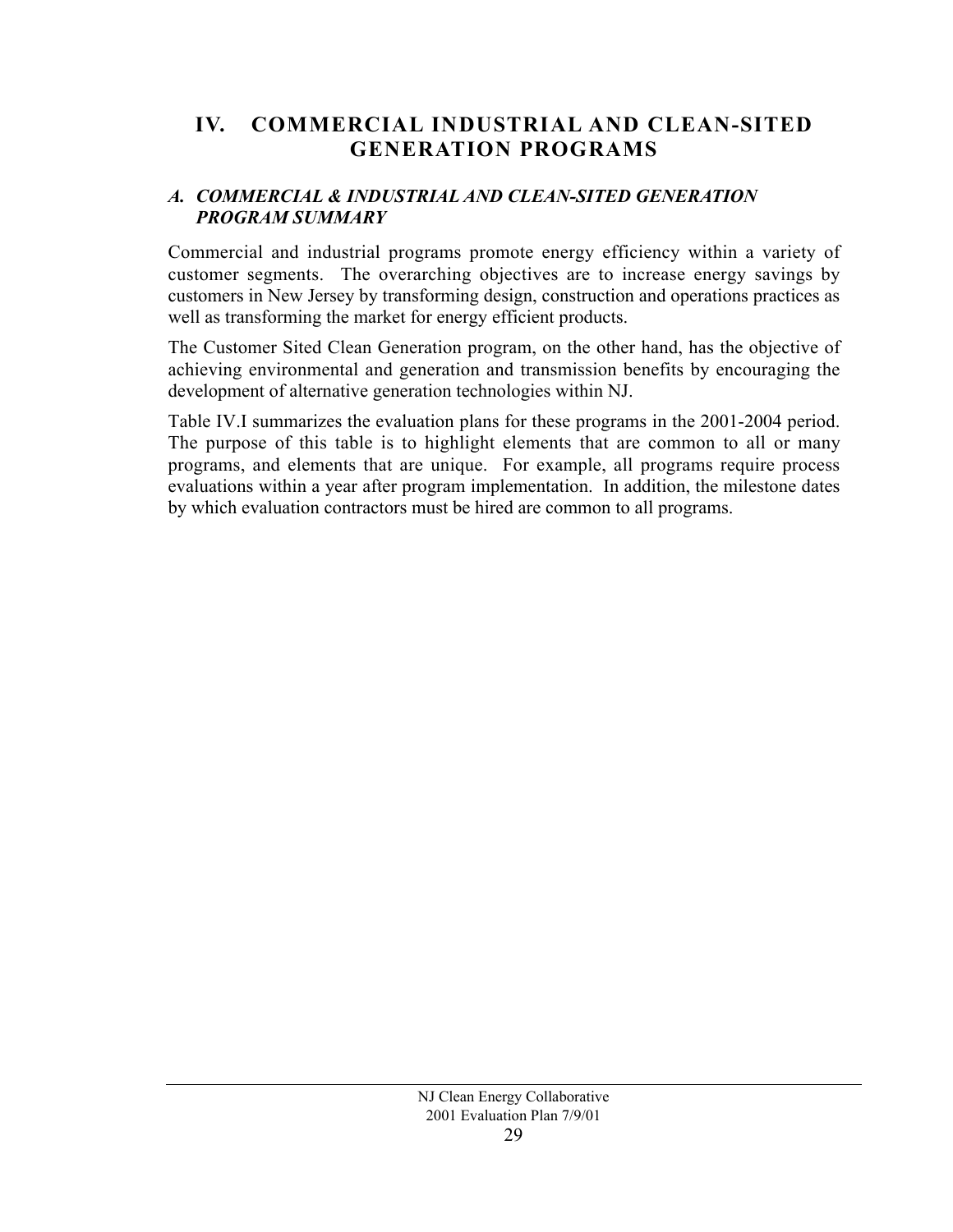| <b>EVALUATION</b><br>$TYPE \rightarrow$               | Process Evaluation <sup>10</sup>    |                                                | Market<br>Share | <b>Impact Evaluation</b>                                                             | Market Assessment                      |                                                                      |
|-------------------------------------------------------|-------------------------------------|------------------------------------------------|-----------------|--------------------------------------------------------------------------------------|----------------------------------------|----------------------------------------------------------------------|
| <b>INDICATORS</b><br>$\rightarrow$<br><b>PROGRAMS</b> | Tracking<br>System                  | Customers,<br>Allies and<br>Implementers<br>11 | Monitoring      | Program Specific <sup>12</sup>                                                       | Customers<br>& Trade<br>Allies $^{13}$ | Product<br>Availability<br>and/or<br>Incremental<br>Cost             |
| Commercial<br>Industrial<br>Construction              | Commission<br>by Dec $31$ ,<br>2001 | Commission by<br>Dec 31, 2001                  | X               | Market Share                                                                         | $X$ :                                  | X                                                                    |
| <b>Building</b><br>Operation &<br>Maintenance         | Commission<br>by Dec $31$ ,<br>2001 | Commission by<br>Dec 31, 2001                  | X               | <b>Evaluation of Pilot</b><br>Projects                                               | X                                      | X                                                                    |
| Compressed Air<br>System<br>Optimization              | Commission<br>by Dec $31$ ,<br>2001 | NA                                             |                 | <b>TBD</b>                                                                           | $\overline{\mathrm{X}}$                | X                                                                    |
| <b>Customer Sited</b><br>Clean<br>Generation          | Commission<br>by Dec $31$ ,<br>2001 | Commission by<br>Dec 31, 2001                  |                 | Includes impact of<br>systems installed on<br>generation and<br>distribution system. | <b>NA</b>                              | Includes<br>baseline<br>studies of<br>relevant<br>market<br>segments |

*Table IV.1: Overview of Proposed Commercial and Industrial and Other Program Evaluation, 2001 – 2004<sup>9</sup>*

 $\overline{a}$ 

 $9^9$  X in the table denotes future evaluation activities to be undertaken where feasible and when appropriate.

<sup>&</sup>lt;sup>10</sup> The commissioning dates listed represent planned targets to meet evaluation milestones in the 2001 Compliance filing.

<sup>&</sup>lt;sup>11</sup> Customers, Allies, Implementers & Trade Ally: awareness, perception & satisfaction with program outreach and delivery

<sup>&</sup>lt;sup>12</sup> Evaluation projects are required to update impacts of various kinds. All programs will have protocolbased impact calculations to report energy savings.

<sup>&</sup>lt;sup>13</sup> Customers & Trade Allies: awareness, training, values, behavior with energy efficient measures & practices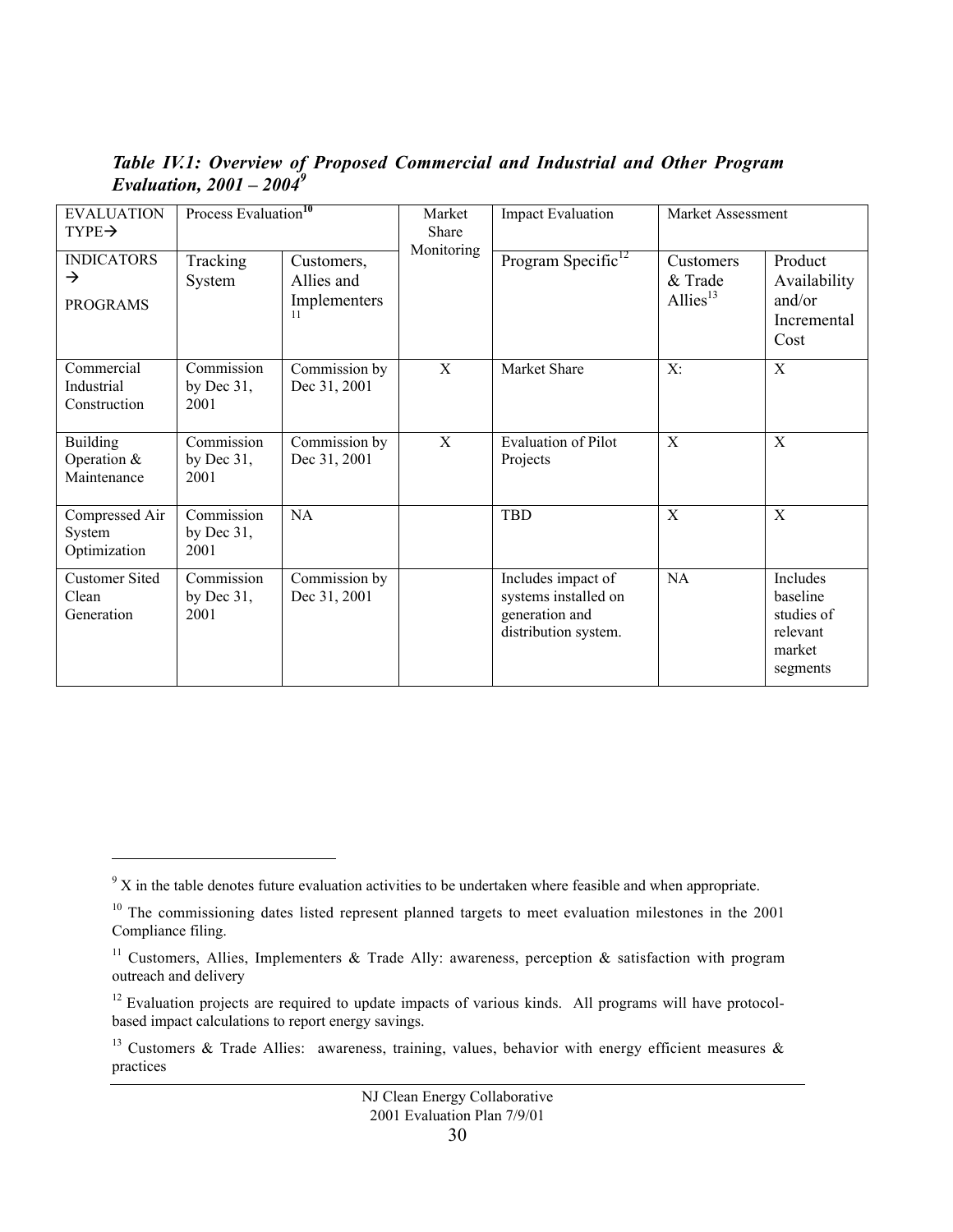#### <span id="page-32-0"></span>*B. COMMERCIAL & INDUSTRIAL ENERGY EFFICIENT CONSTRUCTION PROGRAM*

#### *Status*

The evaluation needs of the C&I Energy Efficient Program are diverse, reflecting the umbrella character of the program and many utilities' previous history with commercial energy efficiency programs.

The program has two types of services: core offerings and specialized paths. Core program offerings include incentives and technical assistance for many types of energy efficiency measures, as well as designs and commissioning. Complex technologies, such as lighting redesigns, HVAC systems, and synergistic combinations of measures, are included in core programs.

Specialized program paths include initiatives intended to transform particular markets, primarily through training and technical support to key market players in conjunction with the core offerings.

While the program is offered statewide, some utilities already have significant experience and ongoing tracking and monitoring activities because they have provided similar core services in previous energy efficiency efforts. Some utilities have been involved in ongoing regional market transformation initiatives. This experience will be utilized as appropriate.

Energy savings relating to measures installed as well as custom projects may be used in updating lost revenues and in cost-benefit analysis. Independent estimation of savings for some newly introduced efficiency measures or selected custom projects recommended by the Commercial program technical committee are included among the evaluation needs of this program.

Market impacts include reductions in barriers to adoption of efficient measures and practices. They result from the combination of core offerings and specialized paths. Evaluations will include measurement of performance indicators as well as periodic market assessments.

#### *Evaluation Activities*

In 2002, an outside contractor will conduct the following evaluation activities:

Process Evaluation. Within  $9 - 12$  months after implementation of the joint utility marketing and training aspects of the program, the contractor will conduct a process evaluation. It is necessary to wait  $9 - 12$  months after implementation so that the utilities develop sufficient experience with the joint program delivery and with core and specialized program paths. The process evaluation will include a Tracking System review. The contractor will evaluate the tracking system to review what is being tracked, how the data are coordinated statewide, and whether the tracking system includes all the data fields needed to meet the utilities' needs for evaluation.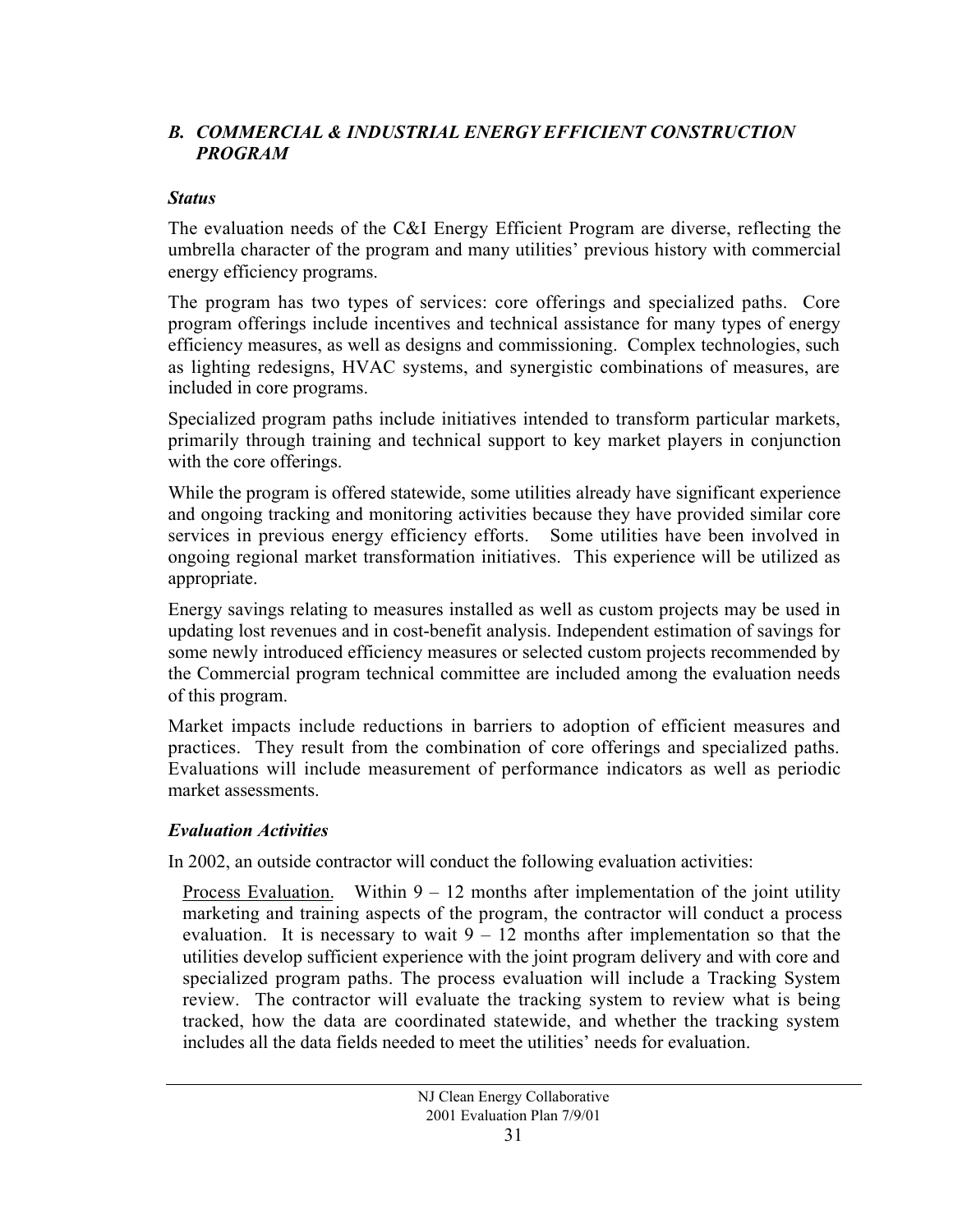Key field and utility staff will be interviewed in confidence to gain insights on program strengths and weaknesses and suggestions for program improvements.

A survey of a sample of participants and non-participants will be conducted over the phone. The purpose of this survey is to determine whether the coordinated marketing strategy is effectively reaching all areas of the state, to determine customer satisfaction, and to identify any barriers to participation that are not being addressed by the current program design. In addition, the evaluation will assess the effectiveness of the schools initiative. The process evaluation will also include an assessment of the effectiveness of the commissioning process.

Market Share Monitoring. The evaluation contractor will explore the feasibility of conducting periodic market share monitoring. If feasible, market share monitoring will be conducted where appropriate.

Energy Savings Evaluation Activities. For some elements of the program, such as some custom projects and new commercial and industrial efficiency measures, independent evaluation can help reduce the uncertainty associated with existing energy savings estimates. The program's technical committee will identify which protocols would benefit from independent evaluation and recommend a schedule for conducting an evaluation based on when sufficient post-participation data are available. These activities are also proposed for future years, for any new or custom measures identified by the technical committee.

Recommended for 2003:

If the process evaluation in 2002 or other program actions resulted in significant changes to the program design or delivery, a follow-up process evaluation is recommended to assess the effects of the changes, and it should be included in plans for 2003 evaluations. Otherwise, no further process evaluation is planned.

Market Assessments. Initial market assessments, with a somewhat limited scope, including estimation of performance indicators for market transformation programs, and a review of readily available market data, will be conducted for all relevant markets.

Baseline updates will be conducted for programs where the baseline is at least one year old and significant market transformation activity has occurred.

Recommended for 2004:

Market Assessments. Baseline updates will be conducted for programs where the baseline is at least one year old and significant market transformation activity has occurred.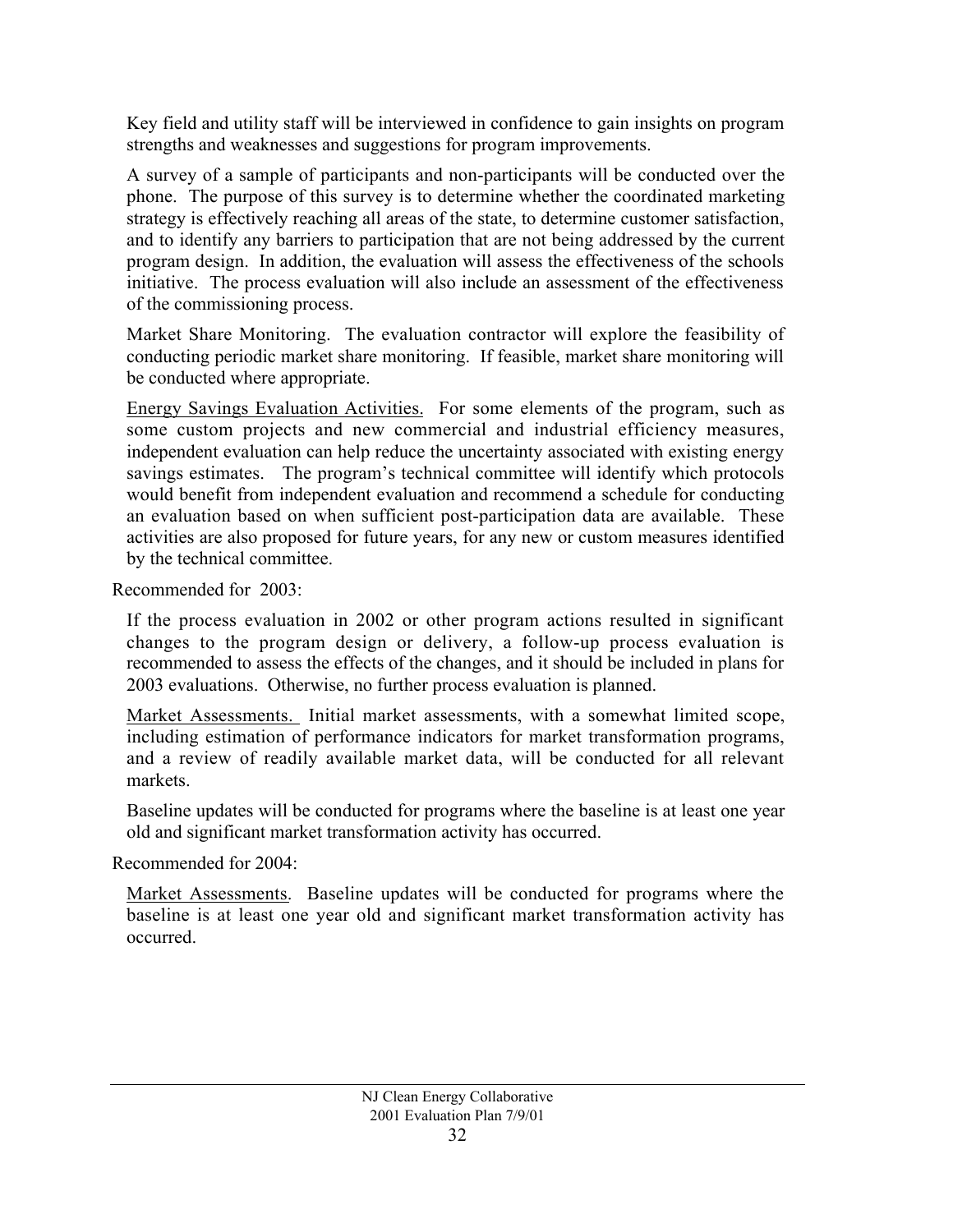# *Performance Indicators14*

 $\overline{a}$ 

| <b>Commercial Construction</b><br>Program                                                     | <b>Performance Indicator</b>                                                                                                                       | <b>Data Source</b>                                                                                                           |
|-----------------------------------------------------------------------------------------------|----------------------------------------------------------------------------------------------------------------------------------------------------|------------------------------------------------------------------------------------------------------------------------------|
| <b>Energy and Demand Impacts</b>                                                              | Program Savings                                                                                                                                    | Protocols                                                                                                                    |
| Program Activity - separate<br>estimates for new construction<br>and retrofit                 | Number of projects. Projects as a<br>% of new construction and<br>renovation activity statewide.                                                   | Program tracking for number of<br>projects. Market assessment for<br>% of statewide activity (using<br>best available data). |
| Program Activity – separate<br>estimates for new construction<br>and retrofit                 | Number and percent of repeat<br>design professionals <sup>15</sup> in<br>Comprehensive Design<br>Assistance.                                       | Program tracking                                                                                                             |
| Distribution of Program Activity<br>- separate estimates for new<br>construction and retrofit | Number of prescriptive, custom,<br>and CDA projects.<br>Percent of energy savings from<br>prescriptive, custom, and CDA<br>projects, respectively. | Program tracking                                                                                                             |
| Program Activity: Motors,<br>HVAC, and Design Lights                                          | Number of individuals trained, by<br>specialized path and type of<br>training.                                                                     | Program tracking                                                                                                             |
| Program Activity                                                                              | Number of individuals certified,<br>where appropriate.                                                                                             | Program tracking                                                                                                             |
| <b>Trade Ally Awareness</b>                                                                   | Percent of design professionals<br>aware of the program, qualifying<br>measures, and design practices.                                             | Market Assessment                                                                                                            |
| <b>Customer Awareness</b>                                                                     | Percent of customers aware of the<br>program, qualifying measures,<br>and design practices.                                                        | Market Assessment                                                                                                            |
| Market share monitoring                                                                       | Periodic estimates (method TBD)<br>of sales of energy efficient<br>technologies as a percent of total<br>NJ sales.                                 | Market Share Monitoring                                                                                                      |
| Market changes in energy<br>efficient lighting design                                         | Decrease in watts per square foot,<br>for participants and non-<br>participants, by building type.                                                 | Market Assessment                                                                                                            |

<sup>&</sup>lt;sup>14</sup> The indicators will be developed for each appropriate market with a specialized path in Commercial Construction. For example, performance indicators will be measured for Motors, HVAC, and Lighting Design. Indicators for schools will be measured as subsets within the overall program indicators. Similarly, indicators for new construction and replacement markets will be measured as subsets within the overall program indicators. In addition, some performance indicators will assess the distribution of program activity within custom, prescriptive, and comprehensive design assistance categories.

<sup>&</sup>lt;sup>15</sup> In this case, we define repeat customers to be those who make use the program for more than one site or facility.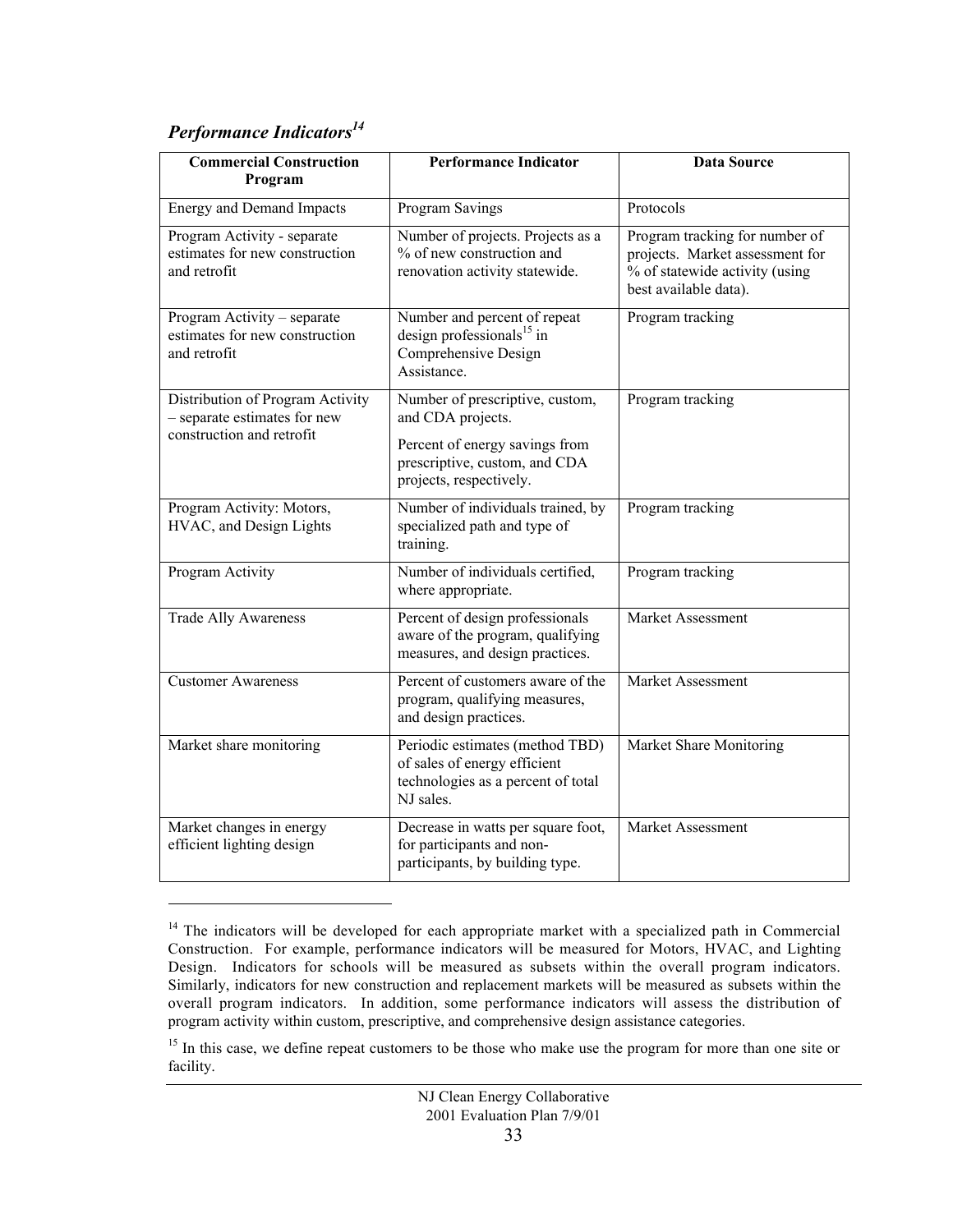#### <span id="page-35-0"></span>*C. COMMERCIAL & INDUSTRIAL BUILDING OPERATION & MANAGEMENT PROGRAM*

#### *Status*

The Operation and Management (O&M) Program presently includes training and pilot projects.. Rolling out a formal program is a goal for 2 to 3 years in the future.

Baseline Studies. A baseline study was completed in 2000.

#### *Evaluation Activities*

In 2002, an outside contractor will conduct the following evaluation activities:

Process Evaluation. Within  $9 - 12$  months after implementation of the training courses, the contractor will conduct a process evaluation. The study will address the effectiveness of outreach for the training, effectiveness of the training, and whether the training courses are reaching the target audience. The study will also assess whether there are any modifications or improvements needed in implementing the pilot projects. The process evaluation will include a Tracking System review. The contractor will evaluate the tracking system to review what is being tracked, how the data are coordinated statewide, and whether the tracking system includes all the data fields needed to meet the utilities' needs for evaluation.

Pilot Impact Evaluation. For all pilot projects launched in 2001, the contractor will begin an impact evaluation. This will include interviews with key building staff as well as building monitoring or other surveys and comparison of pre- and post-participation building performance.

Recommended for 2003:

If the process evaluation in 2002 or other actions resulted in significant changes to the program design or delivery, a follow-up process evaluation will be conducted to assess the effects of the changes. Otherwise, no further process evaluation is planned.

Pilot Impact Evaluation. An outside contractor will continue to monitor pilot projects implemented in 2001. In addition, pilot projects from 2002 will be studied.

Market Assessment. The purpose of this study will be to update performance indicators and to conduct a follow-up survey of a sample of certified and trained individuals to assess the connection between training and implementation of O&M measures in building types. In addition, it will assess the market overall, the influence of utility programs and other forces on the market since program implementation, including existing barriers and expected market trends. It will recommend future directions for the program.

Recommended for 2004:

Pilot Impact Evaluation. An outside contractor will continue to monitor pilot projects implemented in 2003 to obtain a full year of post-participation data.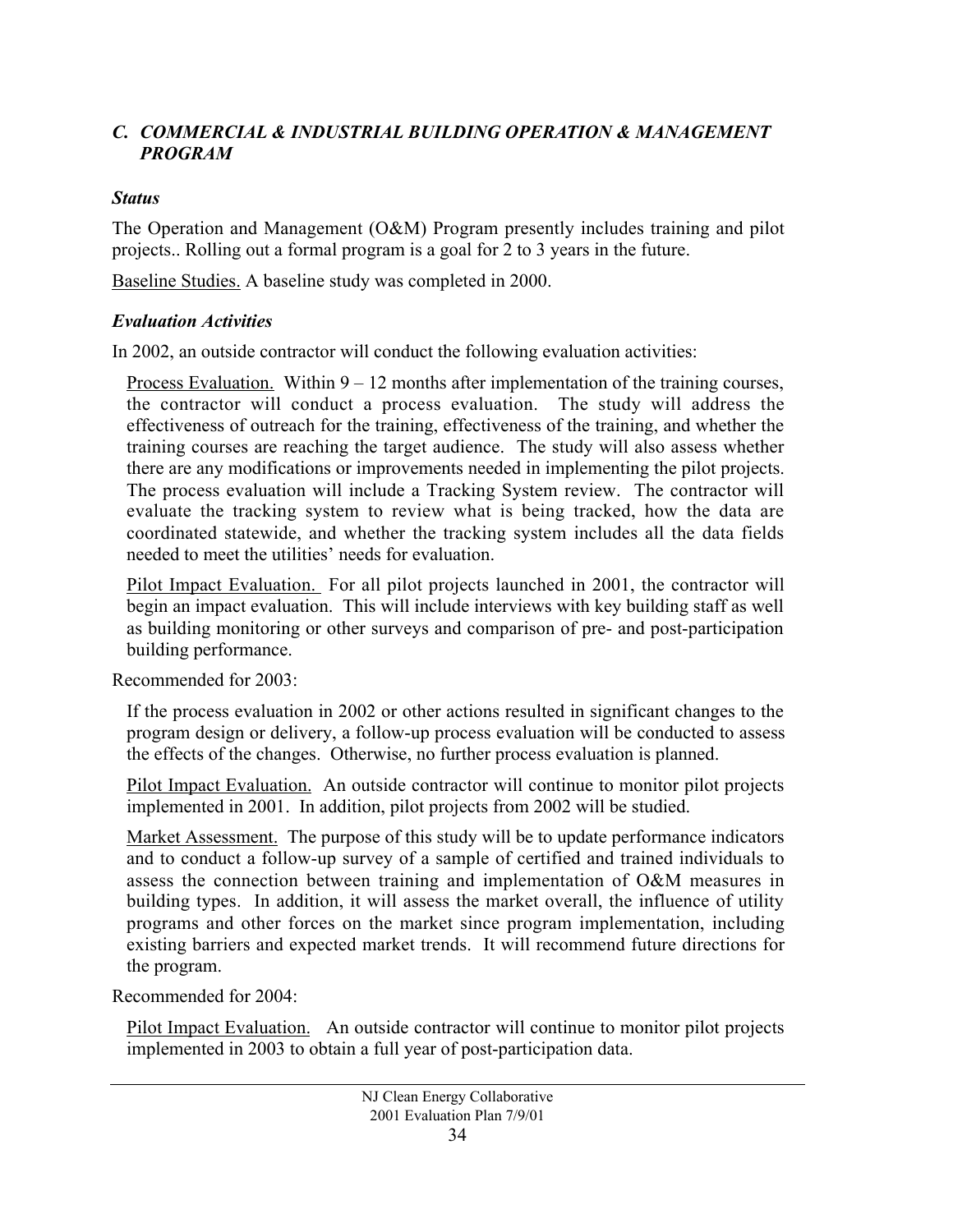The program administrators will determine whether it is necessary to conduct an update of the baseline study, based on a review of the results of the 2003 market assessment and on whether the program design has changed significantly since the beginning of the program.

| <b>O&amp;M</b> Program                  | <b>Performance Indicator</b>                                                         | Data Source             |
|-----------------------------------------|--------------------------------------------------------------------------------------|-------------------------|
| Program Activity                        | Number of Pilot projects<br>initiated.                                               | Program tracking        |
| Awareness                               | Number of individuals trained (by<br>building type).                                 | Program tracking        |
| Participation                           | Number of individuals certified.                                                     | Program tracking        |
| Program Activity                        | Number of training courses<br>offered.                                               | Program tracking        |
| <b>Customer Attitudes</b>               | Number of individuals who<br>received training that have<br>implemented O&M changes. | Market Assessment       |
| Energy Impacts (from Pilot<br>projects) | Average savings per building                                                         | Pilot Impact Evaluation |
| Other Impacts (from Pilot<br>projects)  | \$/kWh or therm saved                                                                | Pilot Impact Evaluation |

#### *Performance Indicators*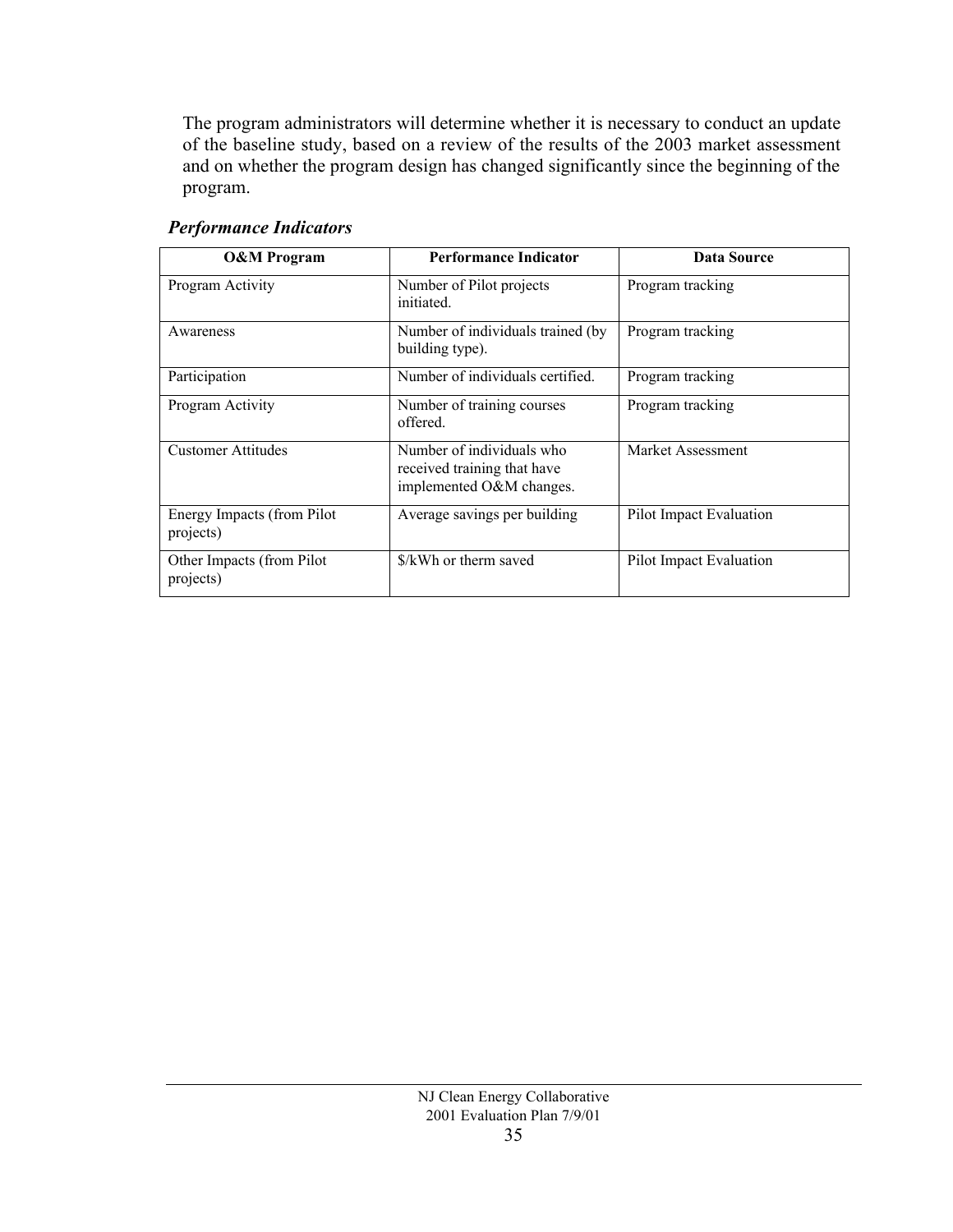#### <span id="page-37-0"></span>*D. COMPRESSED AIR SYSTEM OPTIMIZATION PROGRAM*

#### *Status*

The evaluation needs of the Compressed Air System Optimization Program are linked to other ongoing activities. The program is currently offered by GPU and will be offered by PSE&G. The program consists of a combination of co-sponsored vendor training and customer training through the nationally coordinated Compressed Air Challenge. In addition, it sponsors compressed air optimization studies for interested customers. Customers may participate in this program directly or as part of the custom path in the Commercial Construction program.

#### *Evaluation Activities*

In 2001 GPU will complete an evaluation of compressed air program potential in its service territory. The results of this evaluation will provide the basis for GPU revising the market transformation plan

In 2002, within  $9 - 12$  months after implementation, an outside contractor will conduct the following for any continuing programs:

Process Evaluation. The study will address the effectiveness of joint utility aspects of delivering the program, including outreach for training, and whether the training courses are reaching the target audience. The study will also assess whether there are any modifications or improvements needed in implementing the case studies.

Recommended for 2003:

If the process evaluation in 2002 or other actions resulted in significant changes to the program design or delivery, a process evaluation will be conducted to assess the effects of the changes. Otherwise, no further process evaluation is planned.

Recommended for 2004:

Market Assessment. The purpose of this study will be to update performance indicators and to conduct a follow-up survey of a sample of certified and trained individuals to assess the connection between training and implementation of Compressed Air systems. In addition, it will assess the market overall, the influence of utility programs and other forces on the market since program implementation, including existing barriers and expected market trends. It will recommend future directions for the program.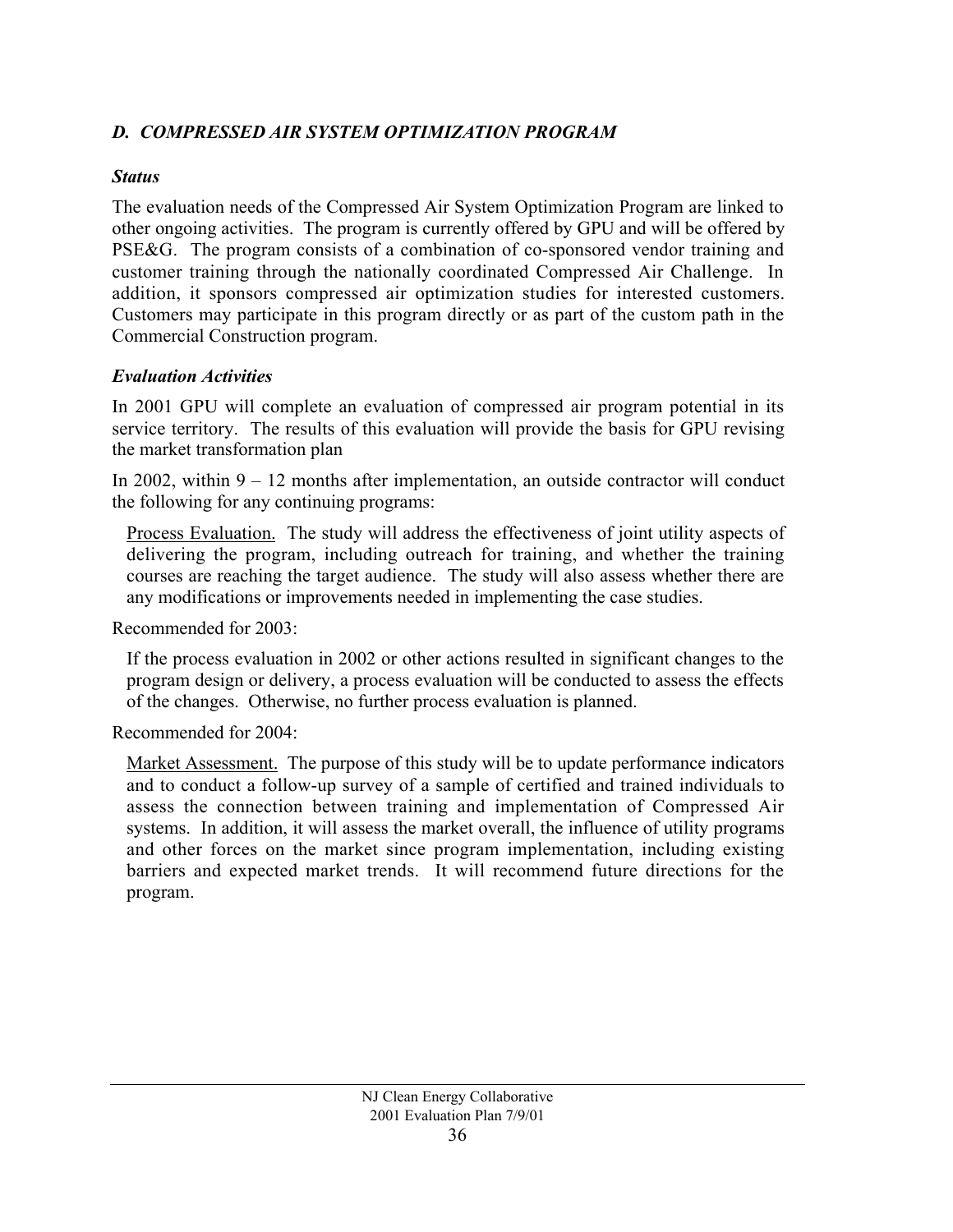# *Performance Indicators*

| <b>Compressed Air Program</b>       | <b>Performance Indicator</b>                                                          | Data Source       |
|-------------------------------------|---------------------------------------------------------------------------------------|-------------------|
| Program Activity                    | Number of individuals trained.                                                        | Program tracking  |
| Program Activity                    | Number of training courses<br>offered.                                                | Program tracking  |
| Customer Attitudes and<br>Awareness | Number of optimization studies<br>completed.                                          | Program tracking  |
| Vendor Attitudes                    | % of vendors who understand the<br>benefits of compressed air system<br>optimization. | Market Assessment |
| Vendor Awareness                    | % of vendors aware of the<br>compressed air system program                            | Market assessment |
| <b>Customer Awareness</b>           | % of recommendations in<br>optimization studies that are<br>implemented by customers. | Market Assessment |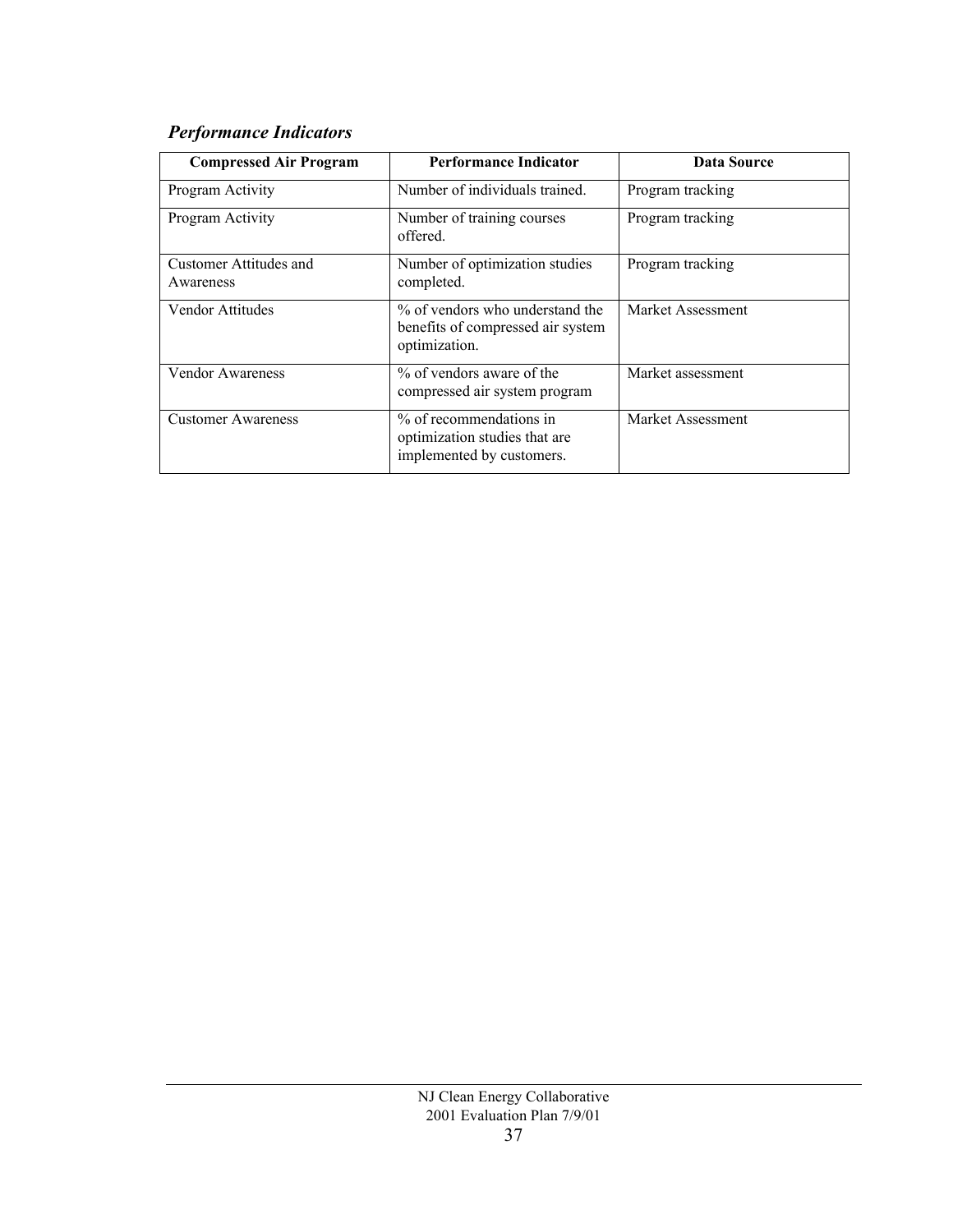#### <span id="page-39-0"></span>*E. CUSTOMER-SITED CLEAN ENERGY GENERATION PROGRAM*

#### *Status*

The evaluation needs of the Customer-Sited Clean Generation (CSCG) Program reflect the facts that the program addresses new markets, technologies and paradigms for electric power generation. Key elements of the program include: 1) direct incentives, 2) consumer education and marketing, 3) streamlining of interconnection requirements, 4) infrastructure development (e.g. training and certification for system installers), and 5) support for the development (as needed) of consumer-friendly financing for CSCG technologies.

The utilities will collaborate and hire one or more contractors to develop and implement evaluations to assess the program's impacts in terms of both the performance and direct energy savings attributable to clean energy systems installed as well as the market transformation impacts.

Due to the potential for rapid development and/or unexpected changes in the technologies and markets targeted by this program, regular, but flexible process, market and impact evaluations are needed. As the program and market develop, there may be a need to phase evaluations by technology rather than evaluating all technologies concurrently.

A baseline study on customer attitudes and perceptions in the residential new construction market was completed in 2001. This study includes collection of baseline information from other key market actors including builders, manufacturers, installers, lenders, building inspectors and appraisers.

New program tracking will be implemented along with the program itself.

## *Evaluation Activities*

The evaluation activities recommended for this program are presented as a guide, designed to provide information to help optimize program delivery and performance. Regardless of how the program is administered, these activities would provide key checkpoints in the future.

In 2002, after program implementation, an outside contractor will conduct the following activities:

Process Evaluation. Since this is a new program, an initial process evaluation will be performed to review the technical and non-technical barriers to participation in this program and assess whether the initial program design is effective in removing or reducing the barriers. It will also assess the effectiveness the utilities' facilitation of training and certification activities. In addition, it will assess effectiveness of recruitment and implementation of initial projects and it will include system performance monitoring and process evaluation for interconnection and metering. As an early phase of the process evaluation, the contractor will evaluate the utility tracking systems that are designed and help develop a tracking system as needed soon after the contract has been awarded.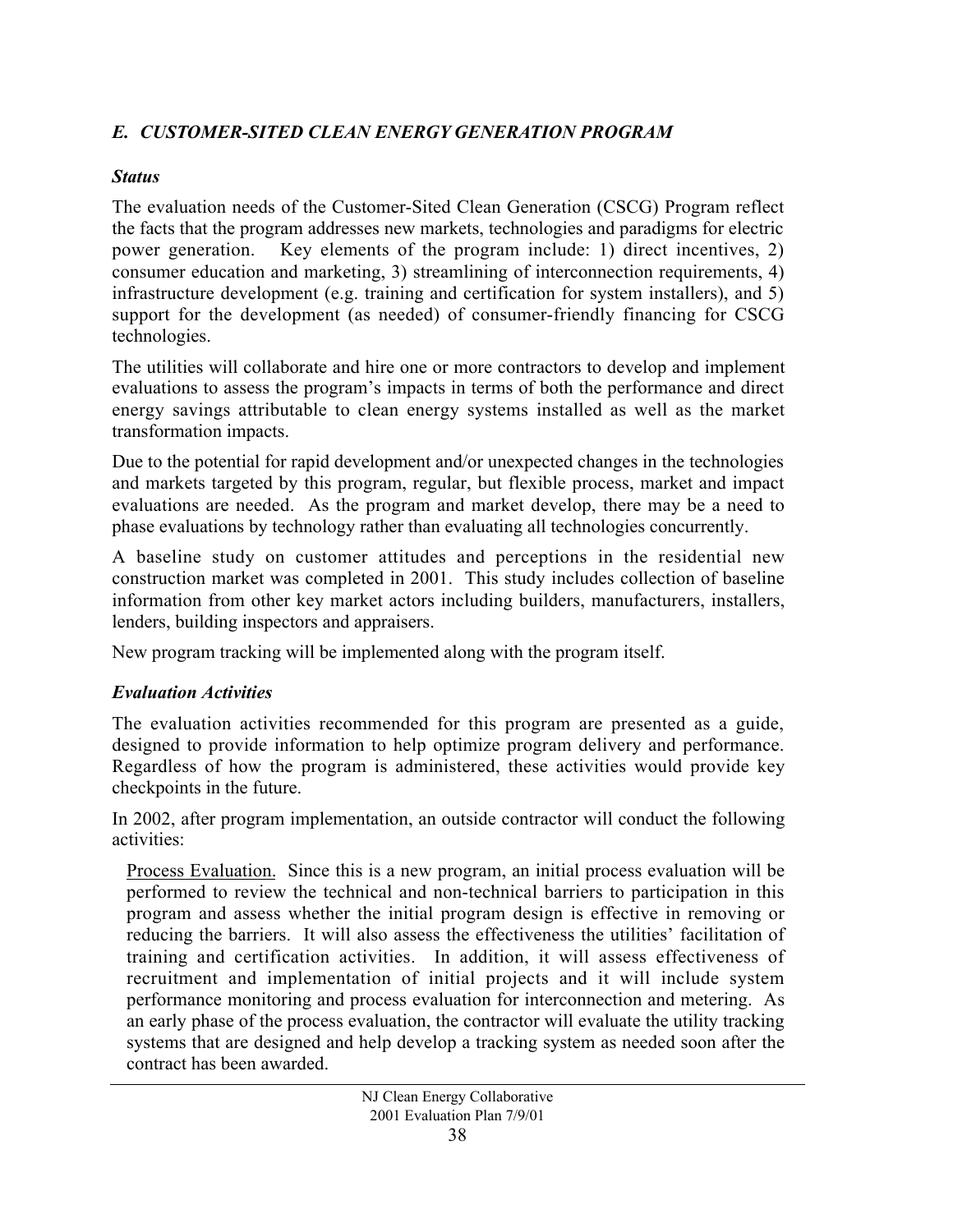Impact Evaluation: An evaluation process will be established to support ongoing assessment of savings impacts using the protocols for the various eligible renewable technologies. This study will use monitoring results available from the initial projects in conjunction with selective monitoring and engineering analyses. Key questions to be answered include:

- What are the energy, capacity, and emissions impacts from individual systems?
- What is the impact on the distribution system?

#### *Recommended Future Evaluations:*

Baseline Studies of other relevant market segments, for example commercial/industrial and residential retrofit, are recommended to supplement the baseline information available for the residential new construction market.

Within two years of implementation, it is recommended that program administrators and managers assess whether it is necessary to conduct a follow-up process evaluation, based on a review of the results of the original process evaluation and whether the program design has changed significantly since the beginning of the program. Similarly, the managers should decide whether it is appropriate to conduct a market assessment of customer-sited clean generation technologies. The decision will be based on participation levels in the training and on other program indicators of growth in participation and the market.

Additional impact evaluation and a market assessment are recommended three to four years following program start-up. These should include retrospective analysis of projects installed during the first year as well as assessment of systems added in 2003. In addition, at this time it may be appropriate to estimate the impacts of clean-sited generation on the distribution system as a whole.

The recommended Market Assessment will monitor changes in the market for customersited clean technologies, update the baseline study or studies, and update estimates used as program performance indicators. It will assess the market overall, the influence of utility programs and other forces on the market since program implementation, existing barriers, and expected market trends. In addition, it will recommend future directions for the program.